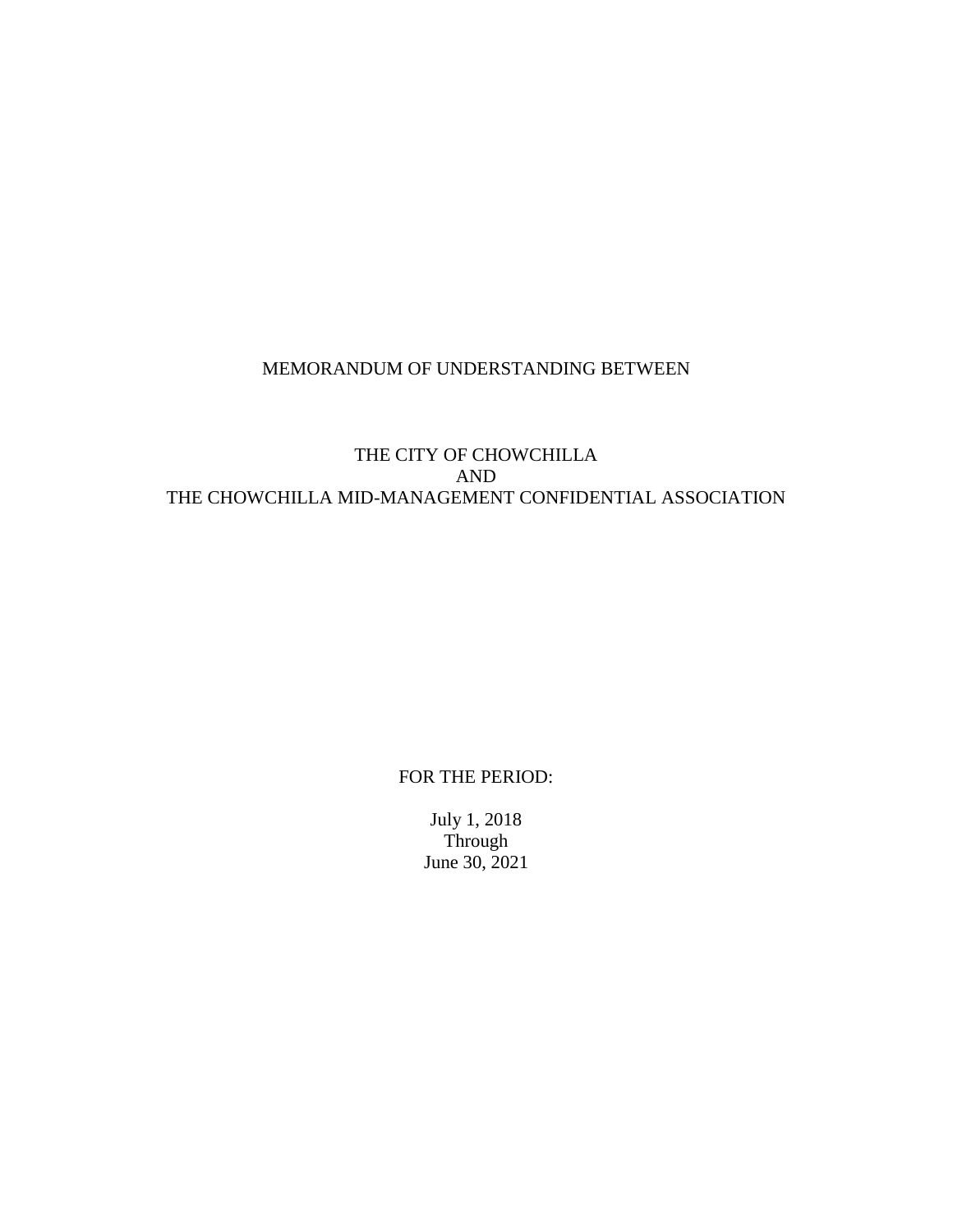# TABLE OF CONTENTS

# Page

| A.              |                                        |  |
|-----------------|----------------------------------------|--|
| <b>B.</b>       |                                        |  |
| $\mathcal{C}$ . |                                        |  |
| D.              |                                        |  |
|                 |                                        |  |
| A.              | CHOWCHILLA MID-MANAGEMENT CONFIDENTIAL |  |
| <b>B.</b>       |                                        |  |
|                 |                                        |  |
| A.              |                                        |  |
| <b>B.</b>       |                                        |  |
| $C_{\cdot}$     |                                        |  |
| D.              |                                        |  |
|                 |                                        |  |
| A.              |                                        |  |
|                 |                                        |  |
| A.              |                                        |  |
| <b>B.</b>       | COST-OF-LIVING ADJUSTMENT/SALARY       |  |
|                 |                                        |  |
| $\mathcal{C}$ . |                                        |  |
| D.              |                                        |  |
| Ε.              | APPLICABLE PAY FOR WORK IN A HIGHE R   |  |
| F.              |                                        |  |
| G.              |                                        |  |
| H.              |                                        |  |
| I.              |                                        |  |
|                 |                                        |  |
| A.              |                                        |  |
| <b>B.</b>       |                                        |  |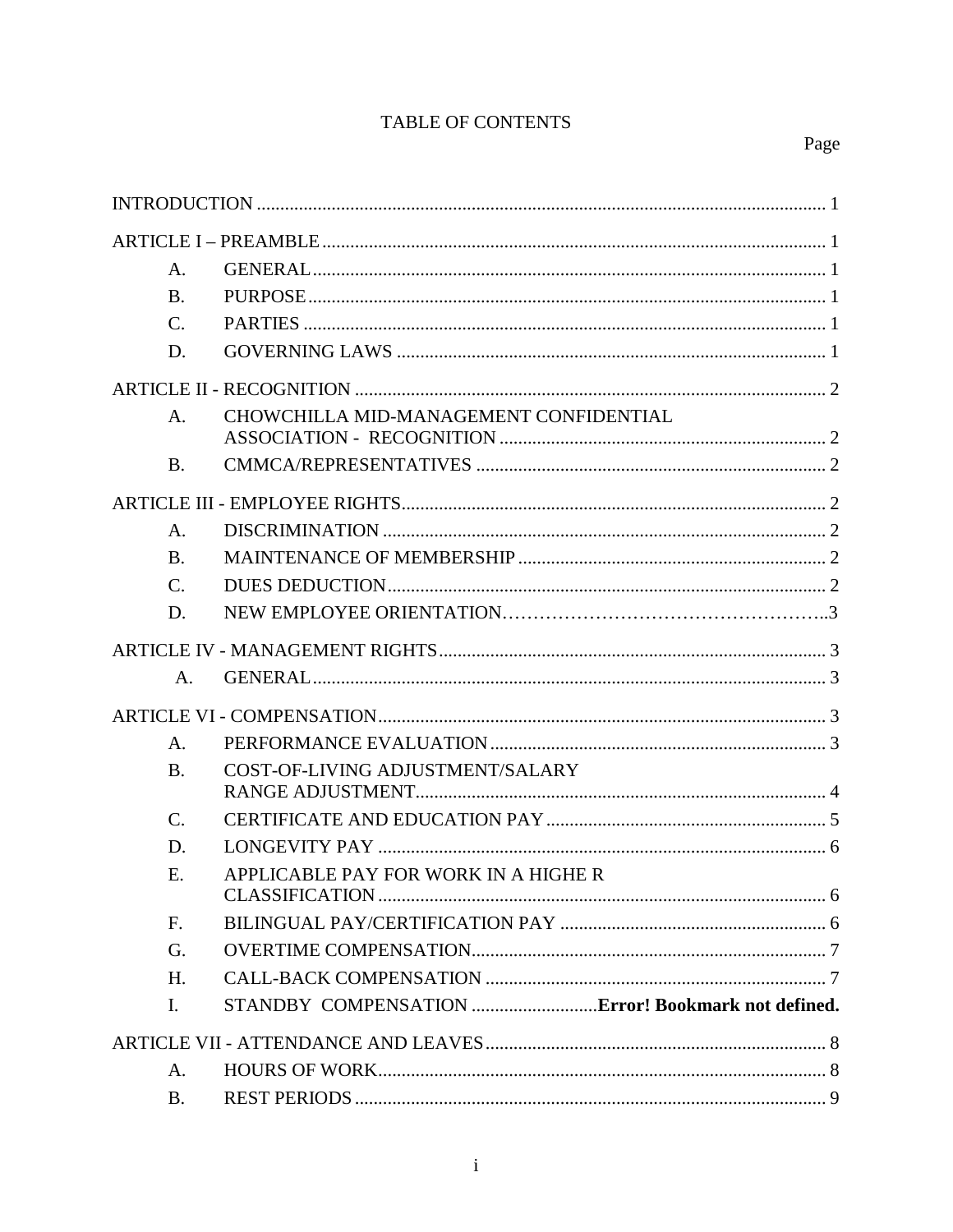| $\mathcal{C}$ . |  |
|-----------------|--|
| D.              |  |
| E.              |  |
| F.              |  |
| G.              |  |
| H.              |  |
| $\mathbf{I}$ .  |  |
| J.              |  |
|                 |  |
| $\mathsf{A}$ .  |  |
| <b>B.</b>       |  |
| $C_{\cdot}$     |  |
| D.              |  |
| E.              |  |
| F.              |  |
| G <sub>r</sub>  |  |
| H.              |  |
| $\mathbf{I}$ .  |  |
| J <sub>r</sub>  |  |
| K.              |  |
|                 |  |
|                 |  |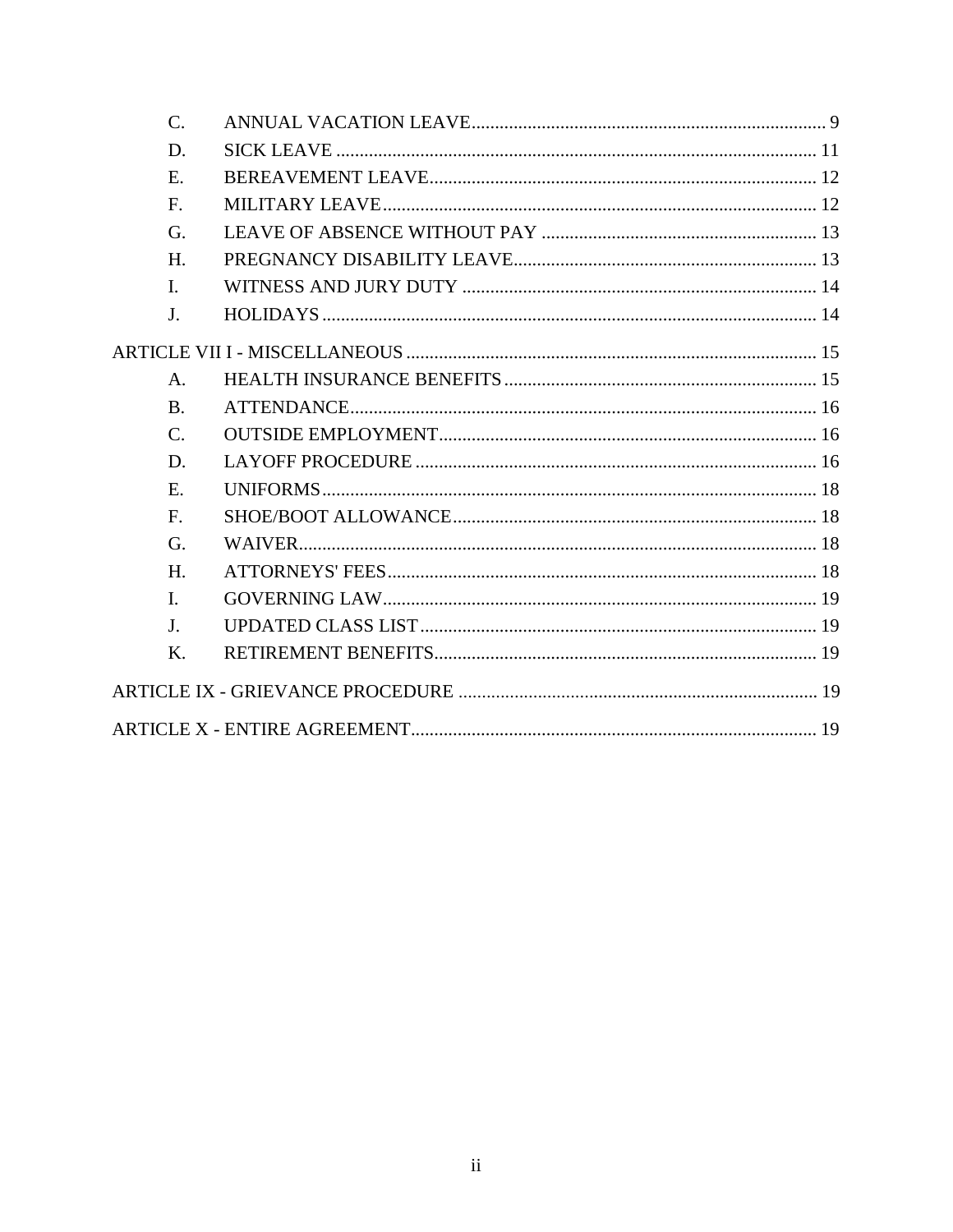#### <span id="page-3-0"></span>**INTRODUCTION**

This Memorandum of Understanding ("MOU") contains the entire understanding between the City of Chowchilla (hereafter referred to as "City") and the Chowchilla Mid-Management Confidential Association (hereafter referred to as "Association" or "CMMCA"). If any term, condition, or covenant of this Agreement is held by a court of competent jurisdiction to be invalid, void, or unenforceable, the remaining provisions of this Agreement shall be valid and binding.

#### <span id="page-3-1"></span>**ARTICLE I – PREAMBLE**

#### <span id="page-3-2"></span>A. GENERAL

This MOU represents the mutual agreement of the City and the Association on terms and conditions of employment covering the period of July 1st, 2018 through June 30th, 2021.

#### <span id="page-3-3"></span>B. PURPOSE

The purpose of this MOU is to promote harmonious relations between the City and its represented employees, including all members of the Association, and to establish an equitable and peaceful procedure for the resolution of differences; the establishment of wages, hours of work, and other terms and conditions of employment.

#### <span id="page-3-4"></span>C. PARTIES

The parties hereto agree as follows:

The City of Chowchilla, herein referred to as "City," is a general law city, duly organized and existing under the laws of the State of California.

The Chowchilla Mid-Management Confidential Association, herein referred to as Association," is a recognized employee organization which represents each employee assigned to those job classifications identified in Attachment A, which attachment is incorporated herein by reference.

#### <span id="page-3-5"></span>D. GOVERNING LAWS

This MOU is subject to the laws of the State of California, but in particular, this MOU is subject to the provisions of Chapter 10, Division 4 of Title I of the California Government Code (Section 3500 et seq., commonly known as the "Myers-Milias-Brown Act"). The parties hereto acknowledge their relationship is also subject to certain provisions of the Municipal Code of the City of Chowchilla, including but not necessarily limited to, the provisions of Chapter 2.42 of Title II (commonly known as the" Personnel Ordinance"). The parties hereto acknowledge their relationship is also subject to the policies of the City Council of the City of Chowchilla, including but not limited to, the City of Chowchilla Personnel Rules and Regulations, as currently enacted (commonly known as the "Personnel Rules"), adopted under the provisions of Ordinance No. 374- 91.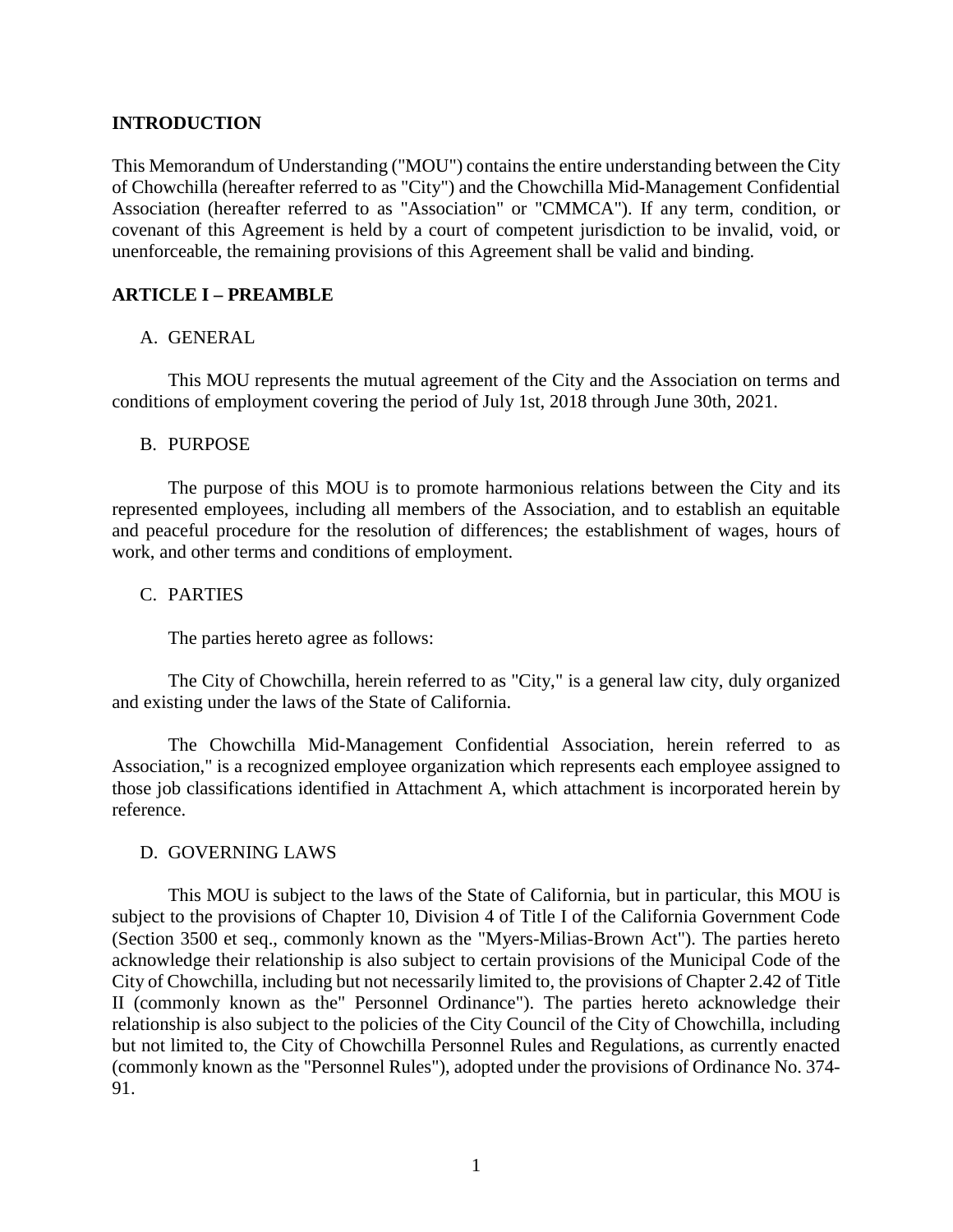#### <span id="page-4-0"></span>**ARTICLE II - RECOGNITION**

#### <span id="page-4-1"></span>A. CHOWCHILLA MID-MANAGEMENT CONFIDENTIAL ASSOCIATION - RECOGNITION

The City acknowledges the Chowchilla Mid-Management Confidential Association as the sole and exclusive bargaining representative for the purposes of establishing wages, hours, and working conditions of employment for each employee assigned to those job classifications identified in Attachment A.

#### <span id="page-4-2"></span>B. CMMCA/REPRESENTATIVES

The City recognizes that the CMMCA, under the authority of the California Government Code, may exercise the right to affiliate with a labor organization. The City shall meet with designated members of the CMMCA and/or its labor representatives in all manners related to grievances and the interpretation of this MOU. A reasonable number of previously designated CMMCA representatives shall have the right to represent their employees, without loss of compensation, in dealings with the City (all meetings between the association and City officials) that involve matters within the scope of representation, when such meetings occur during the regular working hours of each such individual CMMCA representative.

#### <span id="page-4-3"></span>**ARTICLE III - EMPLOYEE RIGHTS**

#### <span id="page-4-4"></span>A. DISCRIMINATION

The City shall not interfere with nor discriminate in any way against any employee for exercising their right to become a member of the CMMCA or for exercising their right to participate in any CMMCA lawful activities.

#### <span id="page-4-5"></span>B. MAINTENANCE OF MEMBERSHIP

Any employee in this unit who has authorized Association dues deductions on the effective date of this MOU or at any time subsequent to the effective date of this MOU shall continue to have such dues deductions made by the City during the term of this MOU; provided however, that any employee in the unit may terminate such Union dues during the period of December 1 through December 31th of each year of the MOU by notifying the Association in writing of his/her termination of Union dues deduction. Such notification shall be delivered in person or by U.S. mail and should be in the form of a letter containing the following information: employee name, employee number, job classification, department name and name of Union from which dues deductions are to be canceled. The Association will provide the City's Human Resources Department with the appropriate documentation to process these dues cancellations within ten (10) business days after the close of the withdrawal period.

#### C. DUES DEDUCTION

<span id="page-4-6"></span>The City shall deduct from twenty-four (24) paychecks of unit employees the regular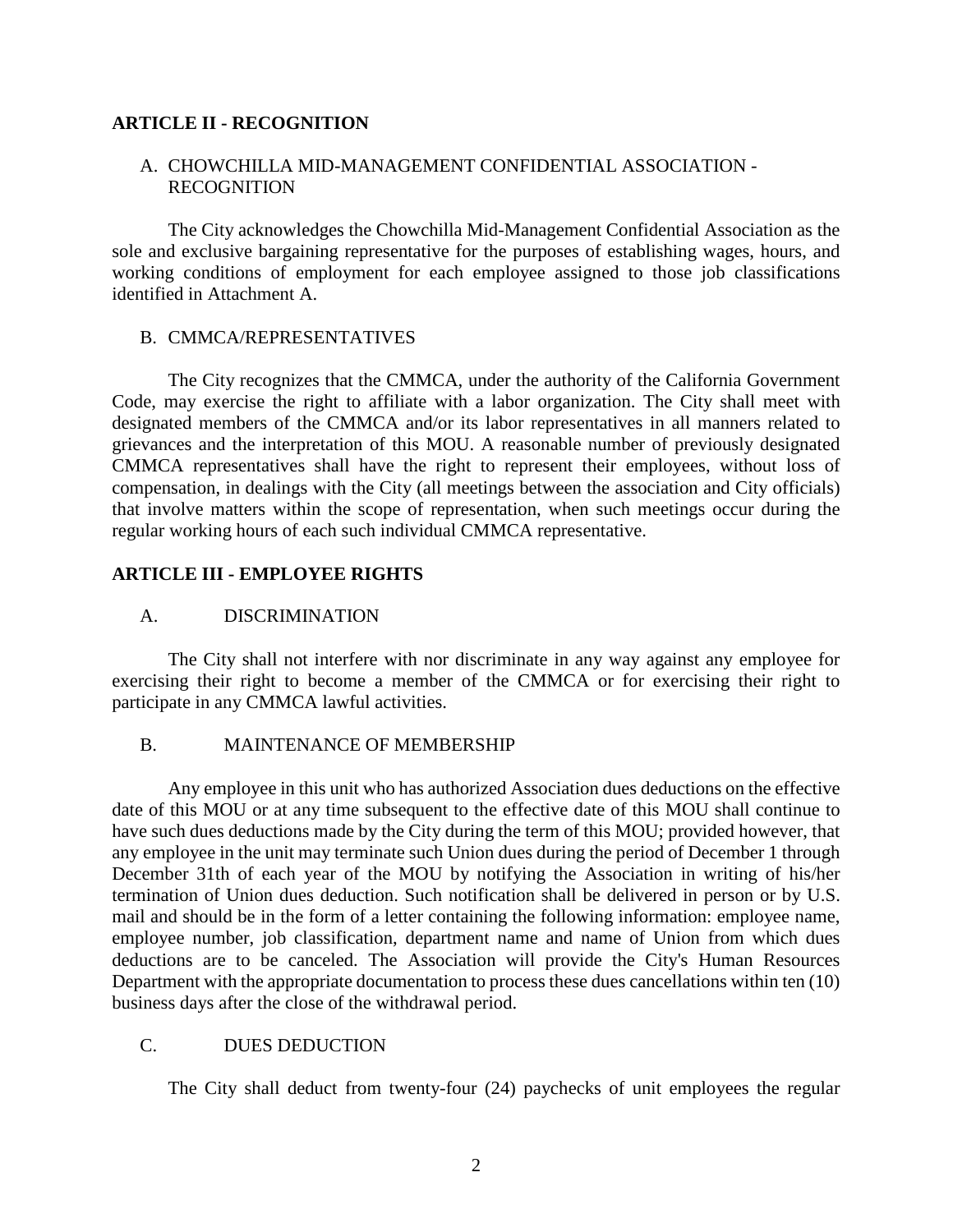[periodic] Union membership dues as certified by an authorized official of the Union, and transmit such deductions monthly to the Union. Such deduction shall be made only when the Union member's earnings for a pay period are sufficient after other legally required deductions are made. It is agreed that the City assumes no liability on account of any actions taken pursuant to this section.

#### D. NEW EMPLOYEE ORIENTATION

The City will provide the Association with two weeks advance notice (when possible) of any new employees hire who is covered under this agreement. An Association representative will have up to 30 minutes as part of the new employee orientation. The Association's orientation will take place within two weeks of the employees hire at a time and location mutually agreed to with the employee's supervisor. The Association will be given a new employee's name, work unit, job classification, home address, personal cell phone, rate of pay and start date prior to the employee's start date.

# <span id="page-5-0"></span>**ARTICLE IV - MANAGEMENT RIGHTS**

### <span id="page-5-1"></span>A. GENERAL

Notwithstanding any of the items agreed to herein, nothing in this MOU is intended to limit the management rights of the City, including but not limited to:

- 1. Direct the work of its employees.<br>2. Hire, promote, demote, transfer, a
- 2. Hire, promote, demote, transfer, assign, and classify employees within the City
- 3. Discipline employees for proper cause.
- 4. Take actions as may be necessary to carry out the mission of the agency in emergencies.
- 5. Determine the methods, means, and personnel by which operations are to be carried on.
- 6. Determine its budget, organization, merits, necessity and level of any activity of service provided to the public.
- 7. The right to implement whatsoever personnel record keeping it desires to fulfill its needs and to fulfill minimum record keeping requirements pursuant to relevant state and/or federal laws, including but not limited to, the Fair Labor Standards Act.

## <span id="page-5-2"></span>**ARTICLE VI - COMPENSATION**

#### <span id="page-5-3"></span>A. PERFORMANCE EVALUATION

1. The job performance of each employee will be formally evaluated by the employee's immediate supervisor or department head in accord with the following schedule: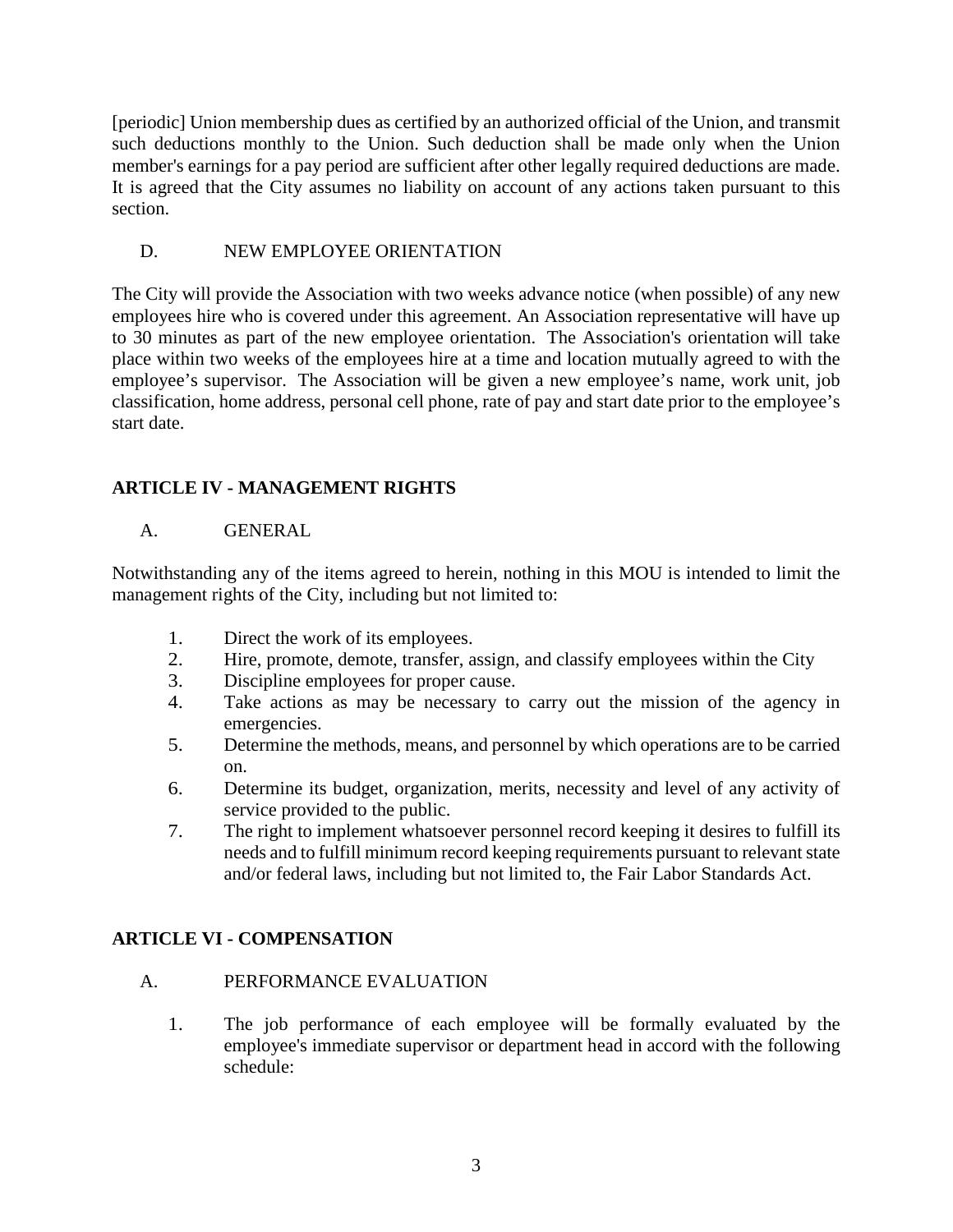- a. Probationary employee: Probationary employees who successfully complete the probationary period will be provided with a written evaluation by the end of the probationary period.
- b. Regular employee: Sixty {60) days prior to an employee's anniversary date, their supervisor will provide them with a performance evaluation form. The employee will complete the form, including any written comments, and return it to their supervisor within thirty (30) days. The supervisor will have thirty {30) days from receipt of the evaluation form from the employee to complete the evaluation process. At thirty {30) days, if the evaluation is not fully completed, the department head is to forward a memo to the City Administrator and the supervisor advising of the incomplete status and confirming a date within thirty (30) days in which the evaluation will be completed. The evaluation process includes the preparation of the evaluation, the approval by Administrative Services, review of the employee, and the actual processing of the Personnel Action Form ("PAF") and authorization and record of any all- personnel changes). In the event an employee fails to complete the self-evaluation form within the required time limit, the employee's supervisor will proceed with the evaluation process as herein outlined.
- 2. Any employees newly hired during the pendency of this MOU and represented by the Association shall receive the salary designated as Step A in the attached current salary schedule (Attachment B), unless the Personnel Officer deems their qualifications warrant a higher initial placement.
- 3. Step Increases:

The steps shall be designated as follows: "A Step", "A+ Step", "B Step", "B+ Step", "C Step", "C+ Step", "D Step", "D+ Step", "E Step", "E+ Step", and "F Step". There shall be no half step established that exceeds the top step as it exists prior to this change ("F Step" in this bargaining unit.) Effective July 1st, 2020 employees will be eligible on their anniversary date for a 5% step increase. If an employee is at a "half-step" on their anniversary date after July 1st, 2020, they will receive the full 5% step increase. No employee will be given more than a 5% step increase. The "half-step" wage scale will remain until no employee occupies a "half-step". No employee can exceed the top step at any time. The wage schedule will reflect a 5% differential between the full steps for all job classifications.

An employee must have a satisfactory performance evaluation in order to eligible for a step increase.

#### <span id="page-6-0"></span>B. COST-OF-LIVING ADJUSTMENT/SALARY RANGE ADJUSTMENT

The City shall provide increases to the base salary of all employees in the bargaining unit during the term of this MOU on the following schedule and in the following amounts: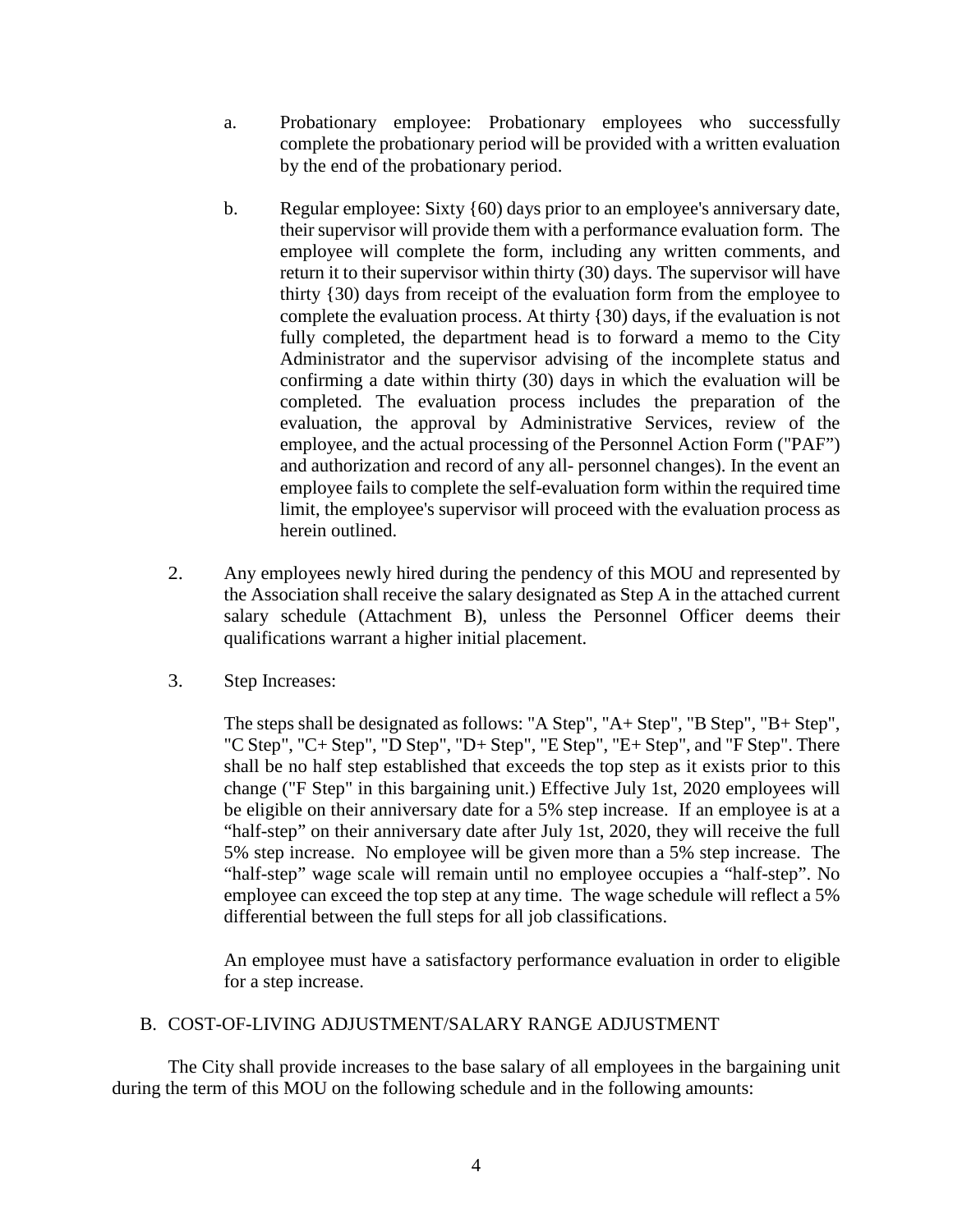| July 1st, 2018 | 2% increase to base salaries     |
|----------------|----------------------------------|
| July 1st, 2019 | 2% increase to the base salaries |
| July 1st, 2020 | 1% increase to the base salaries |

#### <span id="page-7-0"></span>C. CERTIFICATE AND EDUCATION PAY

In order to encourage eligible employees to become better equipped to perform their duties and to provide employees with an opportunity for advancement with the City, employees shall be compensated as they complete various segments of higher education or certification as described below.

Education, Special Licenses, Certificates:

With prior approval of the City Administrator, employees shall receive an increase of 3.0% of their base salary for each job-related certification or special license held that relates to their primary job function, provided it is not already required as a minimum requirement for their job.

- 1. Possession of an Associate Degree or Bachelor's Degree in a subject matter field that is directly related to the employees' job classification.
- 2. Possession of a Master's Degree in a subject matter field that is directly related to the employees' job classification.
- 3. Possession of a Doctorate Degree in a subject matter field that is directly related to the employees' job classification.
- 4. Possession of a certificate in a subject matter field that is directly related to their employment classification.
- 5. Possession of a special license directly related to the functions of their employment classification.

Incentives for education, special licenses or certificates indicated above may be combined, but shall not, in any event, exceed a maximum of 9% of the base salary.

To receive pay under this provision, the employee must first present, to their Department Head, a description of the degree, license or certificate held, or course to be taken for approval. The Department Head shall recommend approval to the City Administrator if the conditions required in this Article are satisfied.

After completion of the approved course(s), the employee must present a copy of the certification or license that indicates the employee has successfully completed the course (s). Employees receiving certification or license incentive pay must maintain the certification or license in order to continue receiving the incentive pay.

#### Accreditation

All education credentials must be obtained from a school which is fully accredited through a validated regional accrediting agency, as designated by the U.S. Department of Education or the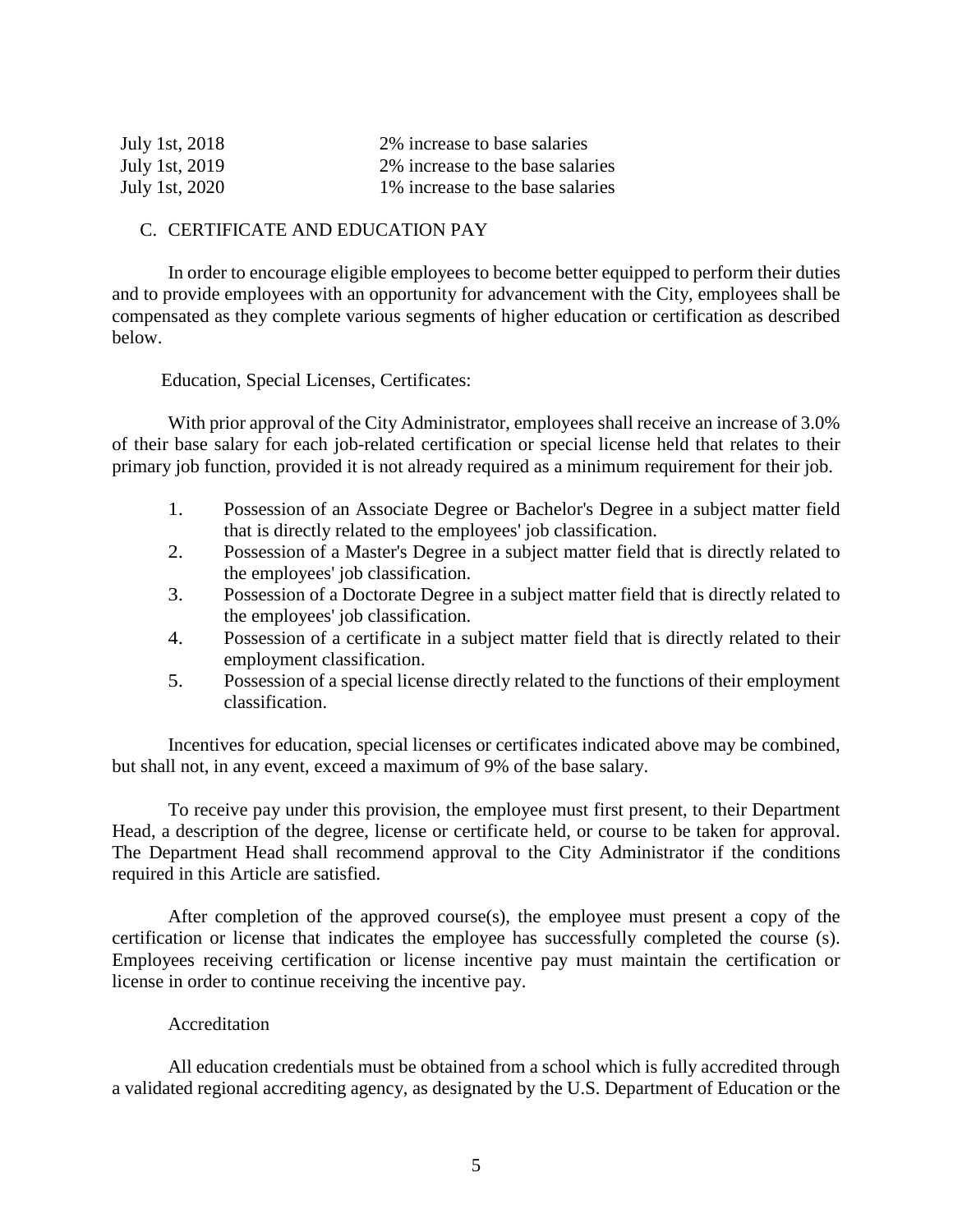Council for Higher Education Accreditation (CHEA), special licenses or certificates must be issued by an acceptable issuer or provider as approved by the City Administrator.

#### <span id="page-8-0"></span>D. LONGEVITY PAY

Non-exempt regular full-time or part-time employees shall receive longevity pay of 2.5% of their base wage after the first five years of employment, and 2.5% for each five years thereafter.

#### <span id="page-8-1"></span>E. APPLICABLE PAY FOR WORK IN A HIGHE R CLASSIFICATION

- 1. Employees may be assigned the functions of a vacant higher classification. In the event an employee is so assigned and is performing work that is exclusive to the higher classification, where more than 50% of their time worked is taken up by those higher functions for a period of at least thirty {30) days, the affected employee shall become eligible to receive out-of-class pay. Out-of-class assignments shall not exceed six months or 960 hours whichever comes first subject to all CalPERS rules and requirements. An employee working longer than six months out-of-class shall be reclassified into that job class.
- 2. An employee shall be paid an additional 5% above their base salary for out-of-class pay, beginning on the 31st day that they are performing out-of-class work for more than 50% of their working hours. Such out-of-class pay shall continue thereafter until the out-of-class assignment ends or is reduced to below 50% of the employee's working hours.

#### <span id="page-8-2"></span>F. BILINGUAL PAY/CERTIFICATION PAY

- 1. In accordance with administrative policies and procedures, those employees in the Unit who are required to speak or write in Spanish, as part of the regular duties of his/her position, shall be compensated at the following rates in addition to their designated rate of pay:
	- a. Employees who pass the required testing procedure or qualified certification adopted by the City for qualifying for bilingual pay for Spanish Translation Skills shall receive 2.5% certification pay. The test consists of two parts - one written section and one verbal section. An employee may qualify for this Bilingual Pay incentive by achieving a passing score on either the written or verbal portion of the test.
	- b. The City Administrator, through authorization of the City Council, shall designate which languages shall be eligible for bilingual pay based on community needs, currently only Spanish is authorized. The number of qualifying individuals in this bargaining unit shall not exceed eight (8). There may be more than one language and interpreters necessary to satisfy the needs of the community. The City Administrator shall have the discretion to obtain further Council authorization to add to the list of languages approved for translator services, and to increase the total number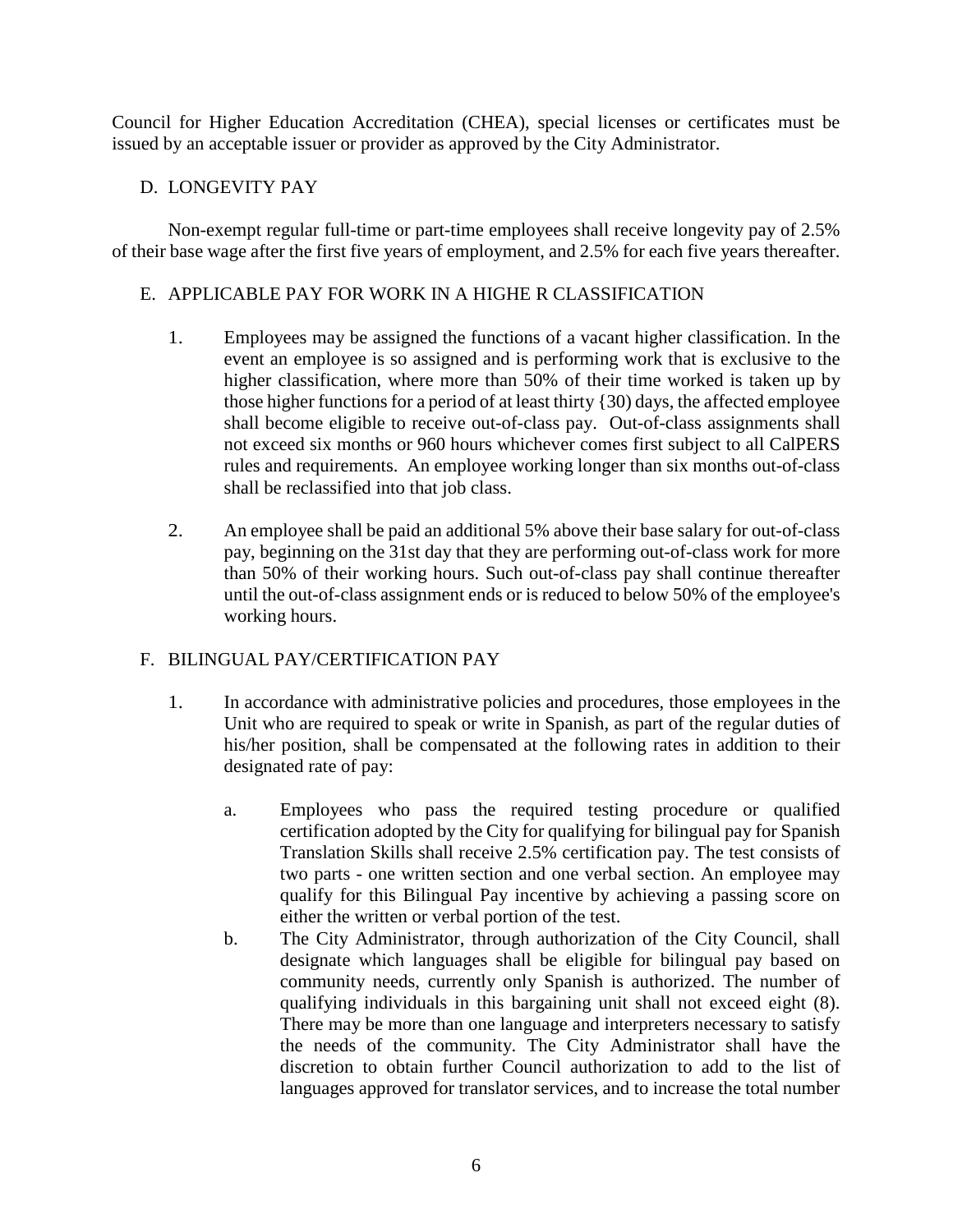of designated translators and number of employees designated to receive bilingual assignments.

c. Employees are required to re-certify and demonstrate proficiency every five (5) years.

#### <span id="page-9-0"></span>G. OVERTIME COMPENSATION

(See Rule V, Section 4, Page 19, Personnel Rules)

It shall be the duty of all department heads to operate their departments with a minimum of overtime. However, in cases of emergency or when otherwise necessary, an employee of the City may be required to work overtime. Overtime work is that work performed by an employee during periods of time other than normally scheduled for his or her specific employment. Pursuant to the provisions of Personnel Rule V, Section 4, as incorporated herein by reference, work in excess of 40 hours per week, except as otherwise specified in this MOU, shall be considered overtime. All employees entitled to overtime shall be entitled to receive either regular hourly or hourly equivalent pay or equivalent time off, at a rate of one and one-half times pay or one and one-half times off for each hour of overtime worked. Overtime shall be distributed as equally as is practical within a given classification from among those employees who are qualified and available.

All overtime work, to be eligible for overtime pay or equivalent time off, must have the approval of the City Administrator through the department head. No employee shall accumulate more than 40 hours equivalent time off. All equivalent time off must be used or paid in a lump sum within 30 days of the maximum of its accrual, unless requested by the employee and authorized by the City Administrator.

This section shall be interpreted to reflect that under the 9/80 work schedule, overtime shall be paid at the appropriate overtime rate for any hours worked in excess of the employee's normally scheduled work hours. Vacation leave, sick leave, paid time off and holiday time off during the work week will count as time worked when determining the amount of overtime compensation to be paid.

<span id="page-9-1"></span>H. CALL-BACK COMPENSATION (See Rule V, Section 5, Page 20, Personnel Rules)

Any non-classified employee represented by the association who is required to return to work unscheduled after his or her normal shift has ended will be compensated for overtime pursuant to the provisions of this MOU, and shall receive not less than two hours compensation at such rate, regardless of the amount of time actually worked. Call-back compensation shall begin when the employee is informed that he/she is to report to duty and end when the employee returns home immediately following the assignment, not to exceed 30 minutes travel time in each direction. If the employee's overtime work prevents him or her from commencing work at his or her starting time, the employee shall use accrued time other than sick leave, or not be compensated for the hours not worked in the regular shift.

#### I. STANDBY COMPENSATION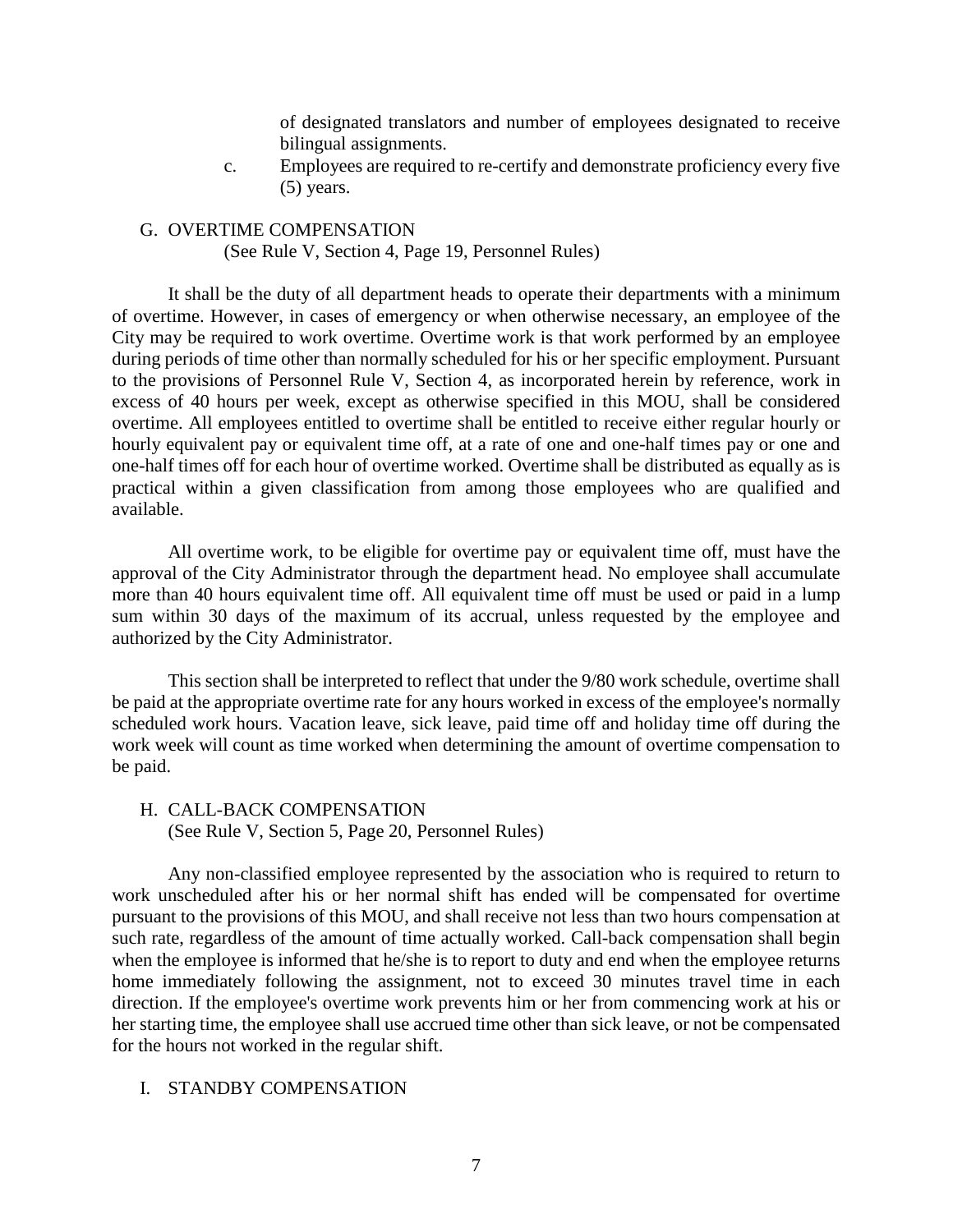(See Rule V, Section 6, Page 20, Personnel Rules)

- 1. Standby procedures: Subject to the approval of the department head; those employees desiring to be on call-back for urgent or emergency situations occurring after hours shall submit their names for inclusion on a call-back list. The names will initially be placed on the list by lot. Said list will rotate each time the first employee on the list works overtime and said employee will then move to the bottom of the list. Calls for call-back or overtime will first be offered to the employee whose name appears at the top of the list. Any employee who, after reaching the top of the list, is unavailable or declines four times shall be removed from the list for a period of six (6) months. The person on the standby schedule will be required to carry a City cell phone or pager and respond after hours when needed, and when responding shall be properly dressed for work (meaning with proper safety equipment and, as a minimum, a City shirt to identify them as a City employee). The employee responding to a call-back request must be ready to perform needed duties within thirty (30) minutes of being called. "Readiness" for call-back requires that the employee has not partaken of alcoholic beverages or any other substance that would or could impair their judgment.
- 2. Standby Compensation: Employees who are on standby shall receive 9 hours of base pay for each full week that they are on standby, pursuant to the schedule in subsection 3, below.
- 3. Standby Schedule: The standby period shall be from Monday 8:00 a.m. through the following Monday at 8:00 a.m. In the event that a holiday falls during a standby week, the employee on standby shall receive an additional eight  $(8)$  hours of pay for each holiday. For 9/80 employees, holiday pay will be 9 hours for each holiday in which the employee is subject to standby as described herein.
- 4. The parties hereby agree that an employee covered by this agreement that is on standby and is called out to perform work for the City shall receive a minimum of two (2) hours pay. If the call- out incident takes longer than two (2) hours, the longer time period shall be used in calculating compensation for the employee. Management reserves the right to have employees perform other tasks as assigned during the period of time for which they are being paid for the call-out but are no longer required for the initial standby request. Plant checks, as described below, when performed by the member who is on standby shall not qualify for the call-out pay described in this section.
- 5. Regardless of this provision, the City may direct any employee to respond to an emergency.

#### <span id="page-10-0"></span>**ARTICLE VII - ATTENDANCE AND LEAVES**

#### <span id="page-10-1"></span>A. HOURS OF WORK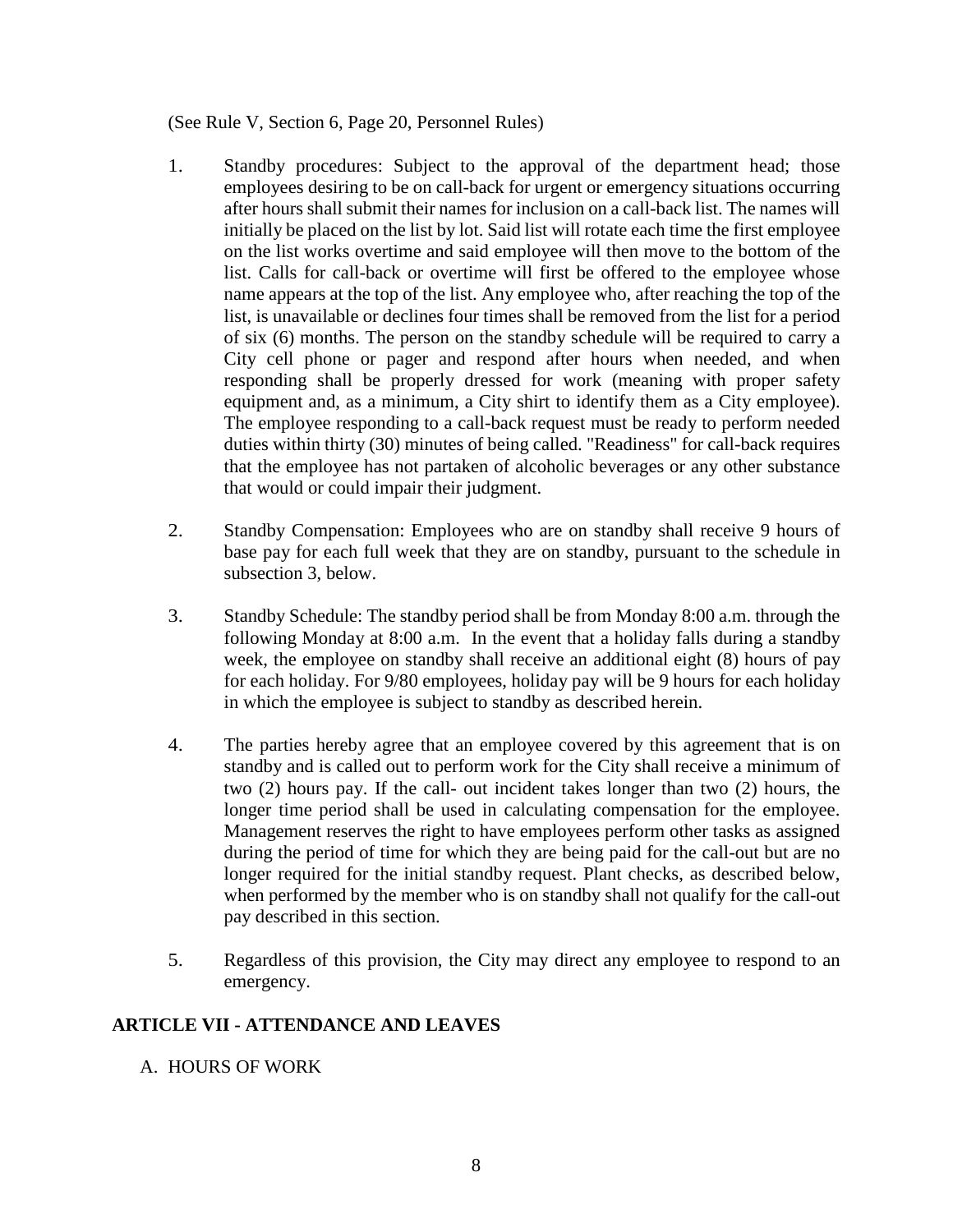The City desires to implement a work schedule based on the 9/80 work day format. This means generally that employees will work four (4) 9-hour days in one week and one (1) 8-hour day on Friday of that same week. The following week will be comprised of four (4) 9-hour days with Friday off. Exceptions to this work schedule may be granted by the employee's supervisor, when in the supervisor's opinion, the exception is warranted to allow the employee to provide adequate care for dependents or work conditions require that another schedule should be followed. An employee may appeal to the City Administrator any denial of a request to work an alternate schedule. Nothing in this section provides for or implies any additional compensation or benefit for work on another- than-normal work week, work day, or work schedule, except as expressly provided in this MOU. The provisions of Personnel Rule XII, Section 1, shall each be applicable here and are incorporated by reference.

<span id="page-11-0"></span>B. REST PERIODS

(See Rule XII, Section 2, Page 30, Personnel Rules)

Rest periods will normally be provided to employees at the rate of 15 minutes for each 4 hours worked. Further, except under unusual circumstances, rest periods will not be taken during the first or last hour of the work day. Since rest periods are paid time, nothing in this section provides for or implies any additional compensation or benefit when a rest period is not received. The location at which such rest period shall be taken may be determined by the appropriate department head or department head designee.

#### <span id="page-11-1"></span>C. ANNUAL VACATION LEAVE (See Rule XII, Section 3, Page 30, Personnel Rules)

- 1. Vacations will be scheduled not less than 60 days in advance with the prime consideration being whether the necessary functions of the department can be adequately maintained in the absence of the requesting employee. Whenever two (2) or more employees choose the same vacation period, the matter will be settled on the basis of seniority. Vacations of more than five (5) working days will not be split unless previously agreed to in writing by the employee. Emergency vacation leave of less than five (5) working days may be granted if the employee gives reasonable prior notice.
- 2. No such requests for vacation leave will be denied unless the City can adequately establish that the necessary functions of the department would be seriously jeopardized by the postponement of any function caused by the absence of the subject employee.
- 3. Any employee who has accumulated vacation time in excess of the amount allowed for two (2) years' continuous service shall forfeit such excess accumulated vacation leave unless the affected employee has made arrangements acceptable to his or her supervisor or to the appropriate department head for use of such excess accumulated vacation leave in accordance with this rule or unless otherwise specifically approved by the Personnel Officer. Vacation leave shall be earned in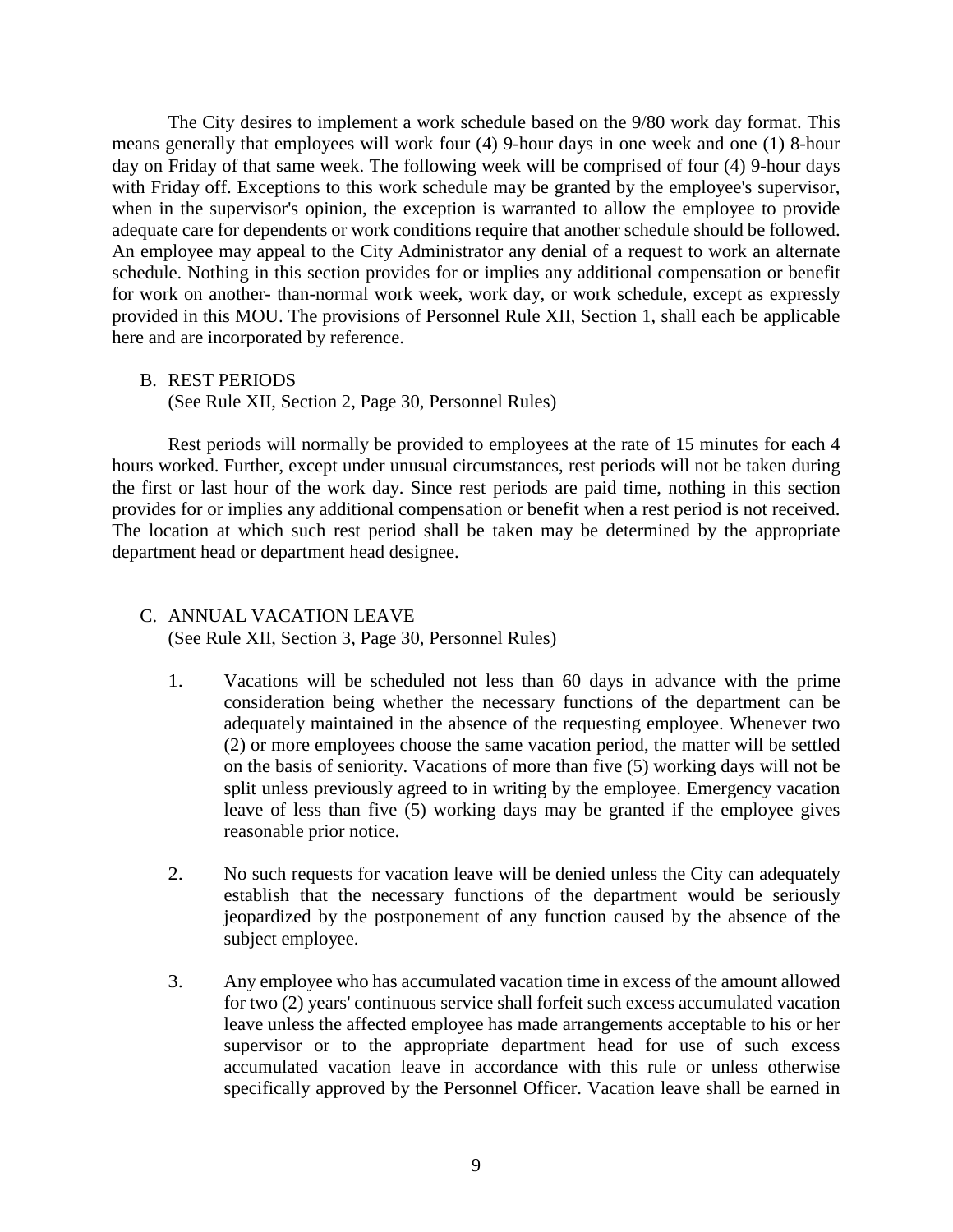accordance with the following schedule and shall be credited in arrears.

| <b>YEARS</b> | <b>DAYS</b> | <b>HOURS</b> | <b>MAX ACCRUAL</b> |
|--------------|-------------|--------------|--------------------|
| $0 - 3$      | 12          | 96 hrs.      | 192 hrs.           |
| $4 - 8$      | 15          | 120 hrs.     | 240 hrs.           |
| $9 - 15$     | 18          | 144 hrs.     | 288 hrs.           |
| 16-19        | 21          | 168 hrs.     | 336 hrs.           |
| 20           | 25          | 200 hrs.     | 400 hrs.           |
| 21           | 26          | 208 hrs.     | 416 hrs.           |
| 22           | 27          | 216 hrs.     | 432 hrs.           |
| 23           | 28          | 224 hrs.     | 448 hrs.           |
| 24           | 29          | 232 hrs.     | 464 hrs.           |
| $25+$        | 30          | 240 hrs.     | 480 hrs.           |

Eligible employees shall earn vacation credits at the following rate:

#### VACATION ACCRUAL SCHEDULE PER PAY PERIOD YEARS OF SERVICE

0-3 years 3.70 per pay period 4-8 years 4.62 per pay period 9-15 years 5.54 per pay period 16-19 years 6.46 per pay period 20 and up is based on length of service

NOTE: Where vacation accrual rates are listed above, the rate commences at the beginning of the listed year. {For example - employees accruing at the 4-8 year rate would begin at that new rate at the beginning of their fourth {41h) year of employment).

Time used for vacation pay is included in determining the length of an employee's continuous service with the City and his or her entitlement, if any, to any employee benefit dependent upon the employee's length of continuous service.

4. Employees may take vacation leave in the amount of days accumulated at the time of such leave. Provided that for good cause shown and upon prior approval of the Personnel Officer, an employee may advance vacation in an amount not to exceed five (5) additional days. Further, on prior approval of the Personnel Officer, an employee may elect to receive a lump sum cash payment in lieu of vacation leave. The Personnel Officer may, in his or her sole unfettered discretion, deny any request for a lump sum cash payment in lieu of vacation leave. Any request for a lump sum cash payment in lieu of vacation leave shall be submitted in writing, to the employee's direct supervisor or department head for review and submission to the City Administrator who shall notify the department head or appropriate supervisor of his or her determination. In determining whether to grant or deny a request for a lump sum cash payment in lieu of vacation leave, the City Administrator may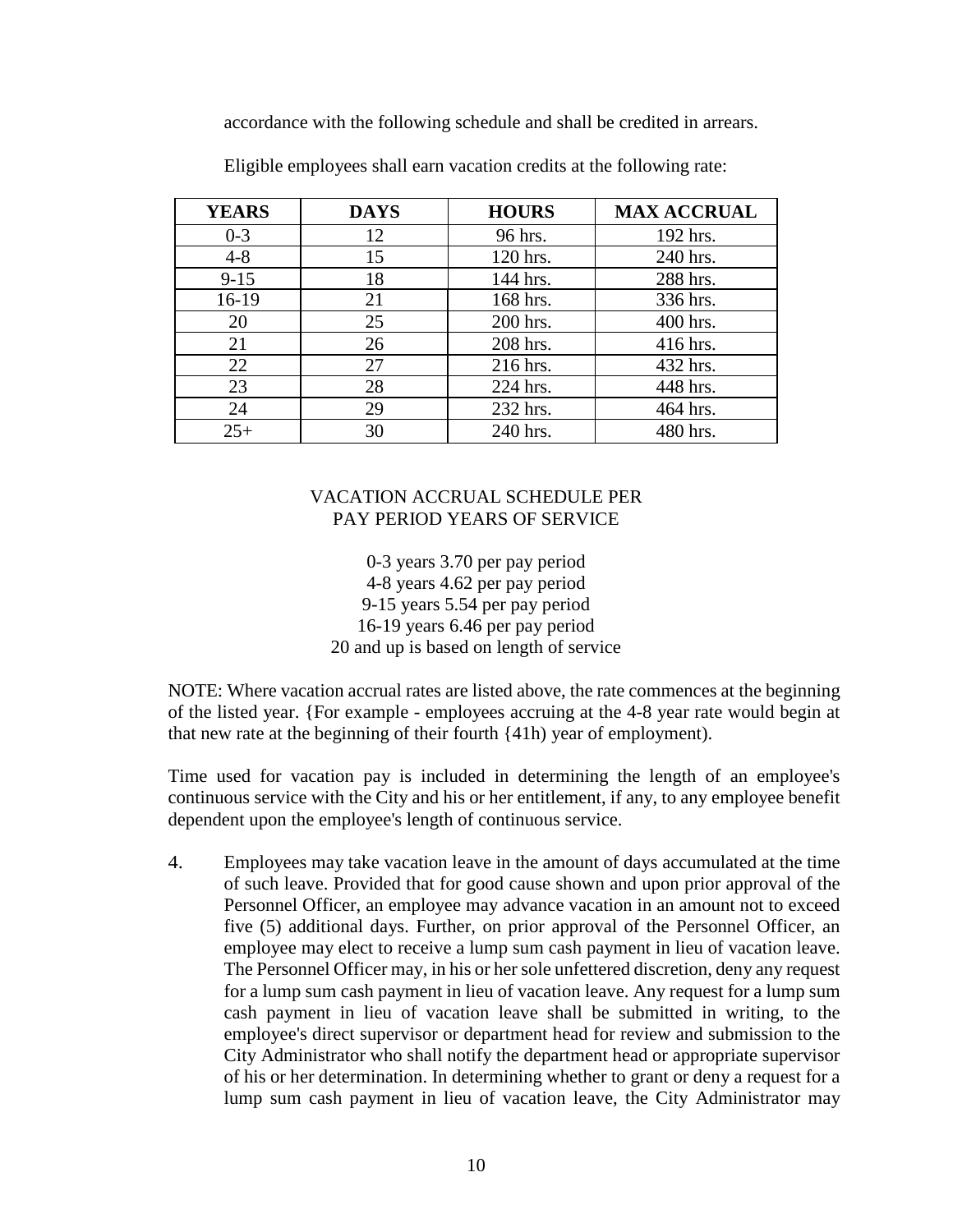consider, among other things, the frequency of such requests, the maximum amount of vacation leave accrued by the employee, the amount of accrued vacation leave that will be retained by the employee in the event the request for a lump sum cash payment in lieu of vacation leave is granted, the amount of vacation leave actually taken by the employee prior to the time the request is made and any other factors considered relevant by the City Administrator. If the employee's request for a lump sum cash payment in lieu of vacation leave is approved by the City Administrator, payment is to be made to the employee within four weeks. Such payment will be made from regular payroll and will be taxed in accordance with Internal Revenue Service guidelines regarding supplemental wage payments. For purposes of computing annual vacation leave, a working day shall be considered as one-fifth of the number of working or duty hours in the established work week. For purposes of computing annual vacation leave, a working day shall include all days used as vacation leave. Employees shall be allowed to cash out up to 20 hours of vacation time in December of each year so long as the employee has at least 80 hours of accrued vacation credit.

- 5. In the event one or more municipal holidays falls within an annual vacation leave, such holiday shall not be charged as vacation leave, and the vacation leave shall be extended accordingly, if taken.
- <span id="page-13-0"></span>D. SICK LEAVE

(See Rule XII, Section 4, Page 32, Personnel Rules)

- 1. Sick leave with pay shall be granted to all probationary and regular employees within the competitive service. Sick leave shall not be considered as a right which an employee may use at his or her discretion, but shall be allowed only in case of personal necessity or actual personal sickness or disability. Personal necessity sick leave of up to 45 work hours per year may be requested. Personal necessity sick leave is defined as sick leave for non-personal sickness but in the care of sickness of a family member.
- 2. In order to receive compensation while absent on sick leave, the employee shall notify his or her immediate supervisor or the Personnel Officer prior to, or within four (4) hours after the time set for beginning his or her daily duties, or as may be specified by the department head. In those situations which have rendered the employee incapable of reporting absence as specified above, the employee shall report at the earliest possible time. When absence is for more than three (3) working days, the employee shall be required to file a physician's certificate of personal affidavit with the department head stating the cause of his or her absence, without revealing confidential medical information.
- 3. For purposes of computing sick leave, a work day shall be considered one-fifth of the number of working days or duty hours in the established work week for each employee. The amount of sick leave utilized by the employee shall be based on the actual number of hours off work, even if less than a full work day.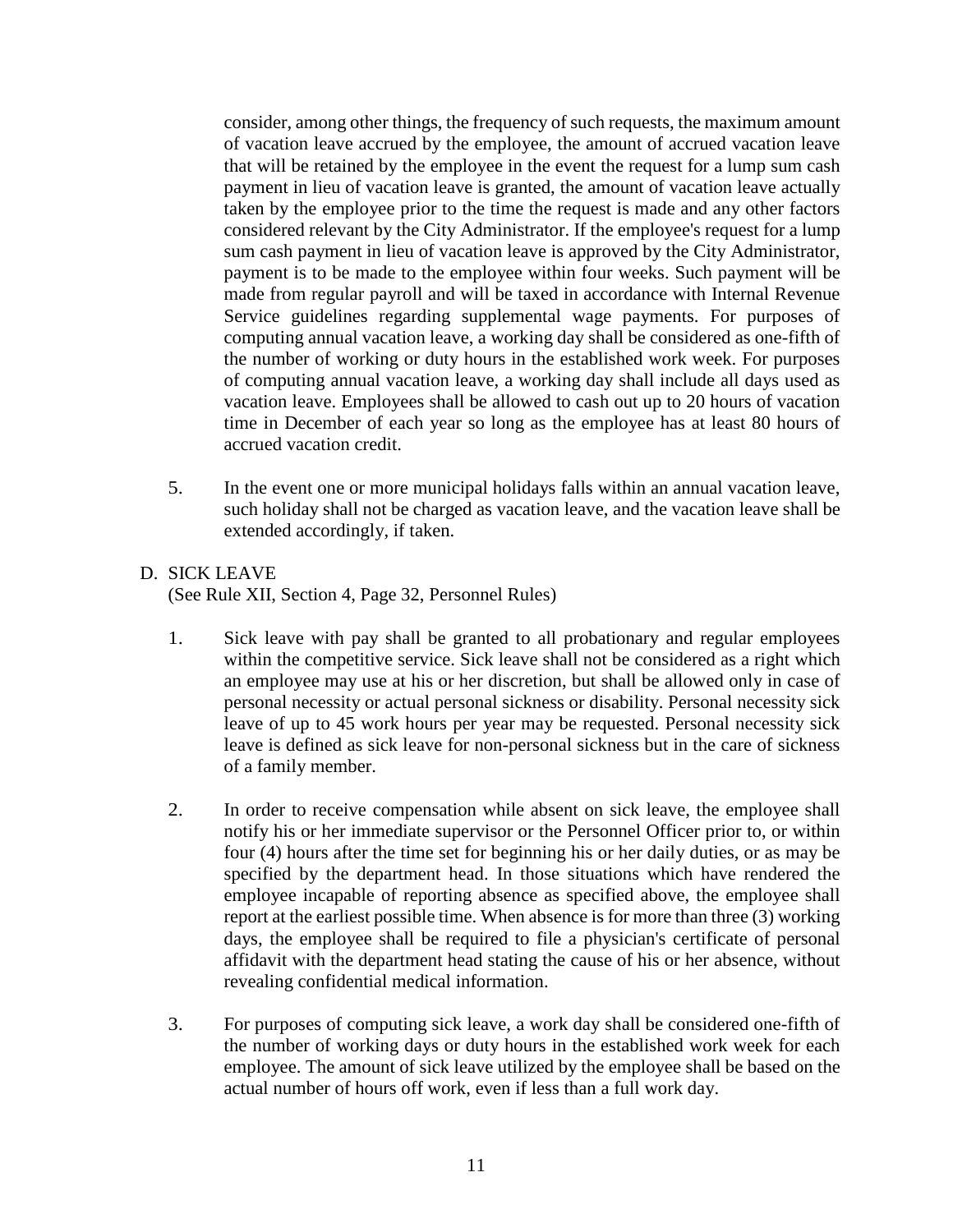- 4. Sick leave shall be earned at the rate of 3.7 hours per pay period and is also earned while on sick leave. No payment shall be made for accumulated sick leave at the time of termination of employment.
- 5. An employee receiving temporary disability payment under the Workers' Compensation laws may use accumulated sick leave in order to continue to maintain his or her regular income. However, all employees receiving other salaries in lieu of temporary disability payments pursuant to Section 4850 of the Labor Code are entitled to accumulate sick leave during such periods of disability.
- 6. When accumulated sick leave is exhausted, the employee's pay shall terminate until the employee returns to work. However, an employee with vacation credits may, upon written request to the Personnel Officer, use all or any part of his or her vacation credits as sick leave with pay only when his or her sick leave is exhausted. The Personnel Officer may grant a leave of absence without pay for the duration of the illness.
- 7. Time used for sick leave is included in determining the length of an employee's continuous service with the City and his or her entitlement, if any, to any employee benefit dependent upon the employee's length of continuous service.
- 8. Association members may convert unused sick leave to service credit for purposes of calculating retirement benefits in the time and manner prescribed under the California Public Employees Retirement Laws (2013 edition) and as consistent with the City's contract with the Public Employees Retirement System.

## <span id="page-14-0"></span>E. BEREAVEMENT LEAVE

(See Rule XII, Section 5, Page 33, Personnel Rules)

Bereavement leave with pay shall be granted to all regular and probationary employees upon the death of a family member. Family members are defined to include husband, wife, domestic partner, father, mother, mother-in-law, father-in-law, brother, sister, brother-in-law, sister-in-law, stepfather, stepmother, aunt, uncle, children, stepchildren, grandmother, grandfather, grandchildren, or any relative living in the same permanent residence as the employee. Such leave of absence is not to exceed three (3) days, or five 5) days if out-of-state travel is required. However, an employee may use up to three (3) days of accrued sick leave in accordance with this section in addition to or in lieu of bereavement leave. The time used for bereavement leave is included in determining the length of an employee's continuous service with the City and his or her entitlement, if any, to an employee benefit dependent upon the employee's length of continuous service.

#### <span id="page-14-1"></span>F. MILITARY LEAVE

(See Rule XII, Section 6, Page 34, Personnel Rules)

Military leave shall be granted in accordance with the provisions of federal and California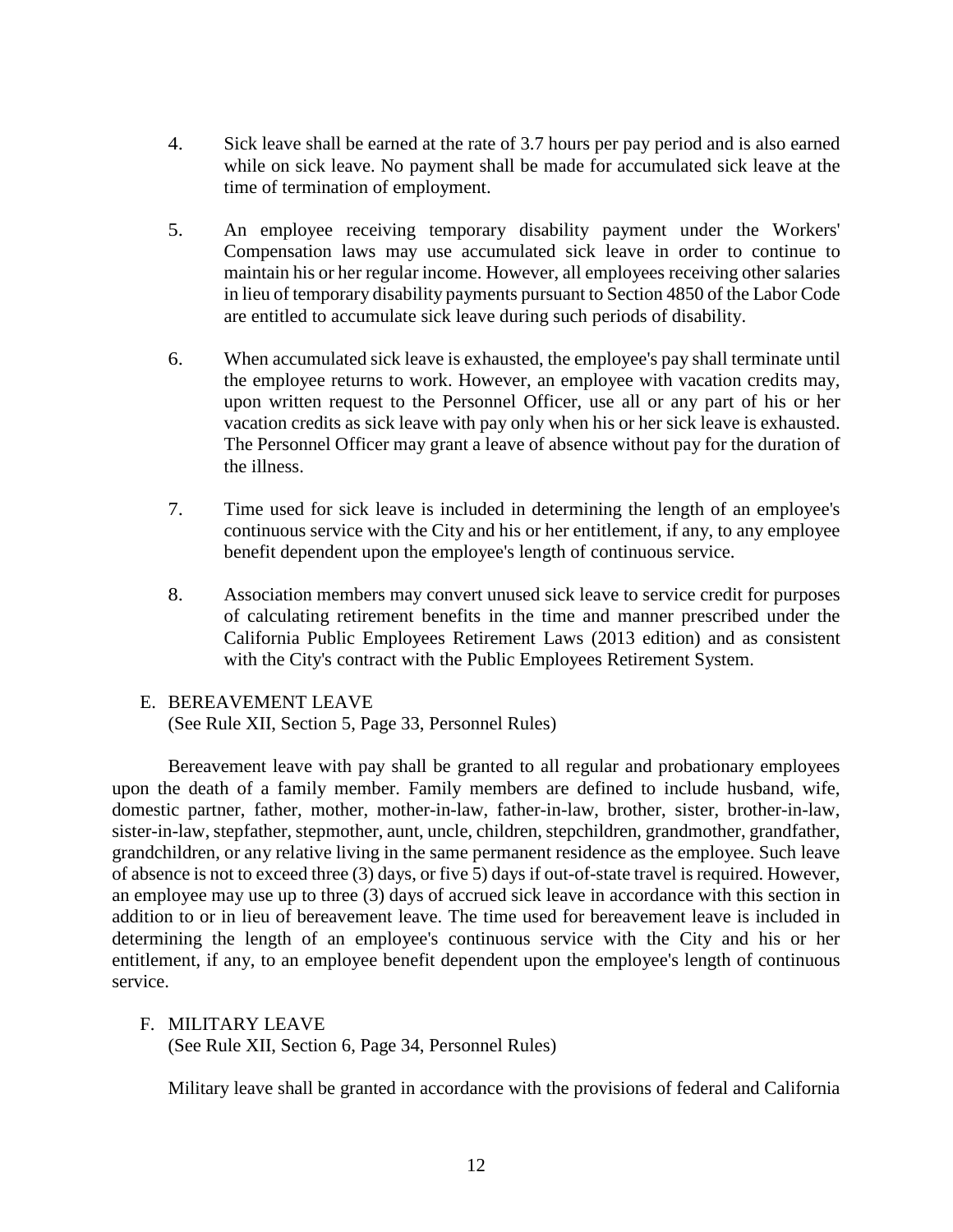state law. Employees entitled to military leave shall give the department head an opportunity within the limits of military regulations to determine when such leave shall be taken. Employees who serve in U. S. military organizations or National Guard groups may take the necessary time off with pay to fulfill this obligation. Reinstatements of individuals returning from military leave shall be done in accordance with the applicable Military and Veterans Codes of the United States and the State of California.

Employees are eligible for reemployment after completing military service, provided the employee provides copies of the military orders to the department head upon receipt; military service is entered directly from employment with the City and active duty service is satisfactorily completed; and reemployment is applied for and takes place within ninety {90) days after discharge from active duty. An employee returning from up to six (6) months active duty for training must apply within thirty (30) days after discharge.

#### <span id="page-15-0"></span>G. LEAVE OF ABSENCE WITHOUT PAY (See Rule XII, Section 8, Page 34, Personnel Rules)

The Personnel Officer may grant an employee leave of absence without pay or seniority for not to exceed three (3) months. Leaves in excess of three (3) months must be approved by the City Council.

No such leave shall be granted except upon written request of the employee, setting forth the reason for the request, and the approval will be in writing. Upon expiration of a regularly approved leave or within a reasonable time after notice to return to duty, the employee shall be reinstated in the position held at the time leave was granted. Failure on the part of an employee to report promptly at the expiration of his or her leave, or within a reasonable time after notice to return to duty, shall be cause for discharge.

Time used for leave of absence without pay shall not be included in determining the length of an employee's continuous service with the City and his or her entitlement, if any, to any, employee benefit dependent upon the employee's length of continuous service.

Department Heads may grant an employee leave of absence without pay for not to exceed one (1) calendar week. Such leaves shall be reported to the Personnel Officer.

# <span id="page-15-1"></span>H. PREGNANCY DISABILITY LEAVE

(See Rule XII, Section 10, Page 37, Personnel Rules)

The purpose of this section is to implement the provisions of the California Pregnancy Disability Act. An employee is entitled to pregnancy disability leave immediately after she is hired. An employee is entitled to up to four (4) months unpaid leave for the period the employee is actually disabled by pregnancy. Pregnancy disability is defined as a certified medical condition caused by pregnancy, childbirth or other medical condition related to pregnancy. An employee's need for Pregnancy Disability Leave does not simply arise because an employee is pregnant, but rather, when her pregnancy or a related condition imposes a physical disability. The City may require an employee be granted leave under this provision to exhaust accrued sick leave. The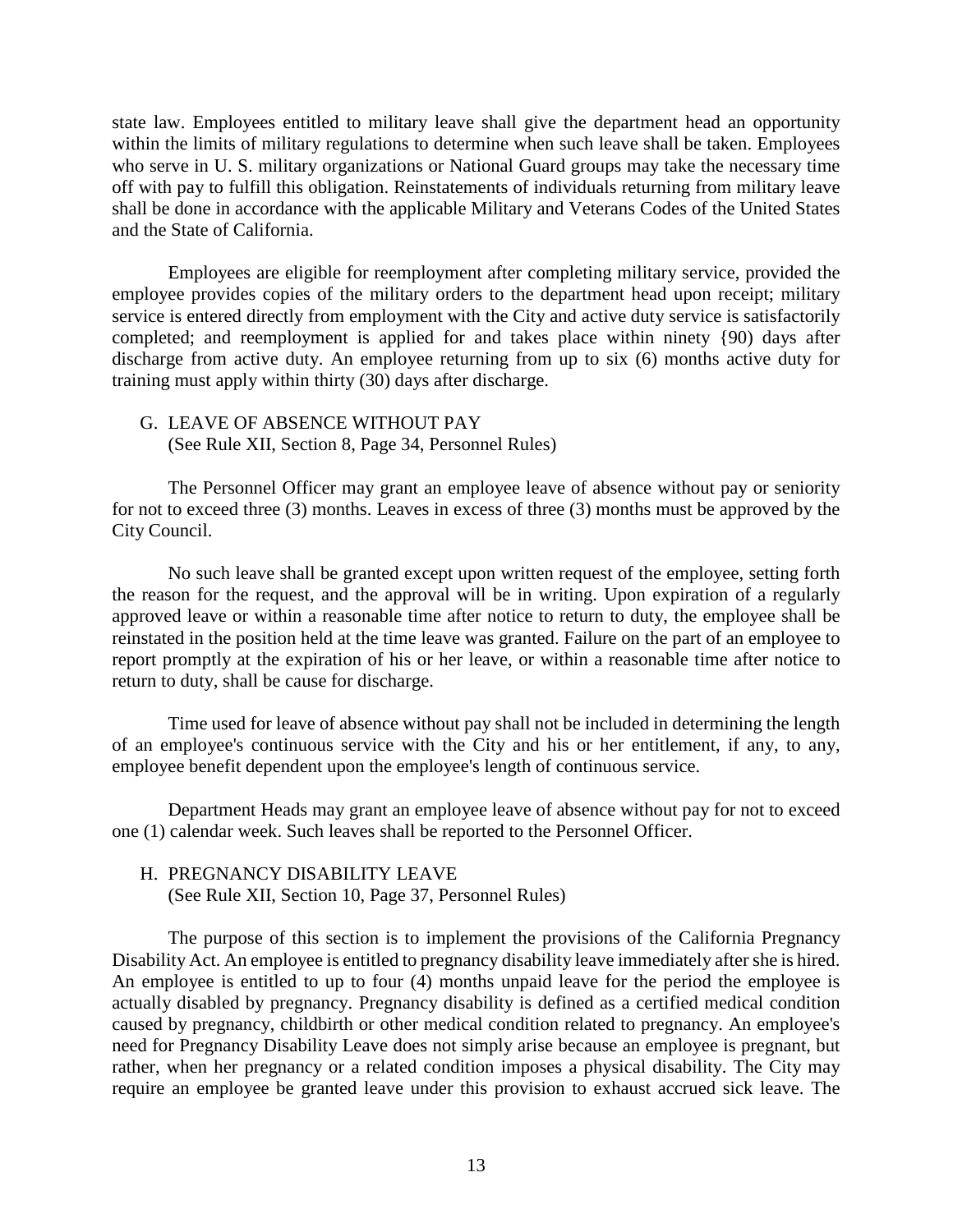employee may request to use accrued vacation leave and/or compensatory time off in order to receive compensation during the unpaid portion of her Pregnancy Disability Leave. The employee should give the employer at least thirty {30) days advance notice where it is foreseeable the employee will need to take Pregnancy Disability Leave. If such notice is not possible, such as during an emergency or unforeseen complication, the employee is required to give notice as soon as practicable. Employees returning to work after Pregnancy Disability Leave may be required to have a written release from a physician verifying that they are able to return to work. Pregnancy Disability Leave may be used intermittently. Employees who have exhausted or are no longer qualified to receive Pregnancy Disability Leave, may request an additional twelve {12) work weeks of leave in accordance with Family Medical Leave.

<span id="page-16-0"></span>I. WITNESS AND JURY DUTY

(See Rule XII, Section 12, Page 38, Personnel Rules)

Every regular employee of the City who is called or required to serve as a trial juror, upon notification and appropriate verification submitted to the supervisor, is permitted to be absent from his or her duties with the City during the period of such service or while necessarily being present in court as a result of such call.

Regular employees required to perform jury services during their normal scheduled work hours shall receive their base pay for those hours of absence from work. Employees are required to deposit with the City any pay, other than mileage, received from jury service on City time. Such employees are required to deliver a "jury duty time card" form verifying the hours of jury duty service.

Employees should note that per Section 215 (b) of the California Code of Civil Procedure, any employee of a federal, state, local government entity, or by any other public entity as defined by Section 481. 200 and who received regular compensation and benefits while performing jury duty shall not receive compensation from California courts.

<span id="page-16-1"></span>J. HOLIDAYS

(See Rule XII, Section 14, Page 38, Personnel Rules)

The holidays to be observed in this City are as follows:

| <b>HOLIDAY</b>                | <b>DATE</b>               |
|-------------------------------|---------------------------|
| New Year's Day                | January 1                 |
| Martin Luther King's Birthday | Third Monday in January   |
| President's Day               | Third Monday in February  |
| Memorial Day                  | Last Monday in May        |
| Independence Day              | July 4                    |
| Labor Day                     | First Monday in September |
| Veterans' Day                 | November 11               |
| Thanksgiving Day and the      |                           |
| Friday following Thanksgiving |                           |
| Christmas Eve                 | December 24               |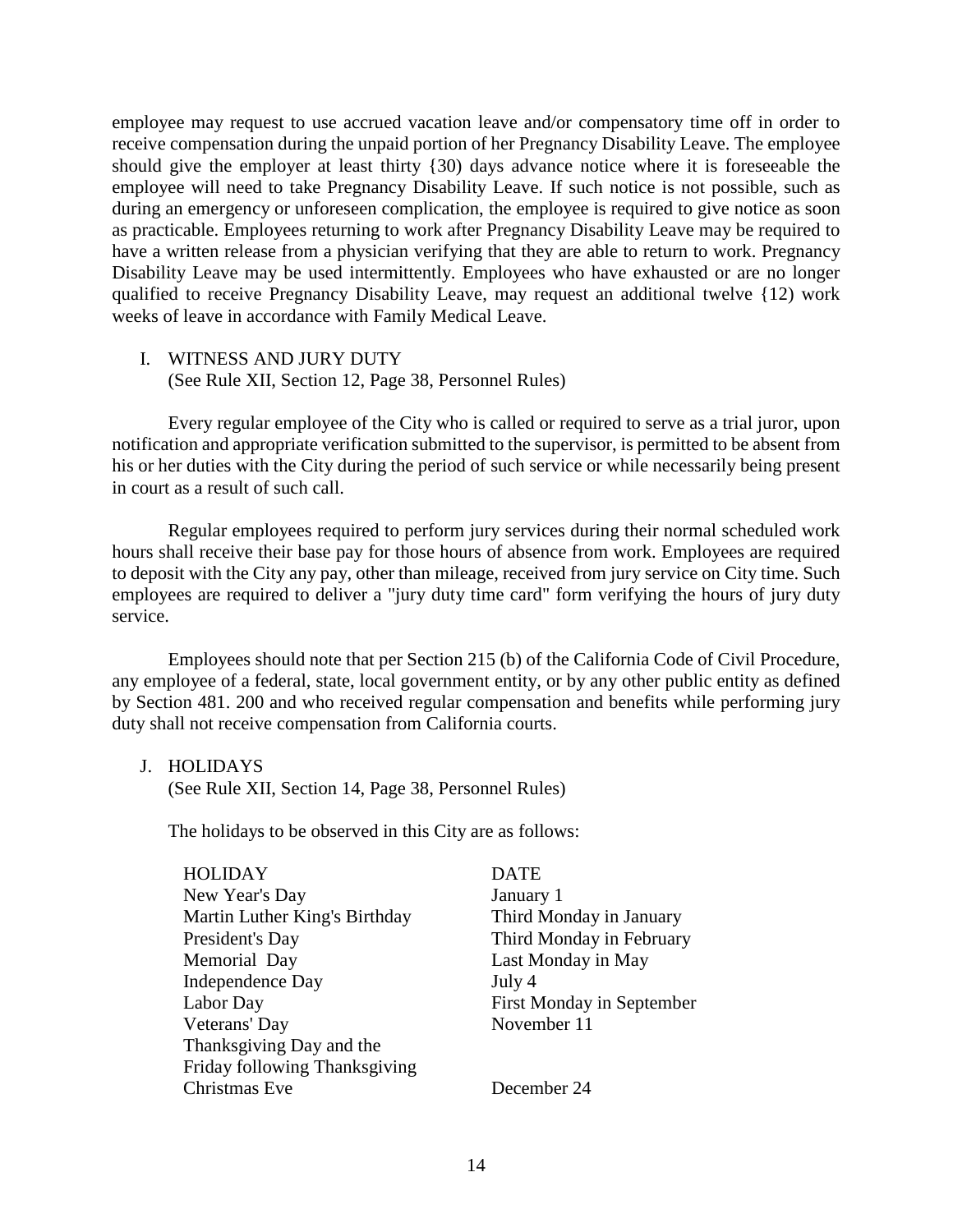Christmas Da y December 25 Personal Holidays (2) As elected, per MOU

In addition, every day proclaimed by the President of the United States, Governor of California, or Mayor of this City as a public holiday, when approved by the City Council, shall be a" holiday" observed by the City. Each employee in the competitive service shall be entitled to receive two personal holidays, with pay, each fiscal year to be scheduled according to the employee's preference, subject to the approval of his or her supervisor or the appropriate department head. Personal holidays not used in any fiscal year are forfeited and may not be accrued.

In the event the City is required, by law, to recognize Cesar Chavez Day as a paid holiday, the number of Personal Holidays allowed shall revert to one (1). Personal Holidays will be scheduled according to the employee's preference, subject to the approval of his or her supervisor or the appropriate department head. Personal holidays not used in any fiscal year are forfeited and may not be accrued.

Every employee in the competitive service except members of the Police Department who are required to be on duty, shall not be required to be on duty on holidays unless the employee's services are needed and required in the interests of the public health, safety, or general welfare, in which latter event any such employee shall be entitled to equivalent time off at such time, as in the discretion of the department head, his or her services are not needed and required.

When a holiday falls on a Saturday, the preceding Friday shall be observed. When a holiday falls on a Sunday, the following Monday shall be observed. If a holiday falls on an employee's regularly scheduled time off, equivalent time off shall be granted.

A holiday is calculated as a minimum 8-hour day.

Under the 9/80 work schedule, paid holiday hours, including personal holidays, will be provided in the amount that coincides with the number of hours the employee would otherwise be scheduled to work on the day that the holiday occurs, up to a 9-hour day.

City employees in departments operating on a continuous 24-hour schedule shall be entitled to equivalent compensation in lieu of holidays in the same number of hours as is commensurate with the holiday time hereby granted to other employees, or as may be established by agreement.

#### <span id="page-17-0"></span>**ARTICLE VII I - MISCELLANEOUS**

#### <span id="page-17-1"></span>A. HEALTH INSURANCE BENEFITS

Any employee who by written notice to the City declines the health care benefits provided by the City and provides written proof of the election to receive health care benefits from an alternate source (spouse's employer, military, etc.), shall receive a monthly "in lieu" payment of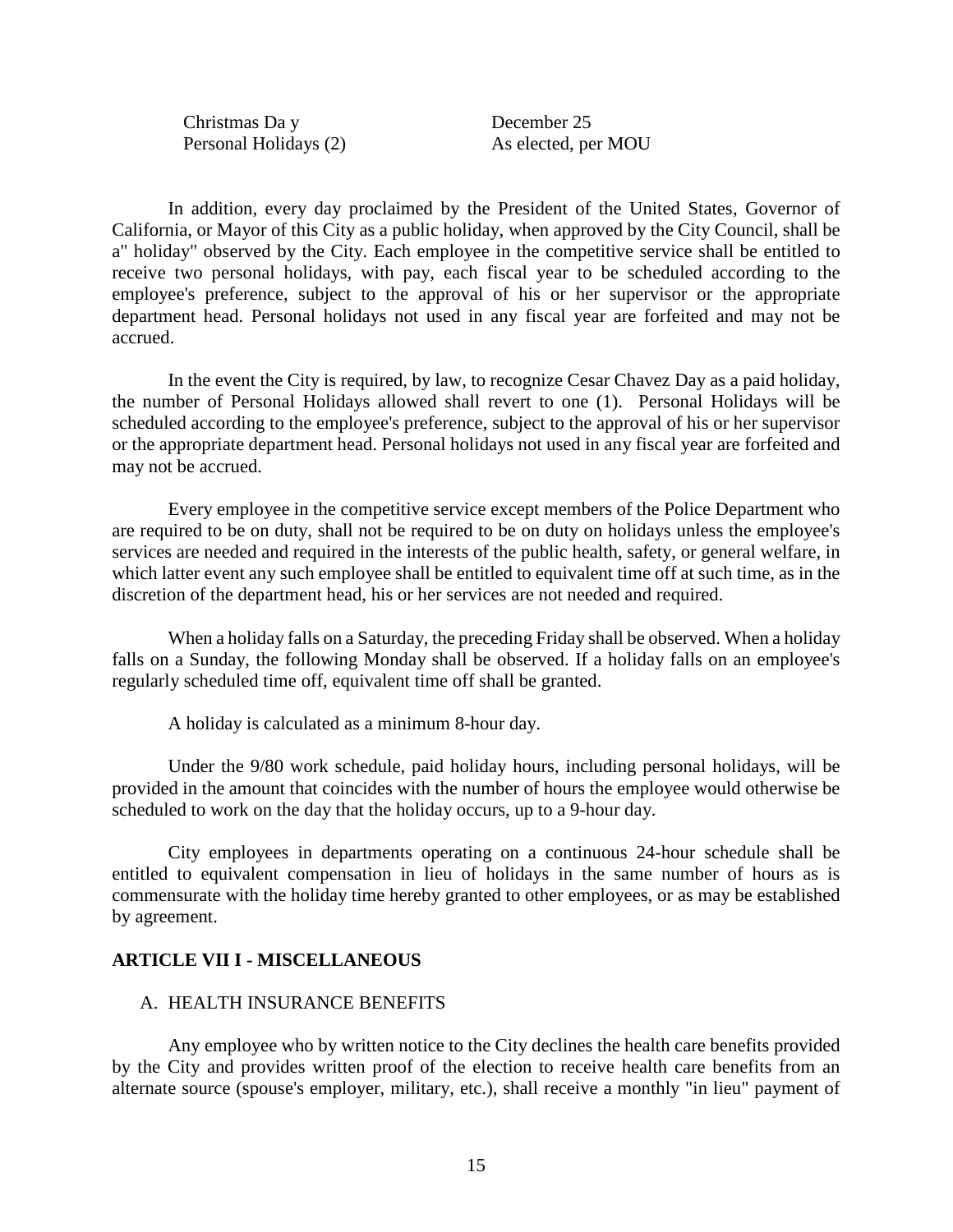\$225.00. The "in-lieu" amounts available to employees cannot exceed the lowest cost premium amount for medical, dental, and vision respectively. The Insurance Committee referred to in this section shall meet to determine if any adjustments are required to comply with this requirement.

The City and the Association agree to utilize an Insurance Committee for review of benefit plans and formulation of recommendations regarding response to changes in those programs. Insurance Committee shall include one member designated by the Association to represent the interests of its members. The Committee process will fulfill all meet-and-confer obligations herein.

<span id="page-18-0"></span>B. ATTENDANCE

(See Rule XII, Section 13, Page 38, Personnel Rules)

Employees shall be in attendance at their work in accordance with the rules regarding hours of work, holidays, and leaves. All departments shall keep daily attendance records of employees which shall be reported to the Personnel Officer in the form and on the dates he or she shall specify. Failure on the part of an employee who is absent without leave to return to duty within 24 hours after notice to return shall be cause for immediate discharge, and such employee automatically waives all rights under the Personnel Rules. The depositing in the United States mail of a First-Class letter, postage paid, addressed to the employee's last known address shall be reasonable notice.

#### <span id="page-18-1"></span>C. OUTSIDE EMPLOYMENT

(See Rule XII, Section 15, Pages 39-40, Personnel Rules)

Employees may engage in outside employment, in addition to their City employment, only under the following conditions:

- 1. There shall be no conflict of interest or incompatibility with the employee's City employment;
- 2. The time involved in outside employment shall not adversely affect the employee's attitude or efficiency in his or her City employment;
- 3. No telephone calls or personal contact concerning the outside employment shall be made during the hours of City employment;
- 4. Each employee shall report all outside employment to his or her department head and shall secure the written approval of such department head and the Personnel Officer prior to the commencement of outside employment. If so employed upon first being considered by the City for employment, the employee shall declare such employment if the employee intends to continue such outside employment.

#### <span id="page-18-2"></span>D. LAYOFF PROCEDURE

(See Rules XVII, Section 2, Pages 45-46, Personnel Rules)

Whenever, in the judgment of the Personnel Officer and/or the City Council, it becomes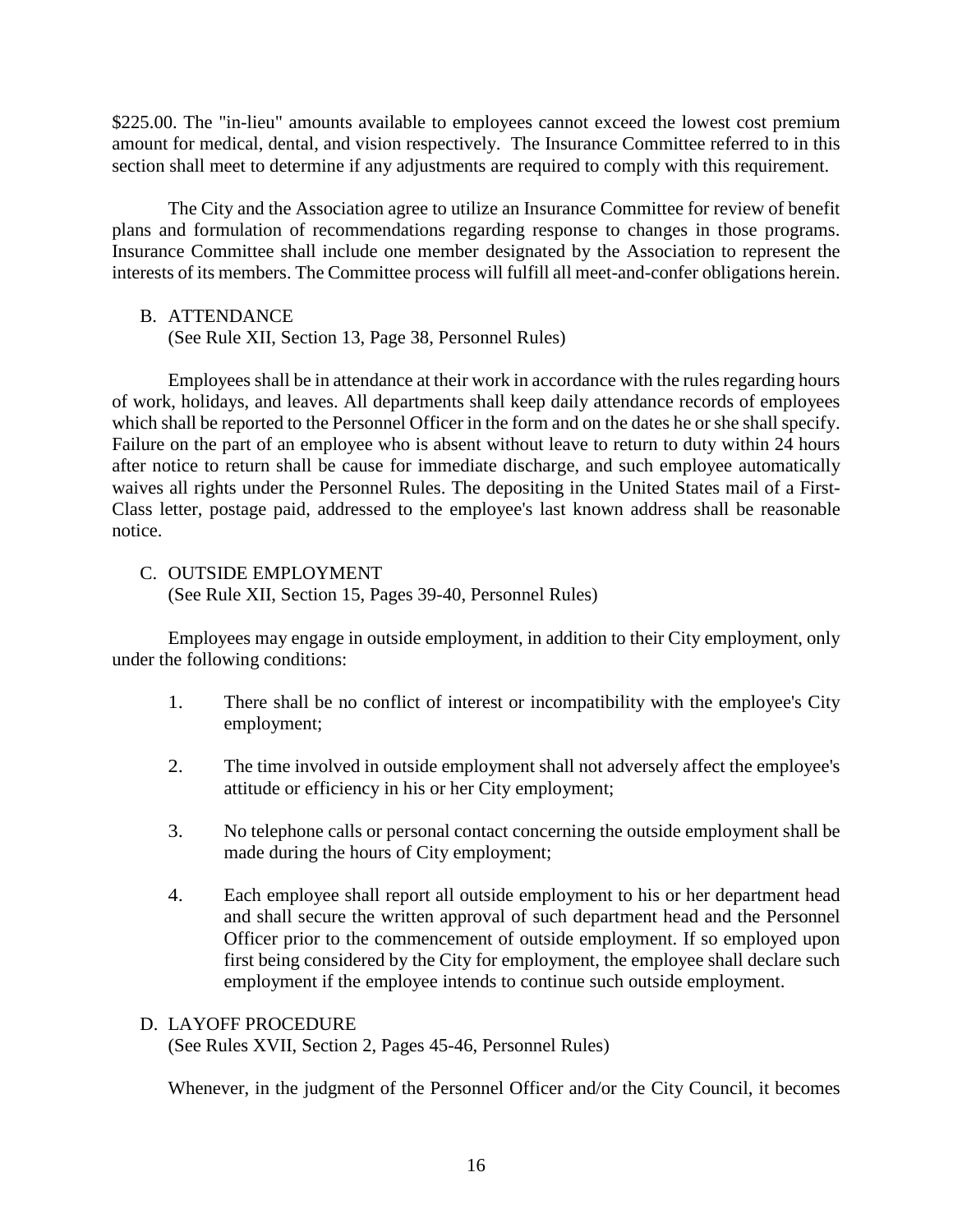necessary to abolish any position or employment, the employee holding such position or employment may be laid off or demoted. The City shall notify the Association when a lay-off is being contemplated.

Employees shall have no reasonable expectation of continued employment in the case of lay-offs. The Personnel Officer and/or City Council reserve the right to eradicate any position, and to lay off employees for lack of work or funds, and for reorganizational purposes. In effecting any layoff or demotion under this section, the procedures set forth here shall be followed:

- 1. Notification: Employees to be laid off shall be given, whenever possible, at least 14 calendar days prior to notice.
- 2. Vacancy & Demotion: Except as otherwise provided, whenever there is a reduction in the work force, the appointing authority shall first demote to a vacancy, if any, in a lower class for which the employee who is the latest to be laid off, in accordance with Section 2(e) of this Rule, qualified. All persons so demoted shall have their names placed on the reemployment list
- 3. Employee Rights: An employee affected by layoff shall have the right to displace an employee in the same department who has less seniority in a lower class in the same series or in a lower classification in which the affected employee once had regular status. For the purpose of this section and Section 2(d) of this Rule, seniority includes all periods of full-time service at or above the classification level where layoff is to occur.
- 4. Seniority: In order to retreat to a former or lower class, an employee must have more seniority than at least one of the incumbents in their retreat class and request displacement action in writing within five (5) working days of receipt of notice of layoff.

Employees retreating to a lower or similar class shall be placed at the salary rate representing the least loss of pay. In no case shall the salary be increased above that received in the class from which the employee retreated. Employees retreating to a lower or similar class shall serve a probationary period in the new class unless they have previously successfully completed a probationary period in the class or a class in the class series.

5. Employment Status: In each class of position, employees shall be laid off according to employment status in the following order: temporary, provisional, probationary, and regular.

Temporary, provisional, and probationary employees shall be laid off according to the needs of the service as determined by the appointing authority. In cases where there are two (2) or more regular employees in the class from which the layoff is to be made, such employee shall be laid off on the basis of the last evaluation rating in the class, provided such rating has been on file at least thirty (30) days and no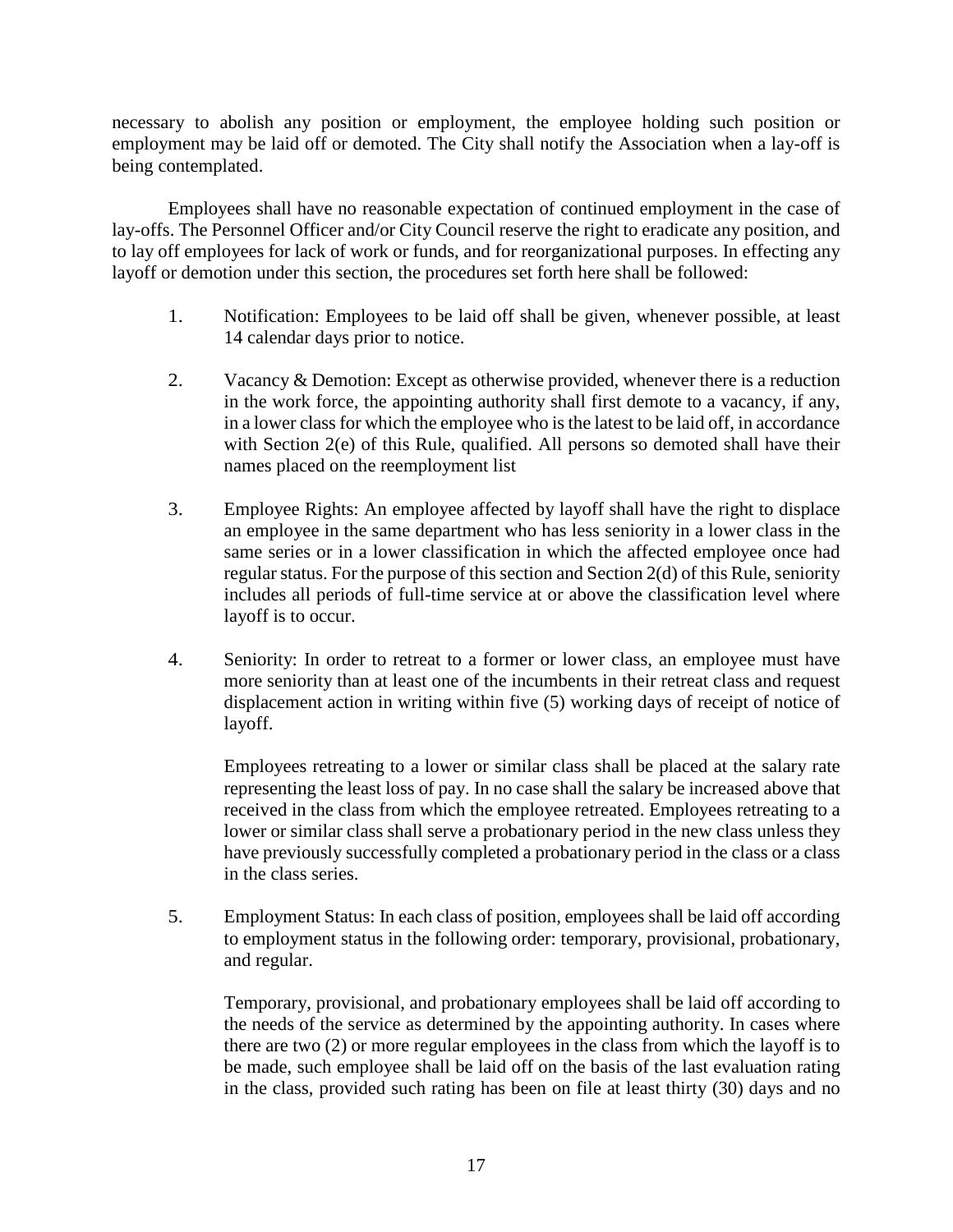more than thirteen (13) months prior to layoff.

If two (2) or more regular employees, in the class from which the layoff is to be made, with the same last evaluation rating in the class shall be laid off in inverse order of seniority of City service.

- 6. Reemployment List: The names of persons laid off or demoted in accordance with these Rules shall be entered upon a reemployment list. Lists from same class of position shall be combined into a single list. Such list shall be used by every appointing authority when a vacancy arises in the same or lower class of position before certification is made from an eligible list
- 7. Duration of Reemployment: Names of persons laid off shall be carried on a reemployment list for one (1) year, except that persons appointed to positions of the same level as that which was laid off, shall, upon such appointment, be removed from the list. Persons who refuse reemployment shall be dropped from the list. Persons reemployed in a lower class, or on a temporary basis, shall be continued on the list for the higher position for a least one (1) year.

#### <span id="page-20-0"></span>E. UNIFORMS

The City will maintain its current practice of providing compensation for uniforms for qualifying positions. This practice consists of providing a stipend for uniform maintenance during the first month of each quarter. When paid, this stipend shall be considered a part of compensation for purposes of calculating the retirement benefits for CalPERS only where permitted by law or CalPERS Regulations.

#### <span id="page-20-1"></span>F. SHOE/BOOT ALLOWANCE

Employees of the Association may be required to wear a particular shoe or boot to adequately perform his/her duties, as approved by their Department Head. In the event employees are required to wear such footwear, employees will be allotted an allowance of \$300.00 per year, paid in two installments in January and in July of each year. Ordinarily, shoes/boots must minimally comply with applicable OSHA standards; however even OSHA compliant footwear must be approved by the Department Head. In the event boots or shoes are required by a department they are deemed to be a part of the required City uniform. Employees not wearing required footwear may be required to leave work without pay until they return with appropriate footwear and may be subject to disciplinary action for repeated non-compliance.

#### <span id="page-20-2"></span>G. WAIVER

Waiver by any party hereto, including any member of the Association, of any term, condition, or covenant of this MOU shall not constitute the waiver of any other term, condition, or covenant hereof.

#### <span id="page-20-3"></span>H. ATTORNEYS' FEES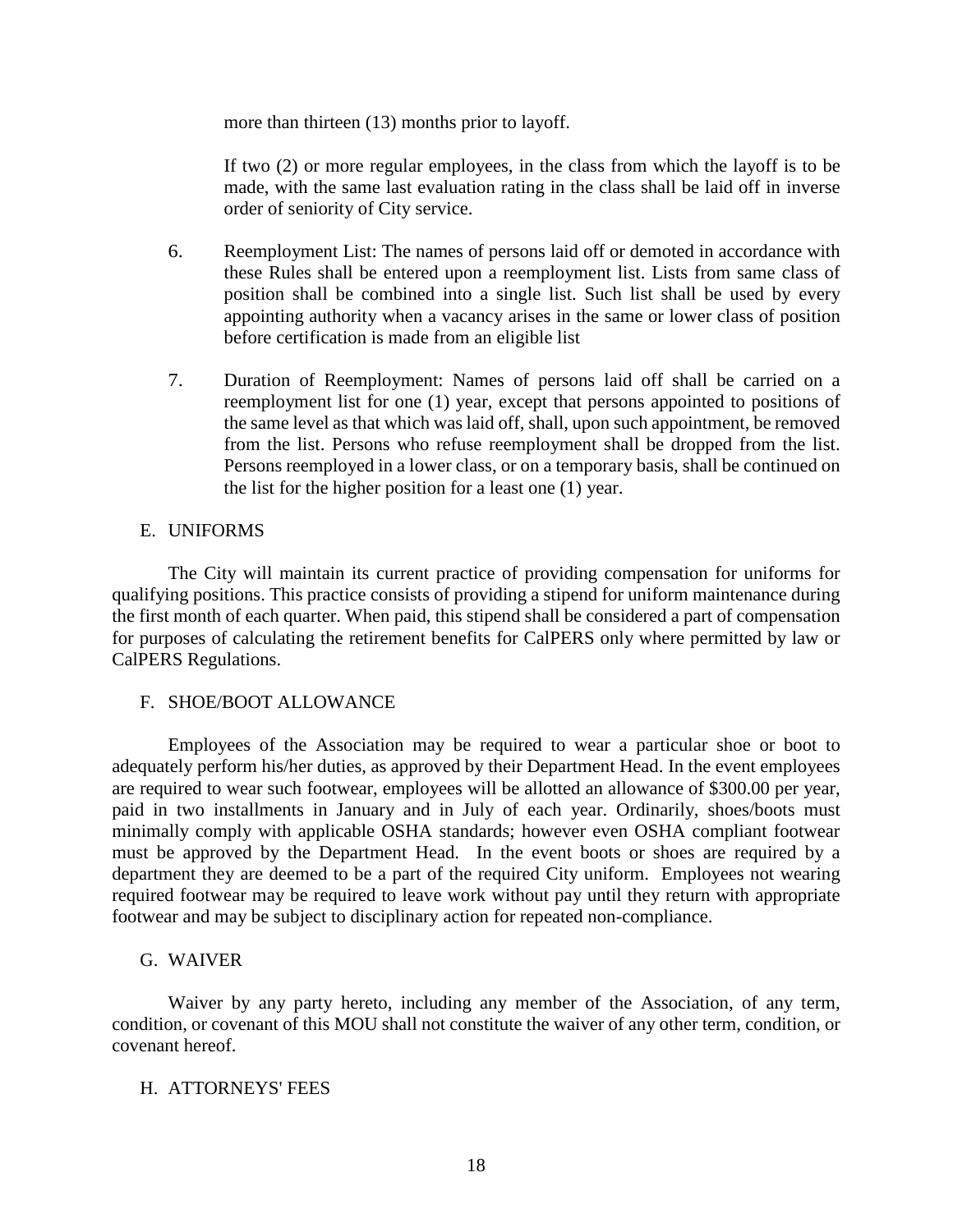If litigation is undertaken to enforce or interpret the provisions of this Agreement, including but not limited to, any motion, writ proceeding, or other proceeding, whether before a court or administrative body, the prevailing party in such litigation shall, at the discretion of the court or adjudicating body, be entitled to an award of reasonable attorneys' fees, in addition to any other relief awarded.

#### <span id="page-21-0"></span>I. GOVERNING LAW

This MOU shall be interpreted and construed according to the laws of the State of California. Both parties recognize the Public Employees Relations Board ("PERB") as the governing authority in the event of litigation between the parties regarding interpretation of this MOU.

Should litigation be pursued by either party beyond the PERB authority, venue in state trial court shall lie exclusively in the County of Madera. In the event of litigation in a U. S. District Court, exclusive venue shall lie in the Eastern District of California in Fresno, California.

#### <span id="page-21-1"></span>J. UPDATED CLASS LIST

The City and the Association agree to meet and confer on an updated Class List with updated Titles due to consolidation of classes and further agree to research and develop updated job descriptions for those classes that identify the position's work load and pay scale.

#### <span id="page-21-2"></span>K. RETIREMENT BENEFITS

During the term of this MOU, all employees shall be responsible to pay, through payroll deduction, the employee portion of contributions to PERS Retirement.

#### <span id="page-21-3"></span>**ARTICLE IX - GRIEVANCE PROCEDURE (See Attachment C)**

#### <span id="page-21-4"></span>**ARTICLE X - ENTIRE AGREEMENT**

Except as is expressly set forth herein, this MOU contains the entire understanding between the City and the Association. Any prior agreements, promises, negotiations, or representations not expressly set forth herein are of no force or effect.

During the life of this MOU should either party desire to modify its terms or to meet and confer as to matters within the scope of representation, such party shall request in writing to meet and confer.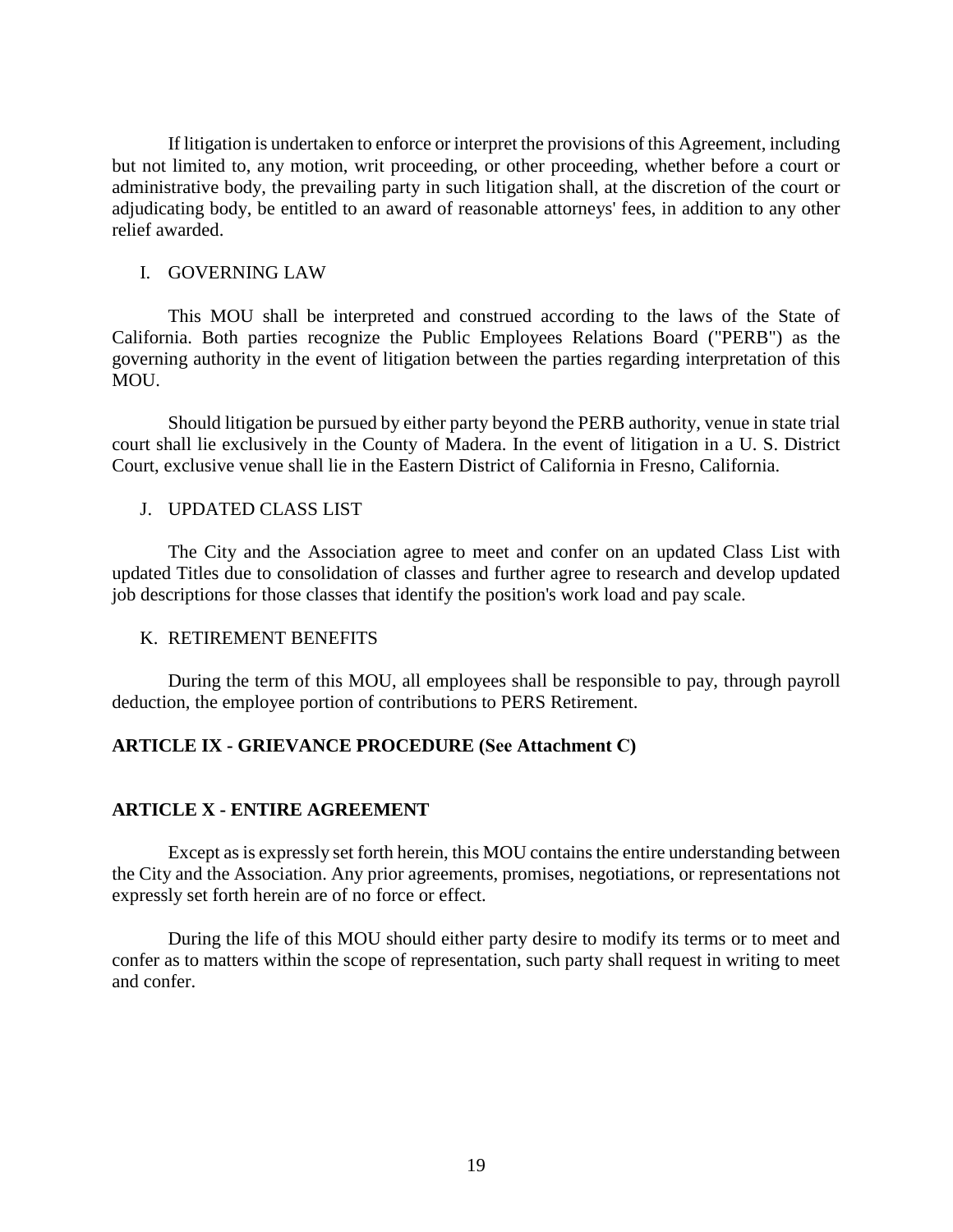$2018.9$ IN WITNESS HEREOF, the Parties execute this agreement on the  $3\frac{13}{100}$  November

**FOR THE ASSOCIATION:** 

**FOR THE CITY OF CHOWCHILLA:** 

Ferry Volkmar Joann MeClendon, CMC City Clerk FOTA Wendy Smith David A. Riviere, Jr. Acting City Administrator CMMCA Vice President John Dalrymple Jøhn Chavez, Mayor CEA Representative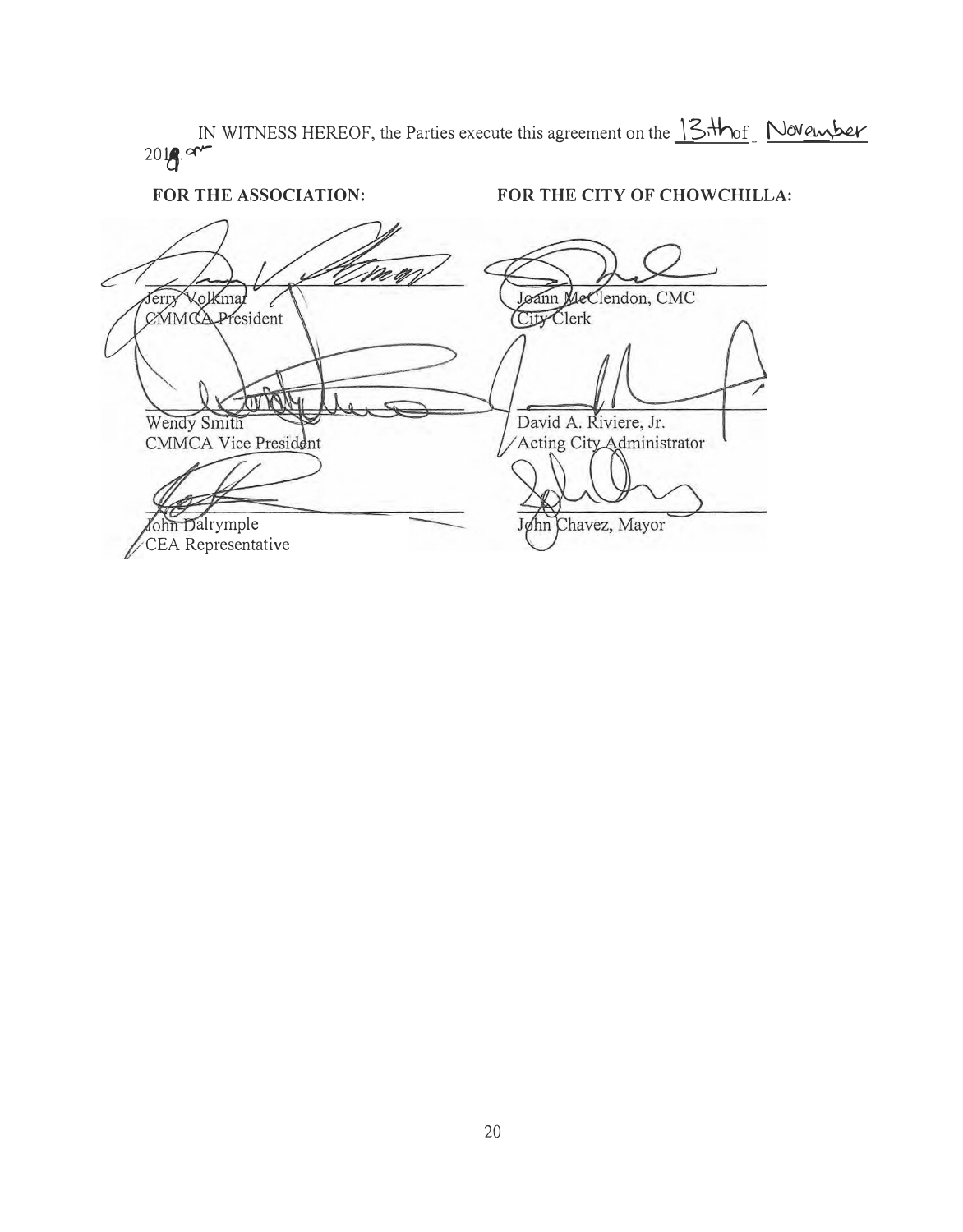# ATTACHMENT "A" Mid Management/Confidential Classifications

Accounting/Payroll Analyst Accounting Manager Administrative Secretary – Confidential Administrative Supervisor Building Inspector II Building Official Chief Mechanic Community Development Manager Community Relations Manager Community Services/Transit Supervisor Deputy Director of Administrative Services Deputy Director of Community Development Deputy Director of Public Works Engineer I/II/III Executive Assistant to the City Administrator Human Resources Analyst IT Manager IT Supervisor Parks & Facilities Supervisor Program Supervisor Project Manager Project Permit Supervisor Public Services Superintendent Public Works Supervisor Senior Administrative Supervisor Senior Building Inspector/Code Enforcement Officer Senior Planner Streets & Construction Worker Supervisor Transit Supervisor Utility Systems Supervisor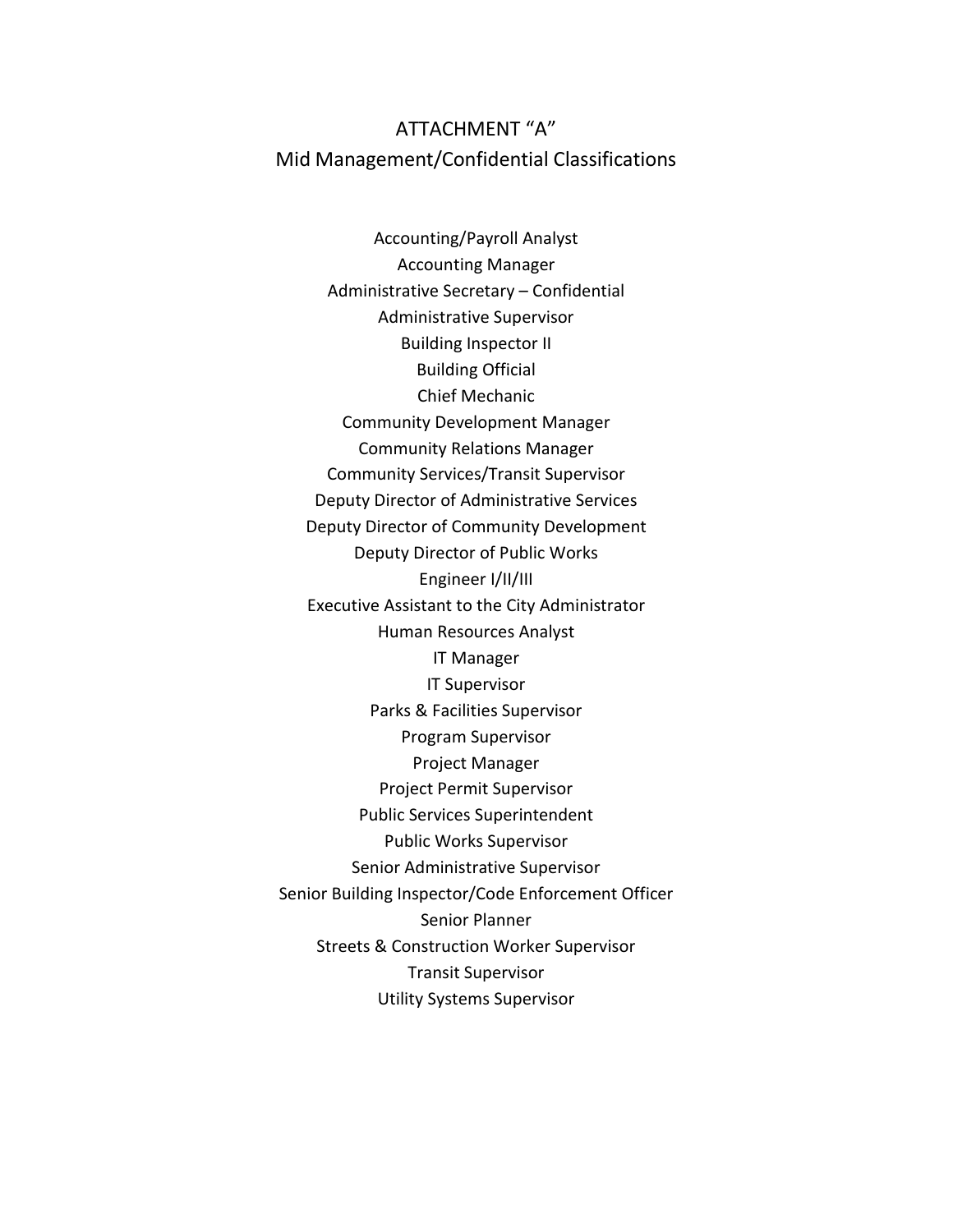# ATTACHMENT "B"

# Salary Scale

\*Minimum wage starts at \$12.00 effective January 1, 2019 and may change the beginning of each year thereafter.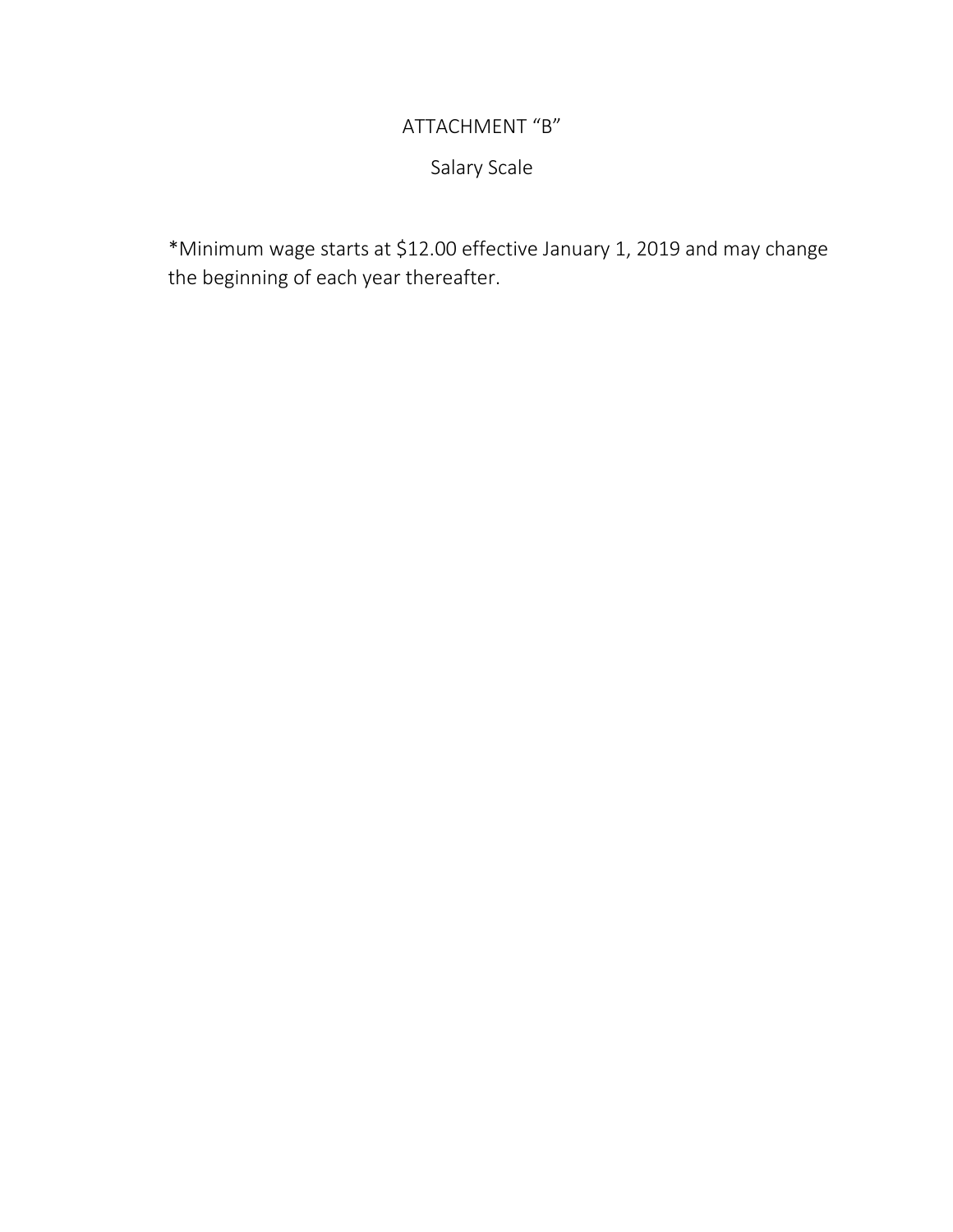**Salary Scale - Hourly** 

**7/1/2018 (Minimum Wage \$11.00)**

| <b>CLASSIFICATION</b>                        |                |    |       |                  |     |          |     |                   |     |             |    |                  |     | <b>HOURLY</b> |     |                  |    |       |    |                  |             |                  |         |
|----------------------------------------------|----------------|----|-------|------------------|-----|----------|-----|-------------------|-----|-------------|----|------------------|-----|---------------|-----|------------------|----|-------|----|------------------|-------------|------------------|---------|
|                                              | Grade          |    | A     | A <sub>1/2</sub> |     | B        |     | B <sub>1</sub> /2 |     | $\mathbf C$ |    | C <sub>1/2</sub> |     | D             |     | D <sub>1/2</sub> |    | E.    |    | E <sub>1/2</sub> | F           | F <sub>1/2</sub> | G       |
| <b>Account Clerk I</b>                       | 22             | Ś. | 16.18 | Ŝ.<br>16.59      | \$. | 17.00    | Ŝ   | 17.43             | \$  | 17.86       | \$ | 18.31            | -\$ | 18.77         | \$  | 19.24            | \$ | 19.72 |    | 20.21            | 20.72<br>\$ |                  |         |
| Account Clerk II                             | 25             | ς. | 17.39 | 17.83<br>S,      | \$  | 18.27    | -S  | 18.73             | Ŝ   | 19.20       | Ŝ  | 19.68            | .S  | 20.17         | \$. | 20.67            | S  | 21.19 |    | 21.72            | \$<br>22.26 |                  |         |
| <b>Account Clerk III</b>                     | 29             |    | 19.23 | Ŝ.<br>19.71      |     | \$20.21  | -Ŝ  | 20.71             | Ŝ.  | 21.23       | Ŝ. | 21.76            | S.  | 22.30         | Ŝ.  | 22.86            | Ŝ  | 23.43 |    | 24.02            | \$24.62     |                  |         |
| Accounting & Payroll Analyst-Confidential    | 33             | Ś  | 21.23 | Ŝ.<br>21.76      | S.  | 22.30    | -S  | 22.86             | Ŝ   | 23.43       | Ŝ  | 24.02            | \$  | 24.62         | Ś   | 25.23            | ς. | 25.86 |    | 26.51            | 27.17<br>\$ |                  |         |
| <b>Accounting Analyst</b>                    | 33             | Ś  | 21.23 | -\$<br>21.76     | S.  | 22.30    | -Ŝ  | 22.86             | \$  | 23.43       | -Ś | 24.02            | S.  | 24.62         | \$  | 25.23            | Ŝ  | 25.86 |    | 26.51            | \$27.17     |                  |         |
| <b>Accounting Manager</b>                    | 50             | Ś. | 32.32 | -\$<br>33.12     | \$  | 33.95    | -\$ | 34.80             | \$  | 35.67       | Ś. | 36.56            | S.  | 37.48         | \$  | 38.41            | \$ | 39.37 | -Ŝ | 40.36            | \$41.37     |                  |         |
| <b>Administrative Analyst</b>                | 33             | Ś. | 21.23 | -\$<br>21.76     | Ŝ.  | 22.30    | -S  | 22.86             | Ś   | 23.43       | Ŝ  | 24.02            | Ŝ.  | 24.62         | Ś   | 25.23            | Ŝ  | 25.86 |    | 26.51            | \$27.17     |                  |         |
| Administrative Secretary (Confidential)      | 32             | Ś. | 20.71 | -\$<br>21.23     | \$. | 21.76    | -\$ | 22.31             | Ś   | 22.86       | Ŝ  | 23.44            | -\$ | 24.02         | Ś   | 24.62            | \$ | 25.24 |    | 25.87            | \$26.51     |                  |         |
| Administrative Supervisor                    | 40             | ς. | 25.24 | Ś<br>25.87       | S.  | 26.52    | -\$ | 27.18             | Ŝ   | 27.86       | Ŝ  | 28.56            | .S  | 29.27         | \$  | 30.01            |    | 30.76 |    | 31.52            | \$32.31     |                  |         |
| Animal Control Officer                       | 26             |    | 17.87 | -\$<br>18.31     |     | \$18.77  | Ŝ.  | 19.24             | Ŝ.  | 19.72       | Ŝ  | 20.21            | Ŝ.  | 20.72         | Ŝ.  | 21.24            | Ŝ  | 21.77 | -S | 22.31            | \$22.87     |                  |         |
| Assistant City Administrator                 | M <sub>2</sub> | Ś  | 57.62 | Ŝ.<br>58.48      | \$  | 59.36    | -S  | 60.25             | Ś.  | 61.15       | -Ś | 62.07            | \$  | 63.00         | Ś   | 63.95            | ς. | 64.91 |    | 65.88            | 66.87<br>\$ | \$67.87          | \$68.89 |
| <b>Building Inspector I</b>                  | 35             | Ś  | 22.31 | \$.<br>22.87     | \$  | 23.44    | Ŝ.  | 24.03             | \$. | 24.63       | -Ś | 25.24            | \$  | 25.87         | \$  | 26.52            | \$ | 27.18 |    | 27.86            | \$<br>28.56 |                  |         |
| <b>Building Inspector II</b>                 | 40             | Ś. | 25.24 | Ś<br>25.87       | \$. | 26.52    | -Ś  | 27.18             | S.  | 27.86       | Ŝ  | 28.56            | S.  | 29.27         | Ŝ.  | 30.01            | Ś. | 30.76 |    | 31.52            | \$32.31     |                  |         |
| <b>Building Official</b>                     | 45             | Ś. | 28.55 | -\$<br>29.27     | \$  | 30.00    | -S  | 30.75             | S.  | 31.52       | .S | 32.31            | S.  | 33.11         | Ś   | 33.94            | Ŝ  | 34.79 |    | 35.66            | \$36.55     |                  |         |
| Chief Mechanic                               | 45             | \$ | 28.55 | -\$<br>29.27     | \$. | 30.00    | -S  | 30.75             | \$  | 31.52       | -S | 32.31            | -S  | 33.11         | Ś   | 33.94            | \$ | 34.79 |    | 35.66            | \$36.55     |                  |         |
| Chief of Police                              | M <sub>3</sub> | ς  | 54.61 | $\zeta$<br>55.42 | Ŝ.  | 56.26    | Ŝ.  | 57.10             | Ŝ.  | 57.96       | Ŝ  | 58.83            | Ŝ.  | 59.71         | Ŝ.  | 60.60            | Ŝ  | 61.51 | ς  | 62.43            | \$63.37     | \$64.32          | \$65.29 |
| City Administrator                           | M <sub>1</sub> |    | 64.81 | Ŝ.<br>65.78      | \$  | 66.77    | -Ŝ  | 67.77             | Ŝ.  | 68.79       | Ŝ  | 69.82            | \$  | 70.87         | Ŝ.  | 71.93            | Ŝ  | 73.01 |    | 74.10            | \$<br>75.21 | \$76.34          | \$78.22 |
| <b>City Clerk</b>                            | M7             |    | 36.81 | Ś<br>37.37       | \$  | 37.93    | .S  | 38.49             | Ŝ   | 39.07       | Ŝ  | 39.66            | S.  | 40.25         | Ś   | 40.86            | ς. | 41.47 |    | 42.09            | 42.72<br>\$ | \$43.36          | \$44.01 |
| Clerk Technician                             | 19             |    | 15.04 | Ŝ.<br>15.41      |     | \$15.80  | -Ŝ  | 16.19             | \$  | 16.60       | -Ś | 17.01            | S.  | 17.44         | \$  | 17.88            | \$ | 18.32 |    | 18.78            | \$19.25     |                  |         |
| Clerk Typist/Office Assistant                | $\mathbf{1}$   | Ś  | 11.00 | Ś<br>11.28       | \$  | 11.56    | -S  | 11.85             | \$. | 12.14       | Ś  | 12.45            | \$  | 12.76         | \$  | 13.08            | \$ | 13.40 |    | 13.74            | \$14.08     |                  |         |
| Code Enforcement Officer                     | 36             | Ś. | 22.84 | -\$<br>23.41     |     | \$23.99  | -S  | 24.59             | \$  | 25.21       | Ś  | 25.84            | \$  | 26.48         | Ś   | 27.15            | \$ | 27.82 |    | 28.52            | \$29.23     |                  |         |
| <b>Community Development Manager</b>         | 50             | ς  | 32.32 | -\$<br>33.12     |     | \$33.95  | -S  | 34.80             | Ś   | 35.67       | .S | 36.56            | -\$ | 37.48         | Ŝ   | 38.41            | S  | 39.37 |    | 40.36            | \$41.37     |                  |         |
| <b>Community Relations Manager</b>           | M10            | Ś. | 31.75 | Ŝ.<br>32.22      |     | \$32.71  | Ŝ.  | 33.20             | Ŝ.  | 33.70       | Ŝ  | 34.20            | Ŝ.  | 34.71         | Ŝ.  | 35.24            | Ŝ  | 35.76 | S, | 36.30            | \$36.84     | \$37.40          | \$37.96 |
| Community Service Officer/Dispatcher         | 28             | ς. | 18.76 | -\$<br>19.23     |     | \$19.71  | -S  | 20.20             | \$  | 20.71       | Ŝ  | 21.22            | Ŝ.  | 21.75         | Ś   | 22.30            | Ŝ  | 22.86 |    | 23.43            | \$24.01     |                  |         |
| <b>Community Services/Transit Supervisor</b> | 32             | Ś  | 20.71 | Ŝ.<br>21.23      |     | \$21.76  | Ŝ   | 22.31             | Ŝ   | 22.86       | Ŝ  | 23.44            | \$  | 24.02         | Ś   | 24.62            | ς. | 25.24 |    | 25.87            | \$<br>26.51 |                  |         |
| Community/Economic Development Specialist    | 48             | Ś  | 30.75 | Ŝ.<br>31.52      |     | \$32.31  | Ŝ.  | 33.11             | \$. | 33.94       | Ŝ  | 34.79            | S.  | 35.66         | Ś   | 36.55            | \$ | 37.47 |    | 38.40            | \$39.36     |                  |         |
| Community/Economic Development Director      | M <sub>5</sub> | Ś  | 50.25 | 51.01<br>Ś       |     | \$ 51.77 | -Ś  | 52.55             | \$. | 53.34       | Ŝ  | 54.14            | Ŝ.  | 54.95         | Ś   | 55.77            | \$ | 56.61 |    | 57.46            | \$58.32     | \$59.20          | \$60.09 |
| CSO/Dispatcher Relief                        | 15             | Ś. | 13.64 | -\$<br>13.98     |     | \$14.33  | -\$ | 14.69             | Ŝ.  | 15.06       | Ś  | 15.43            | S.  | 15.82         | Ś   | 16.21            | Ŝ  | 16.62 |    | 17.04            | \$17.46     |                  |         |
| CSO/Records Supervisor                       | 33             |    | 21.23 | -\$<br>21.76     |     | \$22.30  |     | 22.86             | Ś   | 23.43       | Ŝ  | 24.02            | -\$ | 24.62         | Ś   | 25.23            | S  | 25.86 |    | 26.51            | \$27.17     |                  |         |
| Deputy City Clerk/Secretary II (Admin)       | 35             |    | 22.31 | 22.87<br>Ś       |     | \$23.44  | S   | 24.03             | Ŝ   | 24.63       | ς  | 25.24            | -S  | 25.87         | Ś   | 26.52            | Ŝ  | 27.18 |    | 27.86            | 28.56<br>Ŝ. |                  |         |
| Deputy Director of Administrative Services   | 54             |    | 35.67 | Ŝ.<br>36.56      | \$  | 37.47    | -S  | 38.41             | \$  | 39.37       | .S | 40.35            | Ŝ.  | 41.36         | Ś   | 42.40            | Ŝ  | 43.46 |    | 44.54            | Ŝ.<br>45.66 |                  |         |
| Deputy Director of Community Development     | 54             |    | 35.67 | Ŝ.<br>36.56      | \$  | 37.47    |     | 38.41             | Ś   | 39.37       | Ŝ  | 40.35            | \$  | 41.36         | Ś   | 42.40            | Ŝ  | 43.46 |    | 44.54            | \$<br>45.66 |                  |         |
| Deputy Director of Public Works              | 57             | Ś. | 38.38 | Ŝ.<br>39.34      | \$  | 40.32    | Ŝ.  | 41.33             | \$  | 42.36       | \$ | 43.42            | \$  | 44.51         | \$  | 45.62            | \$ | 46.76 | Ŝ. | 47.93            | 49.13<br>\$ |                  |         |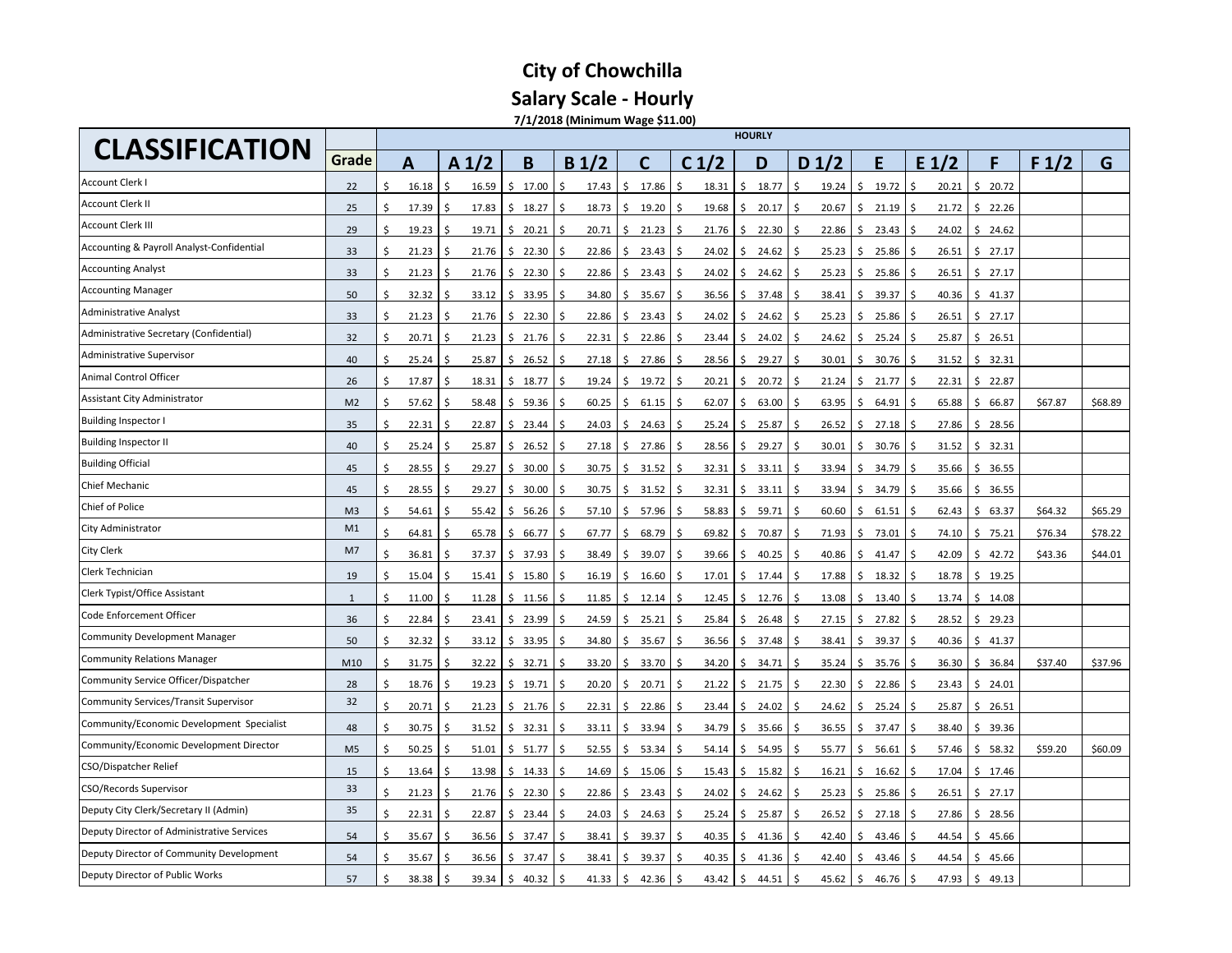**Salary Scale - Hourly** 

**7/1/2018 (Minimum Wage \$11.00)**

| <b>CLASSIFICATION</b>                         |                |     |       |                   |     |             |     |                   |     |                |     |                  |     | <b>HOURLY</b> |    |         |    |            |    |         |             |                   |         |
|-----------------------------------------------|----------------|-----|-------|-------------------|-----|-------------|-----|-------------------|-----|----------------|-----|------------------|-----|---------------|----|---------|----|------------|----|---------|-------------|-------------------|---------|
|                                               | <b>Grade</b>   |     | A     | A <sub>1</sub> /2 |     | B           |     | B <sub>1</sub> /2 |     | C              |     | C <sub>1/2</sub> |     | D             |    | D $1/2$ |    | E          |    | $E_1/2$ | F           | F <sub>1</sub> /2 | G       |
| Director of Parks, Rec. & Community Services  | M11            | ς   | 41.17 | \$<br>41.78       | \$  | 42.41       | S,  | 43.05             | Ś.  | 43.69          | Ŝ.  | 44.35            | -\$ | 45.01         | Ś  | 45.69   | Ŝ  | 46.37      |    | 47.07   | \$47.78     |                   |         |
| Director of Public Works                      | M <sub>6</sub> |     | 50.08 | 50.83<br>Ś        |     | \$51.59     | S,  | 52.36             | Ś   | 53.15          | \$  | 53.95            | Ŝ.  | 54.75         | Ŝ. | 55.58   | ς. | 56.41      |    | 57.26   | \$58.11     | \$58.99           | \$59.87 |
| Director of Recreation & Community Engagement | M <sub>6</sub> |     | 50.08 | Ŝ.<br>50.83       |     | \$51.59     | -S  | 52.36             | -Ŝ  | 53.15          | Ŝ   | 53.95            | .S  | 54.75         | Ŝ  | 55.58   | Ŝ  | 56.41      |    | 57.26   | Ŝ.<br>58.11 | 58.99             | \$59.87 |
| Engineer I                                    | 48             | Ś   | 30.75 | -\$<br>31.52      |     | \$32.31     | -Ŝ  | 33.11             | \$  | 33.94          | Ŝ   | 34.79            | \$  | 35.66         | Ŝ. | 36.55   | Ŝ  | 37.47      |    | 38.40   | 39.36<br>\$ |                   |         |
| Engineer II                                   | 50             | Ś   | 32.32 | -\$<br>33.12      | \$  | 33.95       | -Ŝ  | 34.80             | Ś.  | 35.67          | -\$ | 36.56            | S.  | 37.48         | \$ | 38.41   | Ŝ  | 39.37      | -Ŝ | 40.36   | \$<br>41.37 |                   |         |
| Engineer III                                  | 54             | Ś   | 35.67 | \$.<br>36.56      | \$  | 37.47       | -\$ | 38.41             | \$  | 39.37          | Ś   | 40.35            | Ŝ.  | 41.36         | \$ | 42.40   | Ś. | 43.46      | Ŝ  | 44.54   | \$45.66     |                   |         |
| Equipment Mechanic Helper                     | 21             | \$. | 15.81 | \$<br>16.20       | \$  | 16.61       | -\$ | 17.02             | \$  | 17.45          | Ś   | 17.88            | \$  | 18.33         | Ś  | 18.79   | Ŝ  | 19.26      |    | 19.74   | \$20.23     |                   |         |
| <b>Equipment Mechanic I</b>                   | 25             | Ś.  | 17.39 | \$<br>17.83       | \$  | 18.27       | \$  | 18.73             | \$  | 19.20          | \$  | 19.68            | \$  | 20.17         | \$ | 20.67   | Ŝ  | 21.19      |    | 21.72   | \$22.26     |                   |         |
| Equipment Mechanic II                         | 31             |     | 20.22 | 20.72<br>Ŝ.       |     | \$21.24     | Ŝ.  | 21.77             | Ŝ   | 22.32          | Ś,  | 22.88            | Ŝ.  | 23.45         | Ŝ. | 24.03   | ς. | 24.64      |    | 25.25   | \$25.88     |                   |         |
| <b>Equipment Mechanic III</b>                 | 37             |     | 23.42 | 24.01<br>\$.      |     | \$24.61     | -Ŝ  | 25.23             | Ŝ   | 25.86          | .S  | 26.50            | Ŝ.  | 27.17         | Ŝ. | 27.84   | Ŝ  | 28.54      |    | 29.25   | \$29.99     |                   |         |
| <b>Equipment Operator</b>                     | 30             | Ś.  | 19.72 | -\$<br>20.21      |     | \$20.71     | Ŝ.  | 21.23             | Ŝ.  | 21.76          | -Ś  | 22.31            | Ŝ.  | 22.86         | Ŝ. | 23.43   | Ŝ. | 24.02      | -Ŝ | 24.62   | \$25.24     |                   |         |
| Executive Assistant to City Administrator     | 40             | Ś.  | 25.24 | -\$<br>25.87      | S.  | 26.52       | -Ŝ  | 27.18             | \$  | 27.86          | Ś.  | 28.56            | S.  | 29.27         | \$ | 30.01   | Ŝ  | 30.76      | -Ŝ | 31.52   | \$<br>32.31 |                   |         |
| <b>Finance Director</b>                       | M <sub>8</sub> |     | 51.62 | Ŝ<br>52.39        | \$  | 53.18       | -Ś  | 53.98             | \$  | 54.79          | Ŝ   | 55.61            | Ŝ.  | 56.44         | Ś  | 57.29   | Ŝ  | 58.15      |    | 59.02   | \$<br>59.91 | \$60.81           | \$61.72 |
| Fire Chief/Code Enforcement Officer           | M4             | Ś.  | 46.45 | -\$<br>47.15      | \$  | 47.85       | -\$ | 48.57             | \$  | 49.30          | Ś   | 50.04            | \$  | 50.79         | Ś  | 51.55   | \$ | 52.33      |    | 53.11   | \$53.91     | \$54.72           | \$55.54 |
| <b>Fire Specialist</b>                        | 28             | Ś   | 18.76 | \$<br>19.23       | \$. | 19.71       | -\$ | 20.20             | Ś   | 20.71          | Ś   | 21.22            | \$  | 21.75         | Ś  | 22.30   | Ŝ  | 22.86      |    | 23.43   | \$24.01     |                   |         |
| Human Resources Analyst                       | 35             | Ś.  | 22.31 | Ŝ.<br>22.87       | Ŝ.  | 23.44       | Ŝ.  | 24.03             | \$  | 24.63          | -Ś  | 25.24            | Ŝ.  | 25.87         | Ŝ. | 26.52   | Ŝ. | 27.18      | -S | 27.86   | \$28.56     |                   |         |
| Information Technology Manager                | 48             |     | 30.75 | Ŝ.<br>31.52       | \$  | 32.31       |     | 33.11             | Ŝ.  | 33.94          | .S  | 34.79            | Ŝ.  | 35.66         | Ŝ  | 36.55   | Ŝ  | 37.47      |    | 38.40   | Ŝ.<br>39.36 |                   |         |
| Information Technology Supervisor             | 45             | Ś   | 28.55 | -\$<br>29.27      | \$  | 30.00       | -S  | 30.75             | \$  | 31.52          | Ŝ   | 32.31            | \$  | 33.11         | \$ | 33.94   | Ŝ  | 34.79      |    | 35.66   | \$<br>36.55 |                   |         |
| Laborer I                                     | $\mathbf{1}$   | Ś   | 11.00 | -\$<br>11.28      | \$  | 11.56       | -Ŝ  | 11.85             | \$  | 12.14          | -\$ | 12.45            | S.  | 12.76         | \$ | 13.08   | \$ | 13.40      | -Ŝ | 13.74   | \$<br>14.08 |                   |         |
| Laborer II                                    | 5              | ς.  | 12.01 | Ś<br>12.31        | \$  | 12.62       | -Ŝ  | 12.93             | \$  | 13.26          | Ŝ   | 13.59            | \$  | 13.93         | \$ | 14.28   | Ŝ  | 14.63      |    | 15.00   | \$<br>15.37 |                   |         |
| Laborer III                                   | 12             | ς.  | 13.11 | -\$<br>13.44      |     | \$13.78     | -\$ | 14.12             | \$  | 14.48          | Ś.  | 14.84            | \$. | 15.21         | \$ | 15.59   | \$ | 15.98      |    | 16.38   | \$16.79     |                   |         |
| Maintenance Worker I                          | 19             | Ś.  | 15.04 | Ŝ.<br>15.41       | Ŝ.  | 15.80       | -Ś  | 16.19             | Ś   | 16.60          | Ś   | 17.01            | Ŝ.  | 17.44         | Ś  | 17.88   | S  | 18.32      |    | 18.78   | \$<br>19.25 |                   |         |
| Maintenance Worker II                         | 23             | Ś.  | 16.58 | Ŝ.<br>17.00       | Ŝ.  | 17.42       | -S  | 17.86             | S.  | 18.30          | -Ś  | 18.76            | Ŝ.  | 19.23         | \$ | 19.71   | Ŝ  | 20.21      | -S | 20.71   | \$21.23     |                   |         |
| Parks & Facilities Supervisor                 | 40             | Ŝ   | 25.24 | 25.87<br>Ŝ        | \$. | 26.52       | -\$ | 27.18             | \$. | 27.86          | Ś.  | 28.56            | -\$ | 29.27         | \$ | 30.01   | S  | 30.76      |    | 31.52   | \$32.31     |                   |         |
| Parks & Facilities Worker I                   | 24             | Ś.  | 17.00 | -\$<br>17.43      | \$  | 17.86       | Ŝ.  | 18.31             | Ŝ.  | 18.77          | -Ś  | 19.24            | Ŝ.  | 19.72         | \$ | 20.21   | Ŝ  | 20.72      |    | 21.24   | \$21.77     |                   |         |
| Parks & Facilities Worker II                  | 28             | Ś.  | 18.76 | -\$<br>19.23      | \$  | 19.71       | -Ŝ  | 20.20             | \$  | 20.71          | Ŝ.  | 21.22            | S.  | 21.75         | \$ | 22.30   | \$ | 22.86      |    | 23.43   | \$<br>24.01 |                   |         |
| Parks & Facilities Worker III                 | 32             | ς.  | 20.71 | Ŝ<br>21.23        | \$  | 21.76       | Ŝ.  | 22.31             | Ŝ.  | 22.86          | Ś   | 23.44            | Ŝ.  | 24.02         | Ŝ. | 24.62   | Ŝ  | 25.24      |    | 25.87   | \$<br>26.51 |                   |         |
| Parks Worker                                  | 20             | \$. | 15.40 | -\$<br>15.78      |     | \$16.18     | -\$ | 16.58             | \$  | 16.99          | Ś.  | 17.42            | \$  | 17.85         | Ś  | 18.30   | Ŝ  | 18.76      |    | 19.23   | \$19.71     |                   |         |
| Permit Technician                             | 30             | Ś.  | 19.72 | -\$<br>20.21      | \$  | 20.71       | -S  | 21.23             | Ś   | 21.76          | Ś   | 22.31            | \$  | 22.86         | Ŝ  | 23.43   | ς  | 24.02      |    | 24.62   | \$<br>25.24 |                   |         |
| Police Lieutenant                             | 54             | Ś.  | 35.67 | Ŝ.<br>36.56       |     | \$37.47     | Ŝ.  | 38.41             | Ś.  | 39.37          | Ŝ.  | 40.35            | Ŝ.  | 41.36         | Ŝ. | 42.40   | Ŝ  | 43.46      |    | 44.54   | Ŝ.<br>45.66 |                   |         |
| Police Commander                              | M <sub>9</sub> | Ŝ.  | 38.08 | 38.66             | \$  | 39.24       | .S  | 39.82             | \$  | 40.42          | Ŝ.  | 41.03            | Ŝ.  | 41.64         | Ś  | 42.27   | Ŝ  | 42.90      |    | 43.55   | \$44.20     | \$44.86           | \$45.53 |
| Police Officer I                              | 38             | Ś.  | 24.01 |                   |     |             |     |                   |     |                |     |                  |     |               |    |         |    |            |    |         |             |                   |         |
| Police Officer I Reserve                      | 21             | Ŝ   | 15.81 | -\$<br>16.20      |     | $$16.61$ \$ |     |                   |     | 17.02 \$ 17.45 | \$  | 17.88            |     | \$18.33       |    | 18.79   | \$ | $19.26$ \$ |    | 19.74   | \$20.23     |                   |         |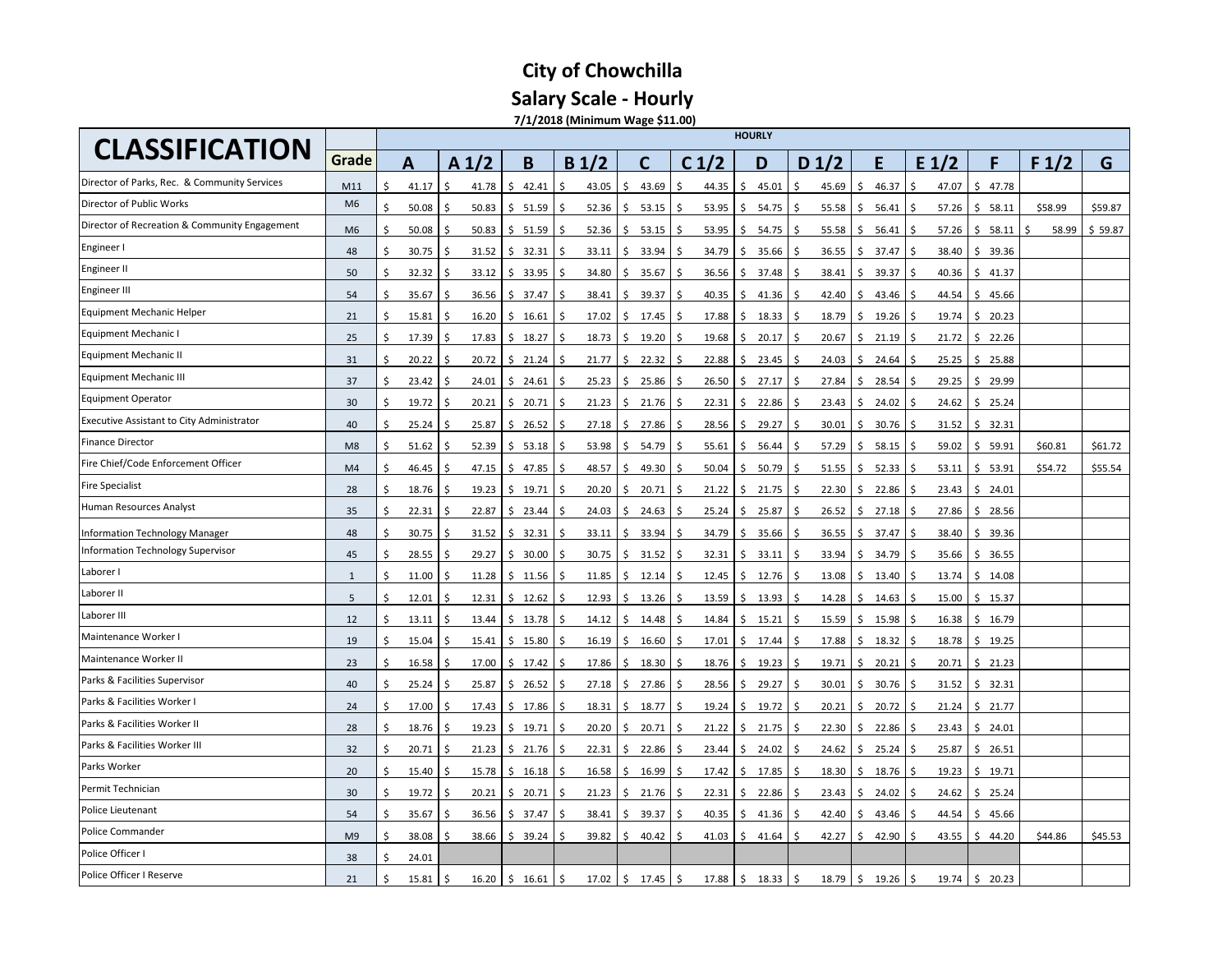**Salary Scale - Hourly** 

**7/1/2018 (Minimum Wage \$11.00)**

| <b>CLASSIFICATION</b>                         |       |    |       |               |                   |             |     |                   |              |       |     |                  |              | <b>HOURLY</b> |                     |                  |     |            |     |                  |             |                  |   |
|-----------------------------------------------|-------|----|-------|---------------|-------------------|-------------|-----|-------------------|--------------|-------|-----|------------------|--------------|---------------|---------------------|------------------|-----|------------|-----|------------------|-------------|------------------|---|
|                                               | Grade |    | A     |               | A <sub>1</sub> /2 | B           |     | B <sub>1</sub> /2 |              | C     |     | C <sub>1/2</sub> |              | D             |                     | D <sub>1/2</sub> |     | E          |     | E <sub>1/2</sub> | F           | F <sub>1/2</sub> | G |
| Police Officer II                             | 40    | \$ | 25.24 | Ŝ.            | 25.87             | \$26.52     | Ŝ   | 27.18             | \$           | 27.86 | \$. | 28.56            | S.           | 29.27         | \$.                 | 30.01            | \$  | 30.76      | -Ŝ  | 31.52            | \$32.31     |                  |   |
| Police Officer II Reserve                     | 35    | ς. | 22.31 |               | 22.87             | \$23.44     | Ŝ   | 24.03             | \$           | 24.63 |     | 25.24            | S            | 25.87         | -\$                 | 26.52            | \$. | 27.18      |     | 27.86            | \$28.56     |                  |   |
| Police Officer Provisional                    | 35    |    | 22.31 | Ŝ.            | 22.87             | \$23.44     | Ś   | 24.03             | Ŝ.           | 24.63 | Ŝ.  | 25.24            | Ŝ.           | 25.87         | Ŝ.                  | 26.52            | Ś.  | 27.18      |     | 27.86            | \$28.56     |                  |   |
| Police Officer Trainee                        | 27    | Ś  | 20.23 |               |                   |             |     |                   |              |       |     |                  |              |               |                     |                  |     |            |     |                  |             |                  |   |
| Police Sergeant                               | 48    | Ś. | 30.75 | Ŝ.            | 31.52             | \$32.31     | Ŝ   | 33.11             | Ŝ.           | 33.94 | Ŝ.  | 34.79            | Ŝ.           | 35.66         | \$                  | 36.55            | \$  | 37.47      | -Ś  | 38.40            | \$39.36     |                  |   |
| Program Analyst                               | 32    | Ś. | 20.71 | \$            | 21.23             | \$21.76     | Ŝ.  | 22.31             | \$           | 22.86 | Ŝ   | 23.44            | \$           | 24.02         | Ś                   | 24.62            | \$  | $25.24$ \$ |     | 25.87            | \$26.51     |                  |   |
| Program Clerk/Engineering Technician (Intern) | 23    | \$ | 16.58 | \$            | 17.00             | \$17.42     | \$  | 17.86             | \$           | 18.30 | S   | 18.76            | \$           | 19.23         | \$                  | 19.71            | \$  | 20.21      | -\$ | 20.71            | \$21.23     |                  |   |
| Program Coordinator I                         | 24    | \$ | 17.00 | .S            | 17.43             | \$17.86     | S.  | 18.31             | \$           | 18.77 | Ŝ   | 19.24            | S.           | 19.72         | \$                  | 20.21            | \$. | 20.72      | -\$ | 21.24            | \$21.77     |                  |   |
| Program Coordinator II                        | 28    | ς. | 18.76 |               | 19.23             | \$19.71     | S.  | 20.20             | \$           | 20.71 |     | 21.22            | S            | 21.75         | -\$                 | 22.30            | \$. | 22.86      |     | 23.43            | \$24.01     |                  |   |
| Program Coordinator III/Specialist            | 32    | ς. | 20.71 | Ŝ.            | 21.23             | \$21.76     | Ŝ.  | 22.31             | S.           | 22.86 | -Ŝ  | 23.44            | \$           | 24.02         | Ŝ.                  | 24.62            | \$  | 25.24      |     | 25.87            | \$26.51     |                  |   |
| Program Supervisor                            | 15    | Ś  | 13.64 | Ŝ.            | 13.98             | \$14.33     | Ŝ.  | 14.69             | Ŝ.           | 15.06 | -Ŝ  | 15.43            | Ŝ.           | 15.82         | Ŝ.                  | 16.21            | Ŝ.  | 16.62      |     | 17.04            | \$17.46     |                  |   |
| Project Analyst                               | 30    | Ś. | 19.72 | Ŝ.            | 20.21             | \$20.71     | Ŝ.  | 21.23             | Ŝ.           | 21.76 | Ś,  | 22.31            | Ŝ.           | 22.86         | Ś                   | 23.43            | \$  | 24.02      |     | 24.62            | \$25.24     |                  |   |
| Project Manager                               | 54    | Ś  | 35.67 | -Ŝ            | 36.56             | \$37.47     | -\$ | 38.41             | Ŝ.           | 39.37 |     | 40.35            | \$           | 41.36         | Ŝ.                  | 42.40            | Ŝ.  | 43.46      |     | 44.54            | 45.66<br>Ś. |                  |   |
| Project Permit Supervisor                     | 43    | ς  | 27.17 | Ŝ.            | 27.85             | \$<br>28.54 | Ś   | 29.25             | Ŝ            | 29.99 |     | 30.74            | Ŝ.           | 31.50         |                     | 32.29            | \$  | 33.10      |     | 33.93            | 34.77<br>Ś. |                  |   |
| <b>Public Services Superintendent</b>         | 52    | \$ | 33.91 |               | 34.76             | \$35.63     | \$. | 36.52             | \$           | 37.43 | S   | 38.37            | S            | 39.33         | -\$                 | 40.31            | \$. | 41.32      |     | 42.35            | \$43.41     |                  |   |
| Public Services Worker                        | 22    | \$ | 16.18 | <sub>S</sub>  | 16.59             | \$17.00     | -\$ | 17.43             | \$           | 17.86 | S   | 18.31            | S            | 18.77         | \$                  | 19.24            | \$. | 19.72      | -\$ | 20.21            | \$<br>20.72 |                  |   |
| Public Works Supervisor                       | 46    |    | 29.28 | S.            | 30.01             | \$<br>30.76 | Ŝ   | 31.53             | S.           | 32.32 | ς   | 33.13            | \$           | 33.95         | Ŝ.                  | 34.80            | Ŝ.  | 35.67      |     | 36.56            | \$37.48     |                  |   |
| <b>Records Coordinator</b>                    | 30    | Ś  | 19.72 | Ŝ.            | 20.21             | \$<br>20.71 | Ŝ   | 21.23             | \$           | 21.76 | -Ŝ  | 22.31            | \$           | 22.86         | Ŝ.                  | 23.43            | Ŝ.  | 24.02      |     | 24.62            | \$<br>25.24 |                  |   |
| Secretary I                                   | 22    | Ś. | 16.18 | Ŝ.            | 16.59             | \$17.00     | Ŝ   | 17.43             | Ŝ.           | 17.86 | Ŝ.  | 18.31            | Ŝ.           | 18.77         | Ŝ.                  | 19.24            | \$  | 19.72      |     | 20.21            | \$20.72     |                  |   |
| Secretary II                                  | 25    | Ś  | 17.39 | .S            | 17.83             | \$18.27     | -\$ | 18.73             | Ŝ.           | 19.20 |     | 19.68            | \$           | 20.17         | Ś                   | 20.67            | \$  | 21.19      |     | 21.72            | \$22.26     |                  |   |
| Secretary III                                 | 29    | Ś. | 19.23 |               | 19.71             | \$<br>20.21 | Ŝ.  | 20.71             | Ś.           | 21.23 | S   | 21.76            | Ŝ.           | 22.30         | Ś                   | 22.86            | \$  | 23.43      |     | 24.02            | \$24.62     |                  |   |
| Senior Accountant                             | 45    | Ś. | 28.55 |               | 29.27             | \$30.00     | Ŝ   | 30.75             | \$           | 31.52 | ς   | 32.31            | ς            | 33.11         | -S                  | 33.94            | \$. | 34.79      |     | 35.66            | \$36.55     |                  |   |
| Senior Administrative Supervisor              | 45    | Ś. | 28.55 | Ŝ.            | 29.27             | \$30.00     | \$  | 30.75             | \$           | 31.52 | S   | 32.31            | S            | 33.11         | \$                  | 33.94            | \$  | 34.79      | -\$ | 35.66            | \$36.55     |                  |   |
| Senior Building Inspector                     | 46    | \$ | 29.28 | \$.           | 30.01             | \$<br>30.76 | Ŝ.  | 31.53             | \$           | 32.32 | Ŝ.  | 33.13            | S.           | 33.95         | Ś                   | 34.80            | \$  | 35.67      | -Ŝ  | 36.56            | \$37.48     |                  |   |
| Senior Planner                                | 54    | Ś  | 35.67 | Ŝ.            | 36.56             | \$<br>37.47 | Ŝ   | 38.41             | Ŝ.           | 39.37 | Ŝ.  | 40.35            | S.           | 41.36         | Ŝ.                  | 42.40            | Ŝ.  | 43.46      |     | 44.54            | Ś.<br>45.66 |                  |   |
| Site Supervisor                               | 15    | Ś. | 13.64 | <sup>\$</sup> | 13.98             | \$14.33     | Ŝ   | 14.69             | Ŝ.           | 15.06 | Ś,  | 15.43            | Ŝ.           | 15.82         | Ś                   | 16.21            | \$  | 16.62      |     | 17.04            | \$17.46     |                  |   |
| Specialized Service Maint. Wkr I              | 25    | Ś  | 17.39 | Ŝ.            | 17.83             | \$18.27     | -\$ | 18.73             | Ŝ.           | 19.20 |     | 19.68            | \$           | 20.17         | Ś                   | 20.67            | \$  | 21.19      |     | 21.72            | \$22.26     |                  |   |
| Specialized Service Maint. Wkr II             | 33    | ς  | 21.23 |               | 21.76             | \$<br>22.30 | Ŝ   | 22.86             | Ŝ            | 23.43 |     | 24.02            | Ŝ            | 24.62         |                     | 25.23            | Ŝ.  | 25.86      |     | 26.51            | \$27.17     |                  |   |
| Specialized Service Maint. Wkr III            | 37    | Ś. | 23.42 |               | 24.01             | \$24.61     | Ŝ   | 25.23             | \$           | 25.86 | S   | 26.50            | <sub>S</sub> | 27.17         | -S                  | 27.84            | \$. | 28.54      |     | 29.25            | \$29.99     |                  |   |
| <b>Streets &amp; Construction Supervisor</b>  | 45    | Ś. | 28.55 |               | 29.27             | \$30.00     | Ŝ.  | 30.75             | \$           | 31.52 |     | 32.31            |              | 33.11         | Ś                   | 33.94            | \$. | 34.79      |     | 35.66            | 36.55<br>\$ |                  |   |
| Streets & Construction Worker I               | 24    | Ŝ  | 17.00 | Ŝ.            | 17.43             | \$<br>17.86 | Ŝ   | 18.31             | \$           | 18.77 | -S  | 19.24            | S.           | 19.72         | -\$                 | 20.21            | \$  | 20.72      | -Ŝ  | 21.24            | \$<br>21.77 |                  |   |
| Streets & Construction Worker II              | 30    | Ś  | 19.72 | Ŝ.            | 20.21             | \$<br>20.71 | Ŝ   | 21.23             | \$           | 21.76 | S   | 22.31            | \$           | 22.86         | Ś                   | 23.43            | \$  | 24.02      |     | 24.62            | \$<br>25.24 |                  |   |
| Streets & Construction Worker III             | 34    | Ś. | 21.77 | \$            | 22.32             | \$22.88     | Ŝ.  | 23.45             | $\mathsf{S}$ | 24.04 | - Ś | 24.64            | \$           | 25.25         | $\ddot{\mathsf{S}}$ | 25.88            | \$  | $26.53$ \$ |     | 27.19            | \$27.87     |                  |   |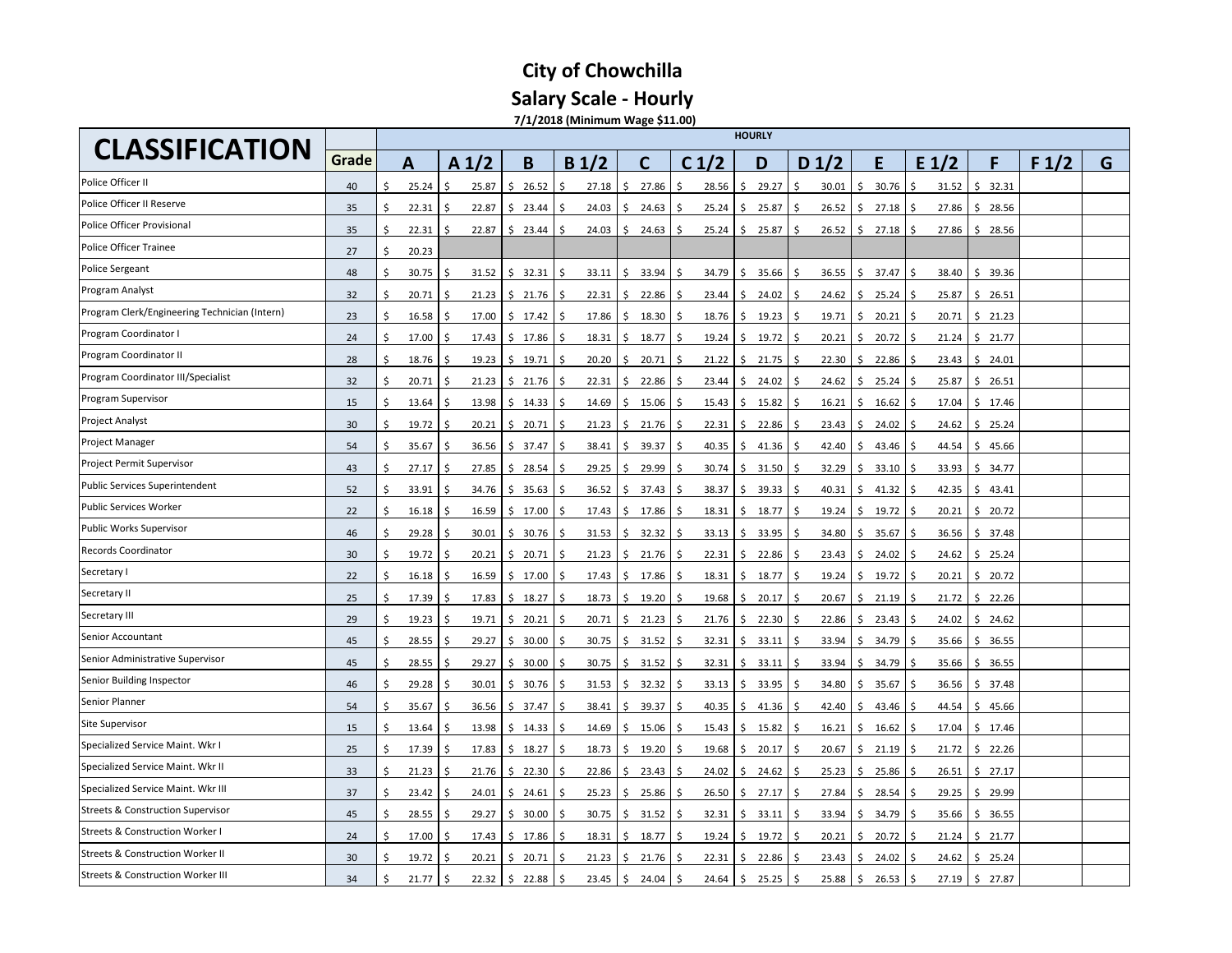**Salary Scale - Hourly** 

**7/1/2018 (Minimum Wage \$11.00)**

|                                             |       |               |     |                   |      |                                                     |                       |                                           |                       |            | <b>HOURLY</b>                         |    |                    |    |                                     |         |    |                                    |                   |   |
|---------------------------------------------|-------|---------------|-----|-------------------|------|-----------------------------------------------------|-----------------------|-------------------------------------------|-----------------------|------------|---------------------------------------|----|--------------------|----|-------------------------------------|---------|----|------------------------------------|-------------------|---|
| <b>CLASSIFICATION</b>                       | Grade | Α             |     | A <sub>1</sub> /2 |      | B                                                   | B <sub>1</sub> /2     | C                                         | C <sub>1/2</sub>      |            | D                                     |    | D $1/2$            |    | E                                   | $E_1/2$ |    | F                                  | F <sub>1</sub> /2 | G |
| Systems Technician                          | 32    | 20.71         | l S | $21.23$ \$        |      | $21.76$ S                                           | $22.31 \, \text{S}$   | $22.86$ $\overline{\phantom{0}}$ \$       | 23.44                 | 15         | 24.02                                 | -S | 24.62              | -S | $25.24$ $\overline{\phantom{1}}$ \$ | 25.87   | \$ | 26.51                              |                   |   |
| <b>Transit Coordinator</b>                  | 32    | 20.71         | l S |                   |      | $21.23$ \$ 21.76 \$                                 | $22.31$ $\frac{1}{2}$ | $22.86$ \$                                | 23.44                 | I \$       | 24.02                                 | Ŝ. | 24.62              | S. | $25.24$ $\overline{\phantom{1}}$ \$ | 25.87   |    | \$26.51                            |                   |   |
| <b>Transit Driver</b>                       | 20    | $15.40 \,$ \$ |     |                   |      | $15.78$ \$ 16.18 \$                                 | $16.58$ \$            | $16.99$ \$                                | 17.42   \$            |            | 17.85                                 | S. | 18.30              | -S | $18.76$ \$                          | 19.23   |    | \$19.71                            |                   |   |
| Transit Driver I/Dispatcher                 | 22    | $16.18$ \$    |     |                   |      | $16.59$ \$ 17.00 \$                                 |                       | $17.43$ \$ 17.86 \$                       |                       |            | 18.31 \$ 18.77                        | S. | 19.24              | \$ | $19.72 \quad$ \$                    | 20.21   |    | \$20.72                            |                   |   |
| <b>Transit Driver II</b>                    | 25    | $17.39$   \$  |     |                   |      | $17.83$ \$ 18.27 \$                                 | $18.73 \quad$ \$      | 19.20%                                    | $19.68$   \$          |            | 20.17                                 | -S | 20.67              | S. | $21.19$ \$                          | 21.72   | S. | 22.26                              |                   |   |
| <b>Utility Systems Supervisor</b>           | 46    | 29.28         | ΙS  | 30.01             | - \$ | $30.76$ S                                           | $31.53$ $\mid$ \$     | $32.32$ S                                 | $33.13$ $\frac{1}{5}$ |            | 33.95                                 | -S | 34.80              | -S | $35.67$ S                           | 36.56   |    | \$37.48                            |                   |   |
| <b>Utility Worker</b>                       | 22    | $16.18$ \$    |     |                   |      | $16.59$ \$ 17.00 \$                                 |                       | $17.43$   \$ 17.86   \$                   | 18.31                 |            | \$18.77                               | S. | 19.24              | S. | $19.72$   \$                        | 20.21   |    | \$20.72                            |                   |   |
| Wastewater Treatment Plant Operator I       | 29    | 19.23         | l S |                   |      | $19.71$ \$ 20.21 \$                                 | 20.71 S               | $21.23$ \$                                | $21.76$ \$            |            | 22.30                                 | -S | 22.86              | S. | $23.43$ \$                          | 24.02   |    | \$24.62                            |                   |   |
| Wastewater Treatment Plant Operator II      | 32    | 20.71         | l S |                   |      | $21.23$ \$ 21.76 \$                                 | $22.31$   \$          | $22.86$ \$                                | 23.44                 | I\$        | 24.02                                 | S. | 24.62              | -S | $25.24$ $\overline{\phantom{1}}$ \$ | 25.87   | S. | 26.51                              |                   |   |
| Wastewater Treatment Plant Operator III     | 36    | 22.84         | l S |                   |      | $23.41 \mid \xi$ 23.99 $\mid \xi$                   | $24.59$ \$            | $25.21 \quad$ \$                          | 25.84                 | 15         | 26.48                                 | -S | 27.15              | S. | $27.82 \quad$ \$                    | 28.52   |    | \$29.23                            |                   |   |
| Wastewater Treatment Plant Operator Trainee | 19    | 15.04         | l S |                   |      | $15.41 \quad \text{\$} \quad 15.80 \quad \text{\$}$ | $16.19$ $\sqrt{5}$    | $16.60 \quad$ \$                          |                       |            | $17.01 \quad $17.44$                  | -Ŝ | 17.88              | -S | $18.32$   \$                        | 18.78   |    | \$19.25                            |                   |   |
| <b>Water Conservation Worker</b>            | 17    | $14.30$   \$  |     |                   |      | $14.66$   \$ 15.03   \$                             | $15.40 \mid \zeta$    | $15.79$ \$                                |                       |            | $16.18$ \$ $16.59$                    | -Ŝ | 17.00              | S. | $17.43 \mid \zeta$                  | 17.86   |    | \$18.31                            |                   |   |
| Water Systems Worker I                      | 26    | 17.87         | l S |                   |      | $18.31 \mid \xi$ 18.77 $\mid \xi$                   | $19.24 \,$ \$         | $19.72 \quad$ \$                          | 20.21                 | $\sqrt{5}$ | 20.72                                 | -Ŝ | 21.24              | S. | $21.77$ S                           | 22.31   |    | \$22.87                            |                   |   |
| Water Systems Worker II                     | 31    | $20.22$ \$    |     |                   |      | $20.72$ \$ 21.24 \$                                 |                       | $21.77$ $\frac{1}{2}$ 22.32 $\frac{1}{2}$ |                       |            | $22.88$ \$ 23.45                      | S. | $24.03 \mid \zeta$ |    | $24.64$ \$                          | 25.25   |    | \$25.88                            |                   |   |
| Water Systems Worker III                    | 36    | 22.84         |     |                   |      | $23.41 \quad \text{S} \quad 23.99 \quad \text{S}$   |                       | $24.59$ \$ 25.21 \$                       |                       |            | $25.84 \quad \frac{2}{5} \quad 26.48$ | -Ŝ | $27.15$ $\sqrt{5}$ |    | $27.82 \mid$ \$                     |         |    | $28.52 \quad \text{S} \quad 29.23$ |                   |   |
| <b>NOTES:</b>                               |       |               |     |                   |      |                                                     |                       |                                           |                       |            |                                       |    |                    |    |                                     |         |    |                                    |                   |   |

There is a 2.5% increase between for all non-management positions between steps and 1/2 steps. Management Positions are 1.5% increase between steps and half steps. City employees in any of the above classifications may be catergorized as permanent full time, permanent part time, retired annuitant, or extra help as designated in their offer letter and on the Personnel Action Form (PAF) at time of hire. Retired annuitants, permanent part time help will only receive benefits as permitted by State and Federal Laws. SALARY may increase automatically on the Salary Scale for California Minimum Wage Increases. City Administrator Step G is the amount approved in Contr **City Council.**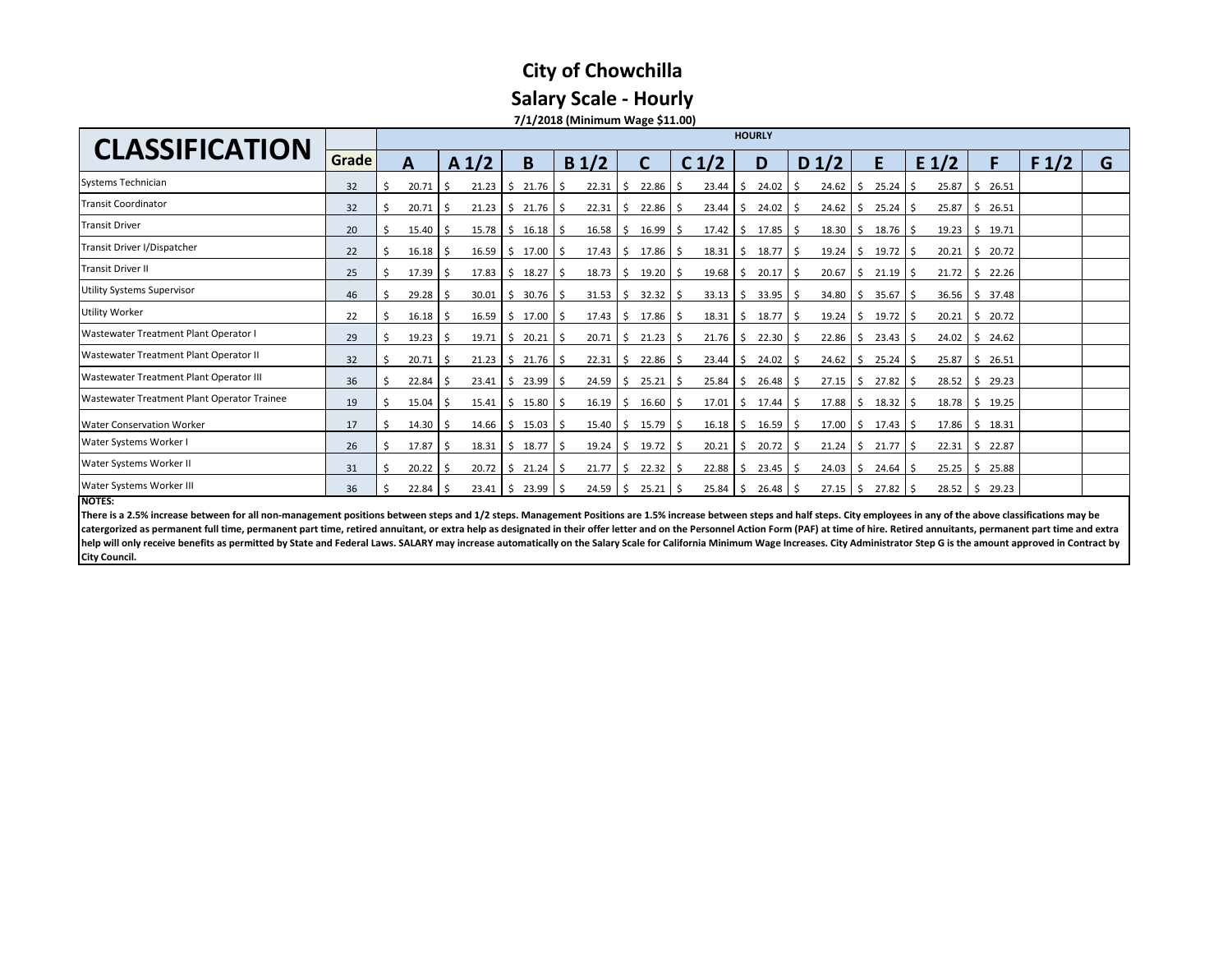#### **City of Chowchilla Salary Scale - Hourly 7/1/2018 (Minimum Wage \$11.00)**

| <b>CLASSIFICATION</b>                         |                |            |            |            |                  |            |                  | <b>HOURLY</b> |            |            |                  |            |            |                  |            |            |
|-----------------------------------------------|----------------|------------|------------|------------|------------------|------------|------------------|---------------|------------|------------|------------------|------------|------------|------------------|------------|------------|
|                                               | Grade          | A          | A1/2       | B          | B <sub>1/2</sub> | C          | C <sub>1/2</sub> | D             | D $1/2$    | F          | E <sub>1/2</sub> |            | F          | F <sub>1/2</sub> |            | G          |
| <b>ccount Clerk</b>                           | 22             | 33,662.65  | 34,504.22  | 35,366.83  | 36,251.00        | 37,157.27  | 38,086.20        | 39,038.36     | 40,014.32  | 41,014.67  |                  | 42,040.04  | 43,091.04  |                  |            |            |
| <b>Account Clerk II</b>                       | 25             | 36,176.42  | 37,080.83  | 38,007.85  | 38,958.05        | 39,932.00  | 40,930.30        | 41,953.56     | 43,002.40  | 44,077.46  |                  | 45,179.40  | 46,308.88  |                  |            |            |
| Account Clerk II                              | 29             | 40,001.72  | 41.001.77  | 42,026.81  | 43,077.48        | 44.154.42  | 45,258.28        | 46,389.74     | 47,549.48  | 48.738.22  |                  | 49,956.67  | 51,205.59  |                  |            |            |
| Accounting & Payroll Analyst-Confidential     | 33             | 44,154.91  | 45,258.78  | 46,390.25  | 47,550.01        | 48,738.76  | 49,957.23        | 51,206.16     | 52,486.31  | 53,798.47  |                  | 55,143.43  | 56,522.02  |                  |            |            |
| <b>Accounting Analyst</b>                     | 33             | 44,154.91  | 45,258.78  | 46,390.25  | 47,550.01        | 48,738.76  | 49,957.23        | 51,206.16     | 52,486.31  | 53,798.47  |                  | 55,143.43  | 56,522.02  |                  |            |            |
| <b>Accounting Manager</b>                     | 50             | 67,216.01  | 68,896.41  | 70,618.82  | 72,384.29        | 74,193.90  | 76,048.75        | 77,949.97     | 79,898.72  | 81,896.18  |                  | 83,943.59  | 86,042.18  |                  |            |            |
| <b>Accounting Technician</b>                  | 29             | 40,001.72  | 41,001.77  | 42,026.81  | 43,077.48        | 44,154.42  | 45,258.28        | 46,389.74     | 47,549.48  | 48,738.22  |                  | 49,956.67  | 51,205.59  |                  |            |            |
| <b>Administrative Analyst</b>                 | 33             | 44,154.91  | 45,258.78  | 46,390.25  | 47,550.01        | 48,738.76  | 49,957.23        | 51,206.16     | 52,486.31  | 53,798.47  |                  | 55,143.43  | 56,522.02  |                  |            |            |
| Administrative Secretary (Confidential)       | 32             | 43.083.82  | 44.160.92  | 45,264.94  | 46.396.57        | 47,556.48  | 48.745.39        | 49.964.03     | 51,213.13  | 52.493.46  |                  | 53.805.79  | 55,150.94  |                  |            |            |
| Administrative Supervisor                     | 40             | 52.505.00  | 53.817.62  | 55.163.06  | 56.542.14        | 57.955.69  | 59.404.58        | 60.889.70     | 62.411.94  | 63.972.24  |                  | 65.571.55  | 67.210.83  |                  |            |            |
| <b>Animal Control Officer</b>                 | 26             | 37,160.07  | 38,089.07  | 39,041.30  | 40,017.33        | 41,017.77  | 42,043.21        | 43,094.29     | 44,171.65  | 45,275.94  |                  | 46,407.84  | 47,568.03  |                  |            |            |
| Assistant City Administrator                  | M <sub>2</sub> | 119,847.70 | 121,645.41 | 123,470.10 | 125,322.15       | 127,201.98 | 129,110.01       | 131,046.66    | 133,012.36 | 135,007.54 |                  | 137,032.66 | 139,088.15 |                  | 141,174.47 | 143,292.09 |
| <b>Building Inspector I</b>                   | 35             | 46,406.37  | 47,566.53  | 48,755.70  | 49,974.59        | 51,223.95  | 52,504.55        | 53,817.16     | 55,162.59  | 56,541.66  |                  | 57,955.20  | 59,404.08  |                  |            |            |
| <b>Building Inspector II</b>                  | 40             | 52,505.00  | 53,817.62  | 55,163.06  | 56,542.14        | 57,955.69  | 59,404.58        | 60,889.70     | 62,411.94  | 63,972.24  |                  | 65,571.55  | 67,210.83  |                  |            |            |
| <b>Building Official</b>                      | 45             | 59,390.54  | 60,875.30  | 62,397.19  | 63,957.11        | 65,556.04  | 67,194.94        | 68,874.82     | 70,596.69  | 72,361.60  |                  | 74,170.64  | 76,024.91  |                  |            |            |
| Chief Mechanic                                | 45             | 59,390.54  | 60,875.30  | 62,397.19  | 63,957.11        | 65,556.04  | 67,194.94        | 68,874.82     | 70,596.69  | 72,361.60  |                  | 74,170.64  | 76,024.91  |                  |            |            |
| Chief of Police                               | M <sup>3</sup> | 113.578.67 | 115,282.35 | 117,011.58 | 118.766.76       | 120.548.26 | 122.356.48       | 124,191.83    | 126.054.71 | 127,945.53 |                  | 129,864.71 | 131,812.68 |                  | 133.789.87 | 135.796.72 |
| City Administrator                            | M1             | 134.803.63 | 136.825.68 | 138,878.07 | 140,961.24       | 143,075.66 | 145,221.79       | 147,400.12    | 149,611.12 | 151.855.29 |                  | 154,133.12 | 156.445.11 |                  | 158.791.79 | 162.697.60 |
| City Clerk                                    | M7             | 76,571.61  | 77,720.18  | 78,885.98  | 80,069.27        | 81,270.31  | 82,489.37        | 83,726.71     | 84,982.61  | 86,257.35  |                  | 87,551.21  | 88,864.48  |                  | 90,197.44  | 91,550.41  |
| Clerk Technician                              | 19             | 31.280.04  | 32.062.04  | 32.863.59  | 33.685.18        | 34.527.31  | 35.390.49        | 36,275.25     | 37.182.13  | 38.111.69  |                  | 39,064.48  | 40.041.09  |                  |            |            |
| Clerk Typist/Office Assistant                 |                | 22,880.00  | 23,452.00  | 24,038.30  | 24,639.26        | 25,255.24  | 25,886.62        | 26,533.79     | 27,197.13  | 27,877.06  |                  | 28,573.98  | 29,288.33  |                  |            |            |
| Code Enforcement Officer                      | 36             | 47,499.32  | 48,686.80  | 49,903.97  | 51,151.57        | 52,430.36  | 53,741.12        | 55,084.64     | 56,461.76  | 57,873.30  |                  | 59,320.14  | 60,803.14  |                  |            |            |
| <b>Community Development Manager</b>          | 50             | 67,216.01  | 68,896.41  | 70,618.82  | 72,384.29        | 74,193.90  | 76,048.75        | 77,949.97     | 79,898.72  | 81,896.18  |                  | 83,943.59  | 86,042.18  |                  |            |            |
| <b>Community Relations Manager</b>            | M10            | 66,035.63  | 67,026.17  | 68,031.56  | 69,052.03        | 70,087.82  | 71,139.1         | 72,206.22     | 73,289.31  | 74,388.65  |                  | 75,504.48  | 76,637.05  |                  | 77,786.61  | 78,953.40  |
| Community Service Officer/Dispatcher          | 28             | 39,018.08  | 39,993.53  | 40,993.37  | 42,018.20        | 43,068.66  | 44,145.37        | 45,249.01     | 46,380.23  | 47,539.74  |                  | 48,728.23  | 49,946.44  |                  |            |            |
| Community Services/Transit Supervisor         | 32             | 43.083.82  | 44.160.92  | 45.264.94  | 46.396.57        | 47.556.48  | 48.745.39        | 49.964.03     | 51.213.13  | 52.493.46  |                  | 53.805.79  | 55.150.94  |                  |            |            |
| Community/Economic Development Specialist     | 48             | 63,959.04  | 65,558.02  | 67,196.97  | 68,876.89        | 70,598.81  | 72,363.79        | 74,172.88     | 76,027.20  | 77,927.88  |                  | 79,876.08  | 81,872.98  |                  |            |            |
| Community/Economic Development Director       | M <sub>5</sub> | 104,529.10 | 106,097.03 | 107,688.49 | 109,303.82       | 110,943.37 | 112,607.52       | 114,296.64    | 116,011.09 | 117,751.25 |                  | 119,517.52 | 121,310.28 |                  | 123,129.94 | 124.976.89 |
| CSO/Dispatcher Relief                         | 15             | 28,372.81  | 29,082.13  | 29,809.18  | 30,554.41        | 31,318.27  | 32,101.23        | 32,903.76     | 33,726.35  | 34,569.51  |                  | 35,433.75  | 36,319.59  |                  |            |            |
| CSO/Records Supervisor                        | 33             | 44,154.91  | 45,258.78  | 46,390.25  | 47,550.01        | 48,738.76  | 49,957.23        | 51,206.16     | 52,486.31  | 53,798.47  |                  | 55,143.43  | 56,522.02  |                  |            |            |
| Deputy City Clerk/Secretary II (Admin)        | 35             | 46,406.37  | 47,566.53  | 48,755.70  | 49,974.59        | 51,223.95  | 52,504.55        | 53,817.16     | 55,162.59  | 56,541.66  |                  | 57,955.20  | 59,404.08  |                  |            |            |
| Deputy Director of Administrative Services    | 54             | 74,188.99  | 76,043.72  | 77,944.81  | 79,893.43        | 81,890.76  | 83,938.03        | 86,036.48     | 88,187.40  | 90,392.08  |                  | 92,651.88  | 94,968.18  |                  |            |            |
| Deputy Director of Community Development      | 54             | 74,188.99  | 76,043.72  | 77,944.81  | 79,893.43        | 81,890.76  | 83,938.03        | 86,036.48     | 88,187.40  | 90,392.08  |                  | 92,651.88  | 94,968.18  |                  |            |            |
| Deputy Director of Public Works               | 57             | 79.828.58  | 81.824.29  | 83,869.90  | 85,966.65        | 88.115.81  | 90,318.71        | 92,576.68     | 94.891.09  | 97,263.37  |                  | 99,694.96  | 102,187.33 |                  |            |            |
| Director of Parks, Rec. & Community Services  | M11            | 85.626.93  | 86.911.33  | 88.215.00  | 89.538.23        | 90.881.30  | 92.244.52        | 93,628.19     | 95,032.61  | 96.458.10  |                  | 97,904.97  | 99.373.54  |                  |            |            |
| Director of Public Works                      | M <sub>6</sub> | 104,157.50 | 105,719.86 | 107,305.66 | 108,915.24       | 110,548.97 | 112,207.20       | 113,890.31    | 115,598.67 | 117,332.65 |                  | 119,092.64 | 120,879.03 |                  | 122,692.21 | 124,532.60 |
| Director of Recreation & Community Engagement | M <sub>6</sub> | 104,157.50 | 105,719.86 | 107,305.66 | 108,915.24       | 110,548.97 | 112,207.20       | 113,890.31    | 115,598.67 | 117,332.65 |                  | 119,092.64 | 120,879.03 |                  | 122,692.21 | 124,532.60 |
| Engineer I                                    | 48             | 63,959.04  | 65,558.02  | 67,196.97  | 68,876.89        | 70,598.81  | 72,363.79        | 74,172.88     | 76,027.20  | 77,927.88  |                  | 79,876.08  | 81,872.98  |                  |            |            |
| Engineer II                                   | 50             | 67,216.01  | 68,896.41  | 70,618.82  | 72,384.29        | 74,193.90  | 76,048.75        | 77,949.97     | 79,898.72  | 81,896.18  |                  | 83,943.59  | 86,042.18  |                  |            |            |
| Ingineer II                                   | 54             | 74,188.99  | 76,043.72  | 77,944.81  | 79,893.43        | 81,890.76  | 83,938.03        | 86,036.48     | 88,187.40  | 90,392.08  |                  | 92,651.88  | 94,968.18  |                  |            |            |
| <b>Equipment Mechanic Helper</b>              | 21             | 32,875.73  | 33,697.63  | 34,540.07  | 35,403.57        | 36,288.66  | 37,195.88        | 38,125.77     | 39,078.92  | 40,055.89  |                  | 41,057.29  | 42,083.72  |                  |            |            |
| Equipment Mechanic I                          | 25             | 36.176.42  | 37.080.83  | 38.007.85  | 38.958.05        | 39.932.00  | 40.930.30        | 41,953.56     | 43.002.40  | 44.077.46  |                  | 45.179.40  | 46,308.88  |                  |            |            |
| Equipment Mechanic II                         | 31             | 42.056.46  | 43.107.87  | 44.185.57  | 45.290.21        | 46.422.4   | 47.583.02        | 48.772.60     | 49.991.91  | 51.241.71  |                  | 52.522.75  | 53.835.82  |                  |            |            |
|                                               |                |            |            |            |                  |            |                  |               |            |            |                  |            |            |                  |            |            |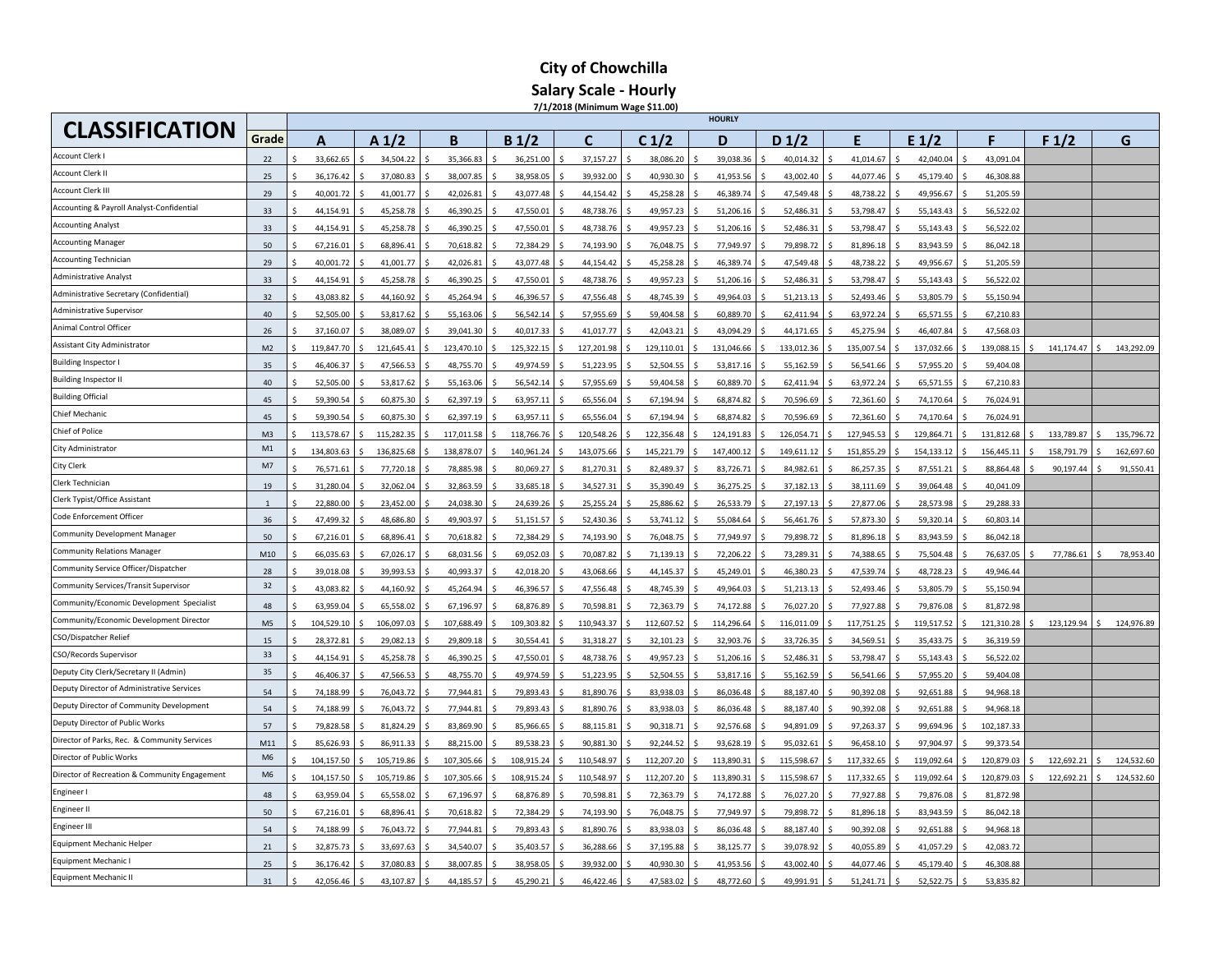| Equipment Mechanic III                        | 37             | 48,723.41  | 49,941.50  | 51,190.04       | 52,469.79  | 53,781.53  | 55,126.07  | 56,504.22  | 57,916.83  |   | 59,364.75  | 60,848.87      | 62,370.09       |            |            |
|-----------------------------------------------|----------------|------------|------------|-----------------|------------|------------|------------|------------|------------|---|------------|----------------|-----------------|------------|------------|
| Equipment Operator                            | 30             | 41,007.23  | 42,032.41  | 43,083.22       | 44,160.30  | 45,264.31  | 46,395.92  | 47,555.82  | 48,744.71  |   | 49,963.33  | 51,212.41      | 52,492.72       |            |            |
| Executive Assistant to City Administrator     | 40             | 52,505.00  | 53,817.62  | 55,163.06       | 56,542.14  | 57,955.69  | 59,404.58  | 60,889.70  | 62,411.94  |   | 63,972.24  | 65,571.55      | 67,210.83       |            |            |
| <b>Finance Director</b>                       | M8             | 107,370.75 | 108,981.31 | 110,616.03      | 112,275.27 | 113,959.40 | 115,668.79 | 117,403.82 | 119,164.88 |   | 120,952.35 | 122,766.64     | 124,608.14      | 126,477.26 | 128,374.42 |
| Financial Services Manager                    | 50             | 67,216.01  | 68,896.41  | 70,618.82       | 72,384.29  | 74,193.90  | 76,048.75  | 77,949.97  | 79,898.72  |   | 81,896.18  | 83,943.59      | 86,042.18       |            |            |
| Fire Chief/Code Enforcement Officer           | M4             | 96,616.19  | 98,065.43  | 99,536.41       | 101,029.46 | 102,544.90 | 104,083.07 | 105,644.32 | 107,228.98 |   | 108,837.42 | 110,469.98     | 112,127.03      | 113,808.94 | 115,516.07 |
| Fire Specialist                               | 28             | 39,018.08  | 39,993.53  | 40,993.37       | 42,018.20  | 43,068.66  | 44,145.37  | 45,249.01  | 46,380.23  |   | 47,539.74  | 48,728.23      | 49,946.44       |            |            |
| Human Resources Analyst                       | 35             | 46,406.37  | 47,566.53  | 48,755.70       | 49,974.59  | 51,223.95  | 52,504.55  | 53,817.16  | 55,162.59  |   | 56,541.66  | 57,955.20      | 59,404.08       |            |            |
| Information Technology Manager                | 48             | 63,959.04  | 65,558.02  | 67,196.97       | 68,876.89  | 70,598.81  | 72,363.79  | 74,172.88  | 76,027.20  |   | 77,927.88  | 79,876.08      | 81,872.98       |            |            |
| Information Technology Supervisor             | 45             | 59,390.54  | 60,875.30  | 62,397.19       | 63,957.11  | 65,556.04  | 67,194.94  | 68,874.82  | 70,596.69  |   | 72,361.60  | 74,170.64      | 76,024.91       |            |            |
| Laborer I                                     | 1              | 22,880.00  | 23,452.00  | 24,038.30       | 24,639.26  | 25,255.24  | 25,886.62  | 26,533.79  | 27,197.13  |   | 27,877.06  | 28,573.98      | 29,288.33       |            |            |
| Laborer II                                    | 5              | 24,980.80  | 25,605.32  | 26,245.45       | 26,901.59  | 27,574.13  | 28,263.48  | 28,970.07  | 29,694.32  |   | 30,436.68  | 31,197.60      | 31,977.54       |            |            |
| Laborer III                                   | 12             | 27,279.03  | 27,961.01  | 28,660.03       | 29,376.54  | 30,110.95  | 30,863.72  | 31,635.32  | 32,426.20  |   | 33,236.85  | 34,067.77      | 34,919.47       |            |            |
| Maintenance Worker I                          | 19             | 31,280.04  | 32,062.04  | 32,863.59       | 33,685.18  | 34,527.31  | 35,390.49  | 36,275.25  | 37,182.13  |   | 38,111.69  | 39,064.48      | 40,041.09       |            |            |
| Maintenance Worker II                         | 23             | 34,493.29  | 35,355.62  | 36,239.51       | 37,145.50  | 38,074.14  | 39,025.99  | 40,001.64  | 41,001.68  |   | 42,026.73  | 43,077.39      | 44,154.33       |            |            |
| Parks & Facilities Supervisor                 | 40             | 52,505.00  | 53,817.62  | 55,163.06       | 56,542.14  | 57,955.69  | 59,404.58  | 60,889.70  | 62,411.94  |   | 63,972.24  | 65,571.55      | 67,210.83       |            |            |
| Parks & Facilities Worker I                   | 24             | 35,367.65  | 36,251.84  | 37,158.13       | 38,087.09  | 39,039.26  | 40,015.24  | 41,015.63  | 42,041.02  |   | 43,092.04  | 44,169.34      | 45,273.58       |            |            |
| Parks & Facilities Worker II                  | 28             | 39,018.08  | 39,993.53  | 40,993.37       | 42,018.20  | 43,068.66  | 44,145.37  | 45,249.01  | 46,380.23  |   | 47,539.74  | 48,728.23      | 49,946.44       |            |            |
| Parks & Facilities Worker III                 | 32             | 43,083.82  | 44,160.92  | 45,264.94       | 46,396.57  | 47,556.48  | 48,745.39  | 49,964.03  | 51,213.13  |   | 52,493.46  | 53,805.79      | 55,150.94       |            |            |
| Parks Worker                                  | 20             | 32,023.24  | 32,823.82  | 33,644.42       | 34,485.53  | 35,347.66  | 36,231.36  | 37,137.14  | 38,065.57  |   | 39,017.21  | 39,992.64      | 40,992.45       |            |            |
| Permit Technician                             | 30             | 41,007.23  | 42,032.41  | 43,083.22       | 44,160.30  | 45,264.31  | 46,395.92  | 47,555.82  | 48,744.71  |   | 49,963.33  | 51,212.41      | 52,492.72       |            |            |
| Police Lieutenant                             | 54             | 74,188.99  | 76,043.72  | 77,944.81       | 79,893.43  | 81,890.76  | 83,938.03  | 86,036.48  | 88,187.40  |   | 90,392.08  | 92,651.88      | 94,968.18       |            |            |
| Police Commander                              | M <sub>9</sub> | 79,216.53  | 80,404.78  | 81,610.85       | 82,835.01  | 84,077.54  | 85,338.70  | 86,618.78  | 87,918.06  |   | 89,236.83  | 90,575.39      | 91,934.02       | 93,313.03  | 94,712.72  |
| Police Officer I                              | 38             | 49,947.51  |            |                 |            |            |            |            |            |   |            |                |                 |            |            |
| Police Officer I Reserve                      | 21             | 32,875.73  | 33,697.63  | 34,540.07       | 35,403.57  | 36,288.66  | 37,195.88  | 38,125.77  | 39,078.92  |   | 40,055.89  | 41,057.29      | 42,083.72       |            |            |
| Police Officer II                             | 40             | 52,505.00  | 53,817.62  | 55,163.06       | 56,542.14  | 57,955.69  | 59,404.58  | 60,889.70  | 62,411.94  |   | 63,972.24  | 65,571.55      | 67,210.83       |            |            |
| Police Officer II Reserve                     | 35             | 46,406.37  | 47,566.53  | 48,755.70       | 49,974.59  | 51,223.95  | 52,504.55  | 53,817.16  | 55,162.59  |   | 56,541.66  | 57,955.20      | 59,404.08       |            |            |
| Police Officer Provisional                    | 35             | 46,406.37  | 47,566.53  | 48,755.70       | 49,974.59  | 51,223.95  | 52,504.55  | 53,817.16  | 55,162.59  |   | 56,541.66  | 57,955.20      | 59,404.08       |            |            |
| Police Officer Trainee                        | 27             | 42,084.91  |            |                 |            |            |            |            |            |   |            |                |                 |            |            |
| Police Sergeant                               | 48             | 63,959.04  | 65,558.02  | 67,196.97       | 68,876.89  | 70,598.81  | 72,363.79  | 74,172.88  | 76,027.20  |   | 77,927.88  | 79,876.08      | 81,872.98       |            |            |
| Program Analyst                               | 32             | 43,083.82  | 44,160.92  | 45,264.94       | 46,396.57  | 47,556.48  | 48,745.39  | 49,964.03  | 51,213.13  |   | 52,493.46  | 53,805.79      | 55,150.94       |            |            |
| Program Clerk/Engineering Technician (Intern) | 23             | 34,493.29  | 35,355.62  | 36,239.51       | 37,145.50  | 38,074.14  | 39,025.99  | 40,001.64  | 41,001.68  |   | 42,026.73  | 43,077.39      | 44,154.33       |            |            |
| Program Coordinator                           | 24             | 35,367.65  | 36,251.84  | 37,158.13       | 38,087.09  | 39,039.26  | 40,015.24  | 41,015.63  | 42,041.02  |   | 43,092.04  | 44,169.34      | 45,273.58       |            |            |
| Program Coordinator II                        | 28             | 39,018.08  | 39,993.53  | 40,993.37       | 42,018.20  | 43,068.66  | 44,145.37  | 45,249.01  | 46,380.23  |   | 47,539.74  | 48,728.23      | 49,946.44       |            |            |
| Program Coordinator III/Specialist            | 32             | 43,083.82  | 44,160.92  | 45,264.94       | 46,396.57  | 47,556.48  | 48,745.39  | 49,964.03  | 51,213.13  |   | 52,493.46  | 53,805.79      | 55,150.94       |            |            |
| Program Supervisor                            | 15             | 28,372.81  | 29,082.13  | 29,809.18       | 30,554.41  | 31,318.27  | 32,101.23  | 32,903.76  | 33,726.35  |   | 34,569.51  | 35,433.75      | 36,319.59       |            |            |
| Project Analyst                               | 30             | 41,007.23  | 42,032.41  | 43,083.22       | 44,160.30  | 45,264.31  | 46,395.92  | 47,555.82  | 48,744.71  |   | 49,963.33  | 51,212.41      | 52,492.72       |            |            |
| Project Manager                               | 54             | 74,188.99  | 76,043.72  | 77,944.81       | 79,893.43  | 81,890.76  | 83,938.03  | 86,036.48  | 88,187.40  |   | 90,392.08  | 92,651.88      | 94,968.18       |            |            |
| Project Permit Supervisor                     | 43             | 56,505.17  | 57,917.80  | 59,365.74       | 60,849.89  | 62,371.13  | 63,930.41  | 65,528.67  | 67,166.89  |   | 68,846.06  | 70,567.21      | 72,331.39       |            |            |
| Public Services Superintendent                | 52             | 70,538.56  | 72,302.02  | Ś<br>74,109.58  | 75,962.31  | 77,861.37  | 79,807.91  | 81,803.10  | 83,848.18  |   | 85,944.39  | 88,093.00      | 90,295.32       |            |            |
| <b>Public Services Worker</b>                 | 22             | 33,662.65  | 34,504.22  | 35,366.83       | 36,251.00  | 37,157.27  | 38,086.20  | 39,038.36  | 40,014.32  |   | 41,014.67  | 42,040.04      | 43,091.0        |            |            |
| Public Works Supervisor                       | 46             | 60,898.80  | 62,421.27  | 63,981.80<br>Ŝ  | 65,581.35  | 67,220.88  | 68,901.40  | 70,623.94  | 72,389.54  | ς | 74,199.28  | 76,054.26<br>S | 77,955.61       |            |            |
| Records Coordinator                           | 30             | 41,007.23  | 42,032.41  | 43,083.22       | 44,160.30  | 45,264.31  | 46,395.92  | 47,555.82  | 48,744.71  |   | 49,963.33  | 51,212.41      | 52,492.72       |            |            |
| <b>Recreation Aide</b>                        | -1             | 22,880.00  | 23,452.00  | 24,038.30       | 24,639.26  | 25,255.24  | 25,886.62  | 26,533.79  | 27,197.13  |   | 27,877.06  | 28,573.98      | 29,288.33       |            |            |
| <b>Recreation Leader</b>                      | $\overline{a}$ | 22,880.00  | 23,452.00  | 24,038.30       | 24,639.26  | 25,255.24  | 25,886.62  | 26,533.79  | 27,197.13  |   | 27,877.06  | 28,573.98      | 29,288.33       |            |            |
| <b>Recreation Supervisor</b>                  | 36             | 47,499.32  | 48,686.80  | 49,903.97       | 51,151.57  | 52,430.36  | 53,741.12  | 55,084.64  | 56,461.76  |   | 57,873.30  | 59,320.14      | 60,803.14       |            |            |
| Secretary I                                   | 19             | 31,280.04  | 32,062.04  | 32,863.59<br>.S | 33,685.18  | 34,527.31  | 35,390.49  | 36,275.25  | 37,182.13  |   | 38,111.69  | 39,064.48      | 40,041.09       |            |            |
| Secretary I                                   | 22             | 33,662.65  | 34,504.22  | 35,366.83       | 36,251.00  | 37,157.27  | 38,086.20  | 39,038.36  | 40,014.32  |   | 41,014.67  | 42,040.04      | 43,091.04<br>.S |            |            |
|                                               |                |            |            |                 |            |            |            |            |            |   |            |                |                 |            |            |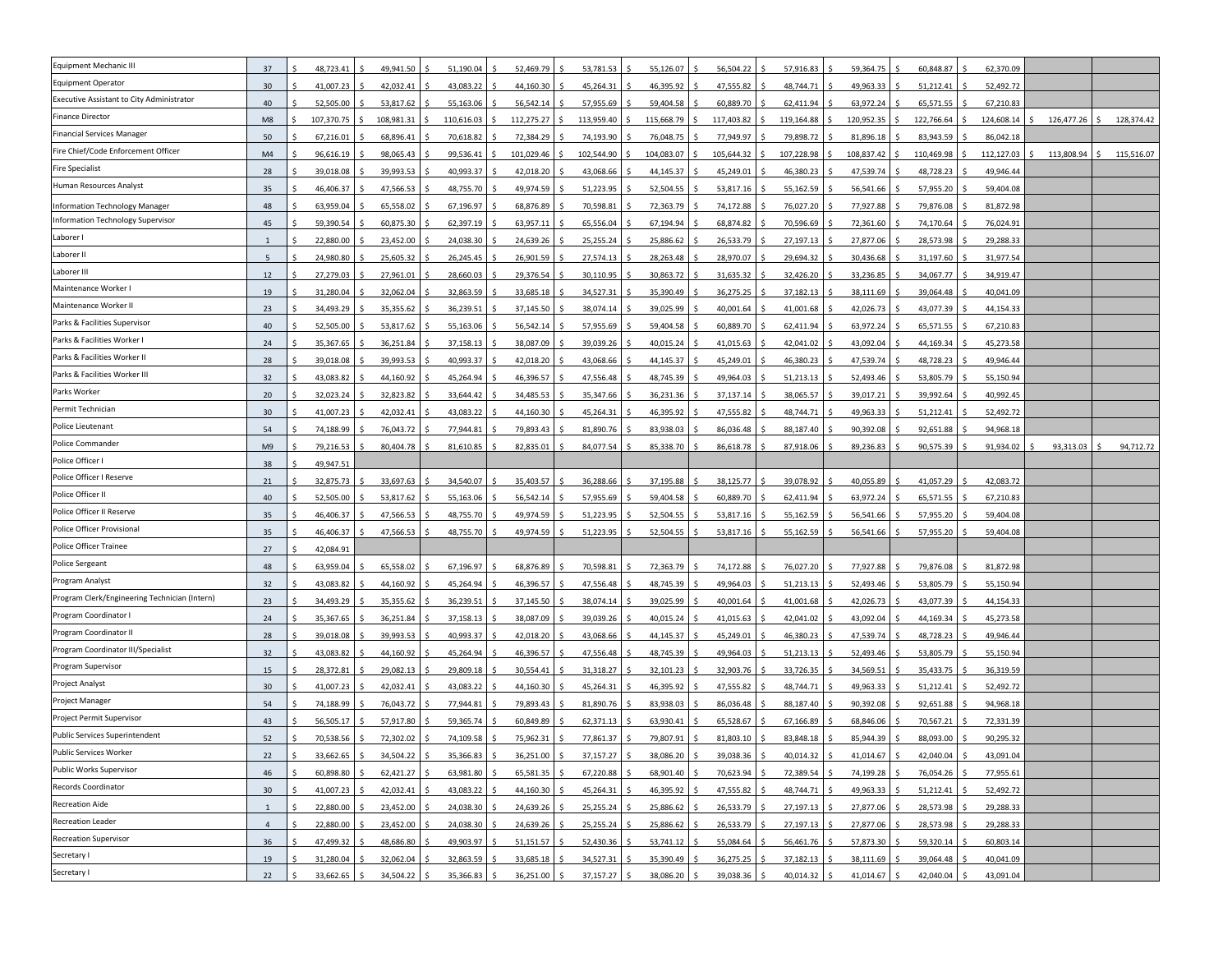| Secretary II                                 | 25 |    | 36,176.42 | -S | 37,080.83      | -S  | 38,007.85 | 38,958.05 | -S | 39,932.00 | -S | 40,930.30 | - Ś    | 41,953.56 | l S | 43,002.40 \$ | 44,077.46 \$ |    | 45,179.40 | 46,308.88 |  |
|----------------------------------------------|----|----|-----------|----|----------------|-----|-----------|-----------|----|-----------|----|-----------|--------|-----------|-----|--------------|--------------|----|-----------|-----------|--|
| Secretary III                                | 29 |    | 40,001.72 |    | $41,001.77$ \$ |     | 42,026.81 | 43,077.48 |    | 44,154.42 |    | 45,258.28 | -S     | 46,389.74 |     | 47,549.48    | 48,738.22    |    | 49,956.67 | 51,205.59 |  |
| Senior Accountant                            | 45 |    | 59.390.54 |    | 60.875.30      |     | 62.397.19 | 63.957.11 |    | 65.556.04 |    | 67.194.94 |        | 68,874.82 |     | 70,596.69    | 72,361.60    |    | 74,170.64 | 76.024.91 |  |
| Senior Administrative Supervisor             | 45 |    | 59.390.54 |    | 60.875.30      |     | 62,397.19 | 63.957.11 |    | 65.556.04 |    | 67.194.94 |        | 68,874.82 |     | 70,596.69    | 72,361.60    |    | 74,170.64 | 76,024.91 |  |
| Senior Building Inspector                    | 46 |    | 60.898.80 |    | 62.421.27      |     | 63,981.80 | 65,581.35 |    | 67,220.88 |    | 68,901.40 |        | 70,623.94 |     | 72,389.54    | 74,199.28    |    | 76,054.26 | 77,955.61 |  |
| Senior Planner                               | 54 | Ŝ. | 74,188.99 |    | 76,043.72      | -S  | 77,944.81 | 79,893.43 |    | 81,890.76 | -S | 83,938.03 | $\leq$ | 86,036.48 |     | 88,187.40    | 90,392.08    | ΙS | 92,651.88 | 94,968.18 |  |
| <b>Site Supervisor</b>                       | 15 | Š. | 28,372.81 |    | 29,082.13      |     | 29,809.18 | 30,554.41 |    | 31,318.27 |    | 32,101.23 |        | 32,903.76 |     | 33,726.35    | 34,569.51    |    | 35,433.75 | 36,319.59 |  |
| Specialized Service Maint. Wkr I             | 25 |    | 36,176.42 |    | 37,080.83      |     | 38,007.85 | 38,958.05 |    | 39,932.00 |    | 40,930.30 | - S    | 41,953.56 |     | 43,002.40    | 44,077.46 \$ |    | 45,179.40 | 46,308.88 |  |
| Specialized Service Maint. Wkr II            | 33 |    | 44,154.91 |    | 45,258.78      |     | 46,390.25 | 47,550.01 |    | 48,738.76 |    | 49,957.23 | .S     | 51,206.16 |     | 52,486.31    | 53,798.47    |    | 55,143.43 | 56.522.02 |  |
| Specialized Service Maint. Wkr III           | 37 |    | 48,723.41 |    | 49,941.50      | -Ś  | 51,190.04 | 52,469.79 |    | 53,781.53 |    | 55,126.07 |        | 56,504.22 |     | 57,916.83    | 59,364.75    |    | 60,848.87 | 62,370.09 |  |
| <b>Streets &amp; Construction Supervisor</b> | 45 |    | 59.390.54 |    | 60,875.30      |     | 62,397.19 | 63,957.11 |    | 65,556.04 |    | 67,194.94 |        | 68,874.82 |     | 70,596.69    | 72,361.60    |    | 74,170.64 | 76,024.91 |  |
| <b>Streets &amp; Construction Worker I</b>   | 24 |    | 35,367.65 |    | 36,251.84      |     | 37,158.13 | 38,087.09 |    | 39,039.26 |    | 40,015.24 |        | 41,015.63 |     | 42,041.02    | 43,092.04    |    | 44.169.34 | 45,273.58 |  |
| <b>Streets &amp; Construction Worker II</b>  | 30 |    | 41.007.23 |    | 42,032.41      | .S  | 43,083.22 | 44,160.30 |    | 45,264.31 |    | 46,395.92 | -S     | 47,555.82 |     | 48,744.71    | 49,963.33    | ΙS | 51,212.41 | 52,492.72 |  |
| <b>Streets &amp; Construction Worker III</b> | 34 |    | 45,291.57 |    | 46,423.86      |     | 47,584.46 | 48,774.07 |    | 49,993.42 |    | 51,243.25 |        | 52,524.34 |     | 53,837.44    | 55,183.38    |    | 56,562.97 | 57,977.04 |  |
| Systems Technician                           | 32 |    | 43,083.82 |    | 44,160.92      |     | 45,264.94 | 46,396.57 |    | 47,556.48 |    | 48,745.39 | S.     | 49,964.03 |     | 51,213.13    | 52,493.46    |    | 53,805.79 | 55,150.94 |  |
| <b>Transit Coordinator</b>                   | 32 |    | 43,083.82 |    | 44,160.92      |     | 45,264.94 | 46,396.57 |    | 47,556.48 |    | 48,745.39 | - S    | 49,964.03 |     | 51,213.13    | 52,493.46    |    | 53,805.79 | 55,150.94 |  |
| <b>Transit Driver</b>                        | 20 |    | 32,023.24 |    | 32,823.82      | l s | 33,644.42 | 34,485.53 |    | 35,347.66 | -S | 36,231.36 |        | 37,137.14 |     | 38,065.57    | 39,017.21    |    | 39,992.64 | 40,992.45 |  |
| Transit Driver I/Dispatcher                  | 22 |    | 33,662.65 |    | 34,504.22      |     | 35,366.83 | 36,251.00 |    | 37,157.27 |    | 38,086.20 |        | 39,038.36 |     | 40,014.32    | 41,014.67    |    | 42,040.04 | 43,091.04 |  |
| <b>Transit Driver II</b>                     | 25 |    | 36,176.42 |    | 37,080.83      |     | 38,007.85 | 38,958.05 |    | 39,932.00 |    | 40,930.30 |        | 41,953.56 |     | 43,002.40    | 44,077.46    |    | 45,179.40 | 46,308.88 |  |
| <b>Utility Systems Supervisor</b>            | 46 |    | 60.898.80 |    | 62,421.27      | -Ś  | 63,981.80 | 65,581.35 |    | 67,220.88 | -Ś | 68,901.40 | -S     | 70,623.94 |     | 72,389.54    | 74,199.28 \$ |    | 76,054.26 | 77,955.61 |  |
| Utility Worker                               | 22 |    | 33.662.65 |    | 34.504.22      |     | 35,366.83 | 36.251.00 |    | 37.157.27 |    | 38.086.20 |        | 39.038.36 |     | 40.014.32    | 41.014.67    |    | 42.040.04 | 43.091.04 |  |
| Wastewater Treatment Plant Operator I        | 29 |    | 40.001.72 |    | 41.001.77      |     | 42,026.81 | 43.077.48 |    | 44.154.42 |    | 45,258.28 |        | 46.389.74 |     | 47,549.48    | 48,738.22    |    | 49.956.67 | 51.205.59 |  |
| Wastewater Treatment Plant Operator II       | 32 |    | 43,083.82 |    | 44,160.92      |     | 45,264.94 | 46,396.57 |    | 47,556.48 |    | 48,745.39 |        | 49,964.03 |     | 51,213.13    | 52,493.46    |    | 53,805.79 | 55,150.94 |  |
| Wastewater Treatment Plant Operator III      | 36 |    | 47,499.32 |    | 48,686.80      |     | 49,903.97 | 51,151.57 |    | 52,430.36 |    | 53,741.12 |        | 55,084.64 |     | 56,461.76    | 57,873.30    |    | 59,320.14 | 60,803.14 |  |
| Wastewater Treatment Plant Operator Trainee  | 19 |    | 31,280.04 |    | 32,062.04      | .S  | 32,863.59 | 33,685.18 |    | 34,527.31 | -S | 35,390.49 | -S     | 36,275.25 |     | 37,182.13    | 38,111.69    |    | 39,064.48 | 40,041.09 |  |
| <b>Water Conservation Worker</b>             | 17 |    | 29,749.92 |    | 30,493.66      |     | 31,256.01 | 32,037.41 |    | 32,838.34 |    | 33,659.30 |        | 34,500.78 |     | 35,363.30    | 36,247.38    |    | 37,153.57 | 38,082.41 |  |
| Water Systems Worker I                       | 26 |    | 37.160.07 |    | 38,089.07      |     | 39,041.30 | 40,017.33 |    | 41,017.77 |    | 42,043.21 |        | 43,094.29 |     | 44,171.65    | 45,275.94    |    | 46,407.84 | 47,568.03 |  |
| Water Systems Worker II                      | 31 |    | 42.056.46 |    | 43.107.87      |     | 44,185.57 | 45.290.21 |    | 46.422.46 |    | 47,583.02 |        | 48.772.60 |     | 49.991.91    | 51.241.71    |    | 52,522.75 | 53.835.82 |  |
| Water Systems Worker III                     | 36 |    | 47,499.32 | -S | 48,686.80      |     | 49,903.97 | 51,151.57 | -S | 52,430.36 | \$ | 53,741.12 | -Ś     | 55,084.64 |     | 56,461.76    | 57,873.30 \$ |    | 59,320.14 | 60,803.14 |  |

NOTES:<br>There is a 2.5% increase between for all non-management positions between steps and 1/2 steps. Management Positions are 1.5% increase between steps and half steps. City employees in any of the above classifications **Increases. City Administrator Step G is the amount approved in Contract by City Council.**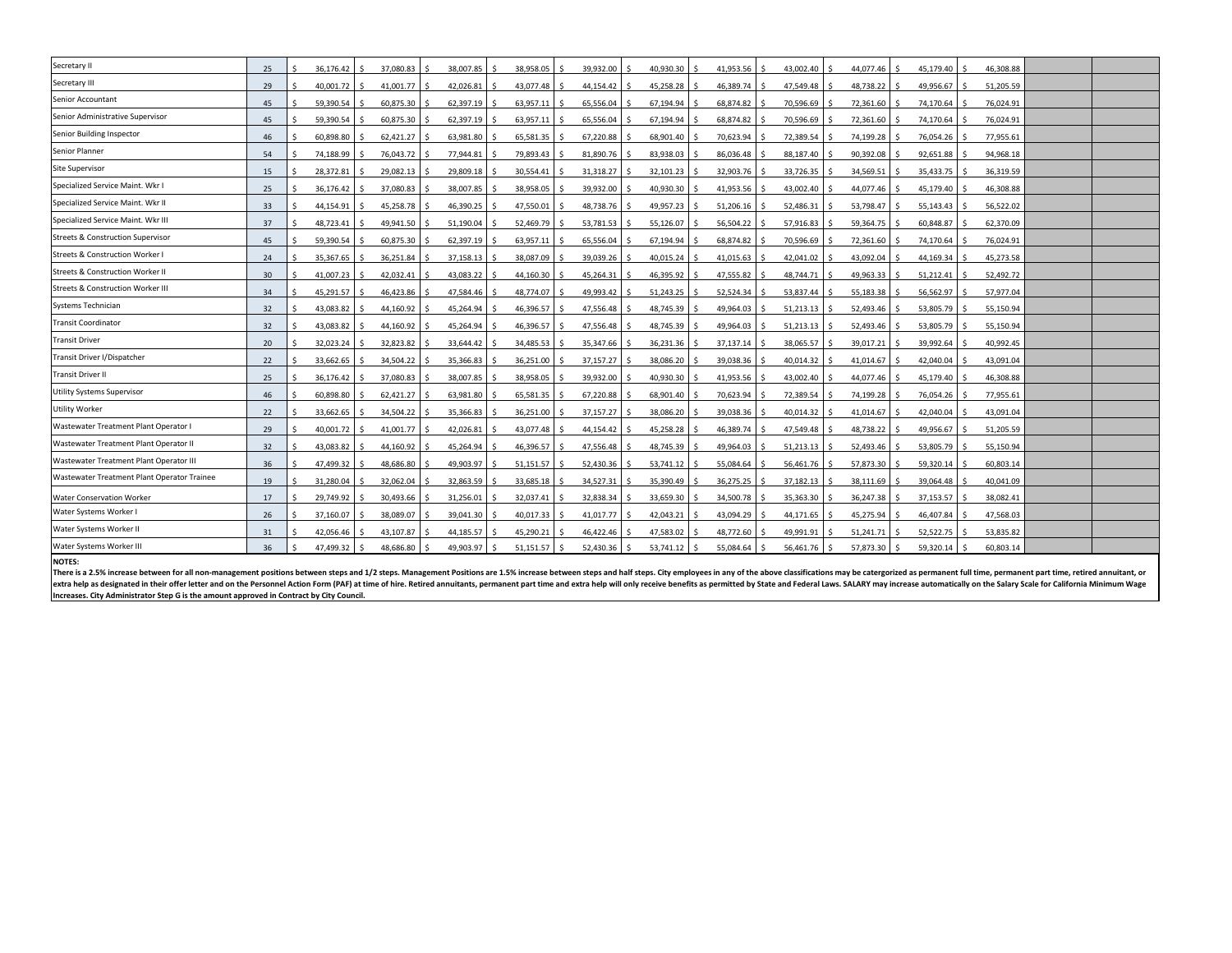# **MOU Exhibit C**

## **Grievance Procedure**

# **A. Purpose**

1. To promote improved employer-employee relations by establishing grievance procedures on all matters whether or not an appeal or hearing is provided by other regulations.

2. To afford employees, individually or through qualified employee organizations, a systematic means of obtaining further consideration of problems after every reasonable effort has failed to resolve them through discussion.

3. To provide that grievances shall be conducted as informally as possible.

# **B. Matters Subject to Grievance Procedures**

An employee, a group of employees, or the Association shall have the right to a conference under this rule, on any matter involving the interpretation, application, or enforcement of the express terms of the MOU, departmental and/or City rules and regulations.

# **C. Informal Grievance Procedure**

Any employee who has a problem or complaint should first attempt resolution through discussion with his/her immediate superior without undue delay. It is strongly recommended, but not required, that grievances be documented in writing along with any responses at the informal level.

Informal discussions shall be initiated within twenty-one (21) calendar days from the date of the incident. If after discussions with the employee's immediate supervisor, the employee does not believe the problem has been satisfactorily resolved, the employee shall have the right to discuss the problem with their department head. Every effort should be made to find an acceptable solution by informal means at the lowest possible level of supervision. If the employee is not in agreement with the decision reached through discussion, the employee shall have the right to file a formal grievance in writing within ten (10) calendar days after receiving the informal decision.

# **D. Formal Grievance Procedure**

1. Department Review: The department head will discuss the grievance with the employees' representative, if any. The department head shall render a decision and comments in writing and return them to the employee within fifteen (15) calendar days after receiving the grievance. If the employee does not agree with the decision reached, or if no decision is rendered within fifteen (15) calendar days, the employee may present the grievance in writing to the City Administrator. Failure of the employee to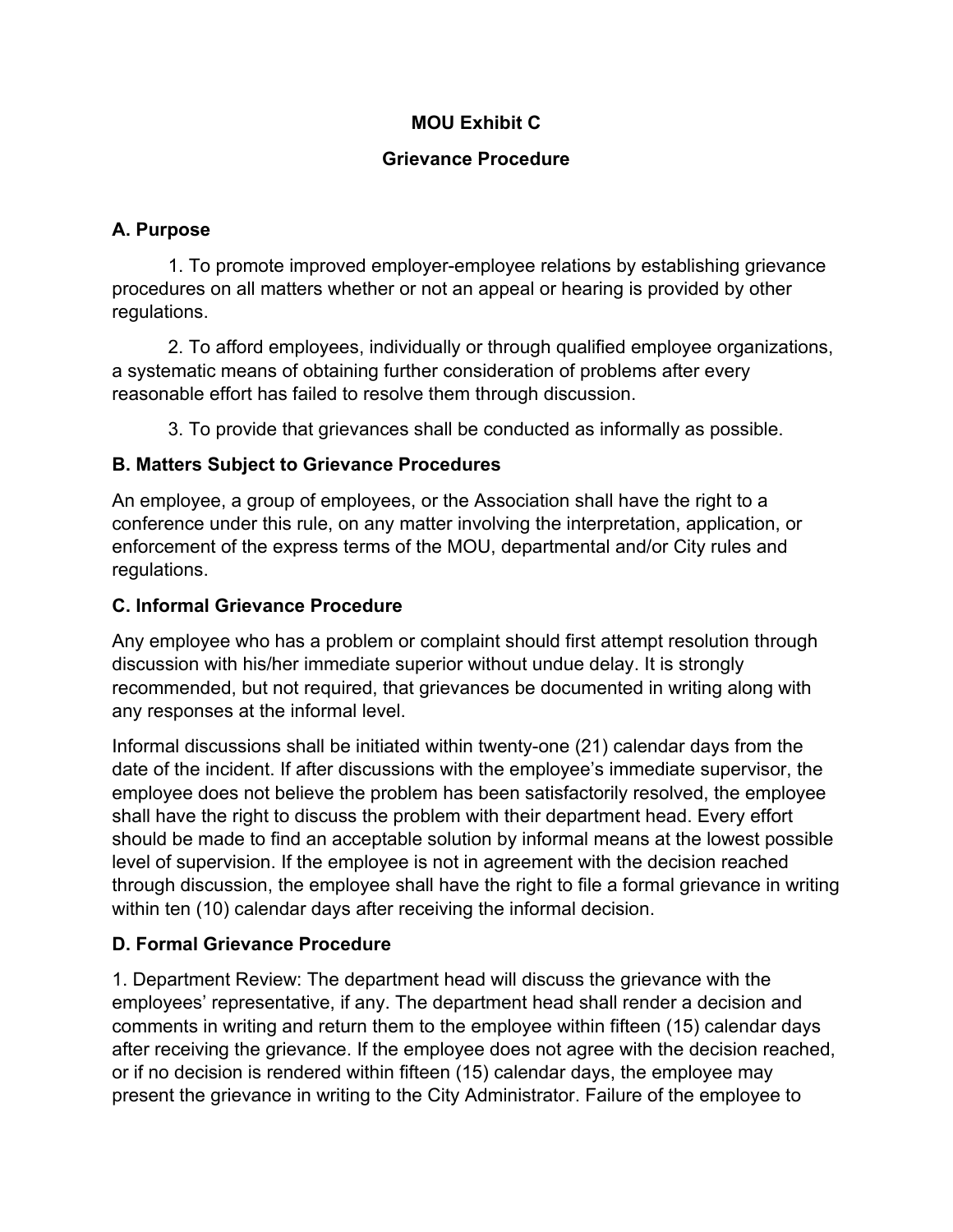take further action within fifteen (15) calendar days after receipt of the written decision of the department head will result in a dismissal of the grievance.

2. City Administrator Review: Within 30 days upon receipt of the appeal of the department head's decision, the City Administrator, or designee, shall meet with the employee and the employee's representative, if any. The City Administrator will render a decision within ten days of the meeting. If the employee disagrees with the City Administrator's decision, the employee has ten days from the date of the decision, or the date such decision was due, to request that the State Mediation and Conciliation Service (SMCS) review the parties positions and issue a non-binding advisory statement on the grievance with a settlement recommendation.<sup>1</sup>

The non-binding Mediator's advisory statement will be submitted to the City Administrator for review and consideration. The City Administrator shall have ten (10) days to either accept the Mediator's settlement recommendation or to issue a separate final and binding decision.

# **E. Conduct of the Grievance Procedure**

1. The time limits specified above may be extended to a definite date by mutual agreement of the employee and the City Administrator.

2. The employee may request the assistance of another person of his/her choosing in preparing and presenting an appeal at any level of review.

3. The employee and the representative will be allotted up to three (3) hours of on duty time to prepare for and present an appeal.

4. Employees shall be assured freedom from reprisal for using the grievance procedure.

As an alternative, the parties may mutually agree to request the services of a particular mediator, and may contact that person directly at SMCS.

The San Francisco Regional PERB Office shall be the appropriate location for filing documents in all matters relating to functions of the Division of Mediation.

<sup>&</sup>lt;sup>1</sup> SMCS uses a staff of skilled neutrals to mediate labor disputes between employers and unions free of charge. Mediation is a non-binding process in which a neutral third party helps a union and employer to resolve a grievance.

To initiate mediation, one or both parties should contact SMCS either by phone or in writing. A mediator will be assigned and will contact the parties to schedule dates. This process shall be used as long as there is no charge by SMCS for the mediation services.